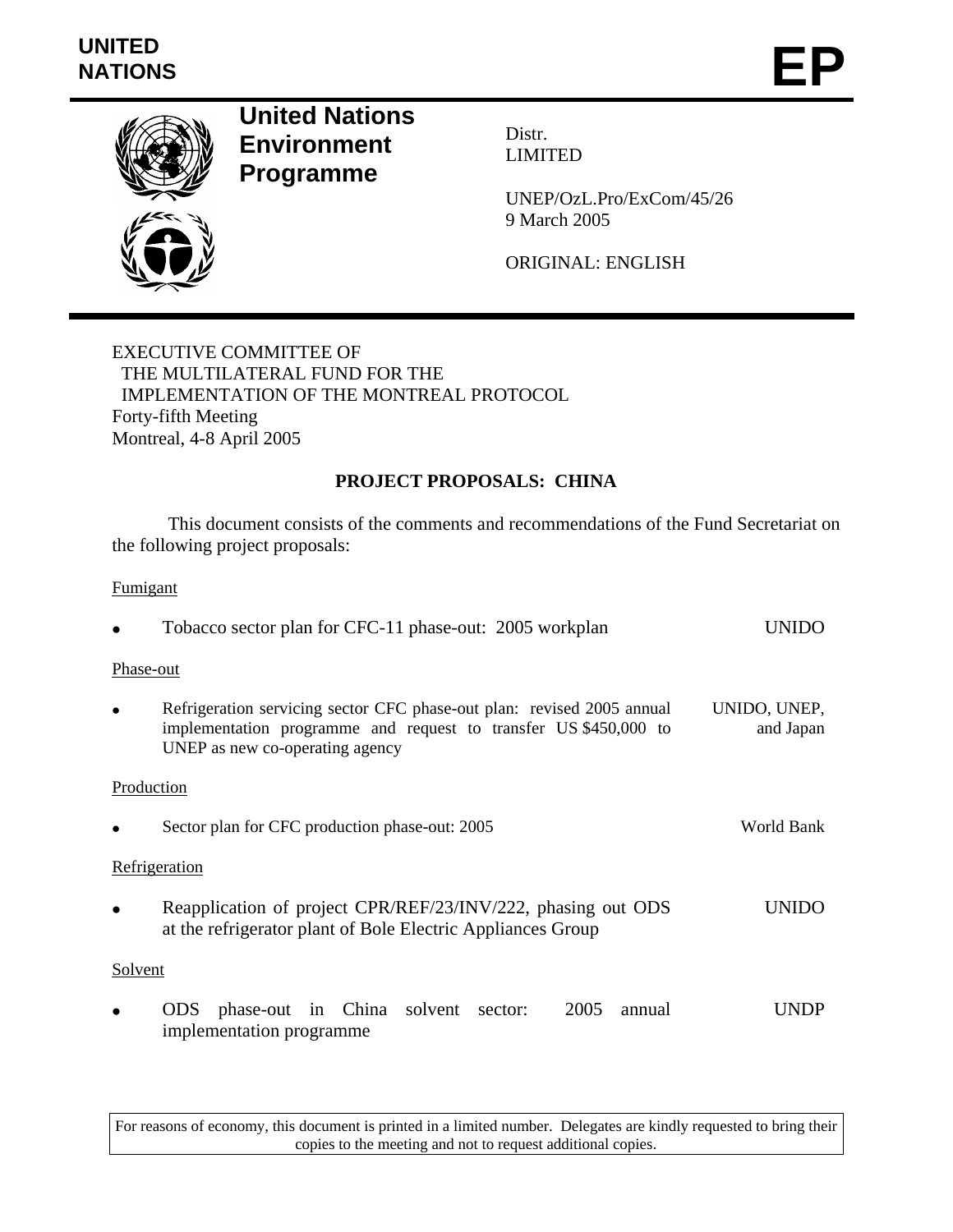#### **PROJECT EVALUATION SHEET – MULTI-YEAR PROJECTS CHINA**

#### **BILATERAL/IMPLEMENTING AGENCY**

Tobacco sector plan for CFC-11 phase-out: 2005 workplan VIIDO

**NATIONAL CO-ORDINATING AGENCY:** State Environmental Protection Administration

#### **LATEST REPORTED CONSUMPTION DATA FOR ODS ADDRESSED IN PROJECT A: ARTICLE-7 DATA (ODP TONNES, 2003**, **AS OF JANUARY 2005)**

Annex A Group I CFCs 22,808.85

#### **B: COUNTRY PROGRAMME SECTORAL DATA (ODP TONNES, 2003**, **AS OF JANUARY 2005)**

| 500<br>-<br>◡<br>. . | <b>ODS</b> | ⊦oam | Ref. | erosol | $\sim$<br>UDJ | -<br>$\cdots$ unt $\cdots$<br>″enu.<br>w | agent<br>0000<br>$\cup$ UCO $\circ$ | Other |
|----------------------|------------|------|------|--------|---------------|------------------------------------------|-------------------------------------|-------|
|                      |            |      |      |        |               |                                          |                                     |       |

**CFC consumption remaining eligible for funding (ODP tonnes)** 0

**CURRENT YEAR DRAFT BUSINESS PLAN:** Total funding US \$1,827,500: phase-out 168.5 ODP tonnes.

| PROJECT DATA                      |                                  |                                 | 2001      | 2002      | 2003      | 2004      | 2005       | 2006      | 2007     | Total      |
|-----------------------------------|----------------------------------|---------------------------------|-----------|-----------|-----------|-----------|------------|-----------|----------|------------|
| <b>CFC-11</b>                     | Annual                           | consumption                     | 1,000     | 880       | 700       | 500       | 300        | 150       | $\Omega$ |            |
| (ODP)                             | limit                            |                                 |           |           |           |           |            |           |          |            |
| tonnes)                           | Annual                           | phase-out                       | 90        | 120       | 180       | 200       | <b>200</b> | 150       | 150      |            |
|                                   | newly addressed                  |                                 |           |           |           |           |            |           |          |            |
|                                   |                                  | <b>TOTAL ODS CONSUMPTION TO</b> |           |           |           |           |            |           |          |            |
| <b>BE PHASED OUT</b>              |                                  |                                 |           |           |           |           |            |           |          |            |
| Total ODS<br>consumption to<br>be |                                  |                                 |           |           |           |           |            |           |          |            |
| phased-in (HCFCs)                 |                                  |                                 |           |           |           |           |            |           |          |            |
|                                   | Total project funding (US \$):   |                                 | 2,000,000 | 2,000,000 | 2,000,000 | 1,800,000 | 1,700,000  | 1,500,000 | $\Omega$ | 11,000,000 |
| Total support costs (US \$):      |                                  |                                 | 180,000   | 180,000   | 150,000   | 135,000   | 127,500    | 112,500   |          | 885,000    |
| <b>TOTAL COST TO</b>              | <b>MULTILATERAL FUND (US \$)</b> |                                 | 2,180,000 | 2,180,000 | 2,150,000 | 1,935,000 | 1,827,500  | 1,612,500 |          | 11,885,000 |
| Final<br>$(US \frac{5}{kg})$      | project                          | cost-effectiveness              |           |           |           |           |            |           |          | 9.00       |

| <b>SECRETARIAT'S RECOMMENDATION</b> | Approval of funding for the fifth tranche (2005) as indicated above |
|-------------------------------------|---------------------------------------------------------------------|
|                                     |                                                                     |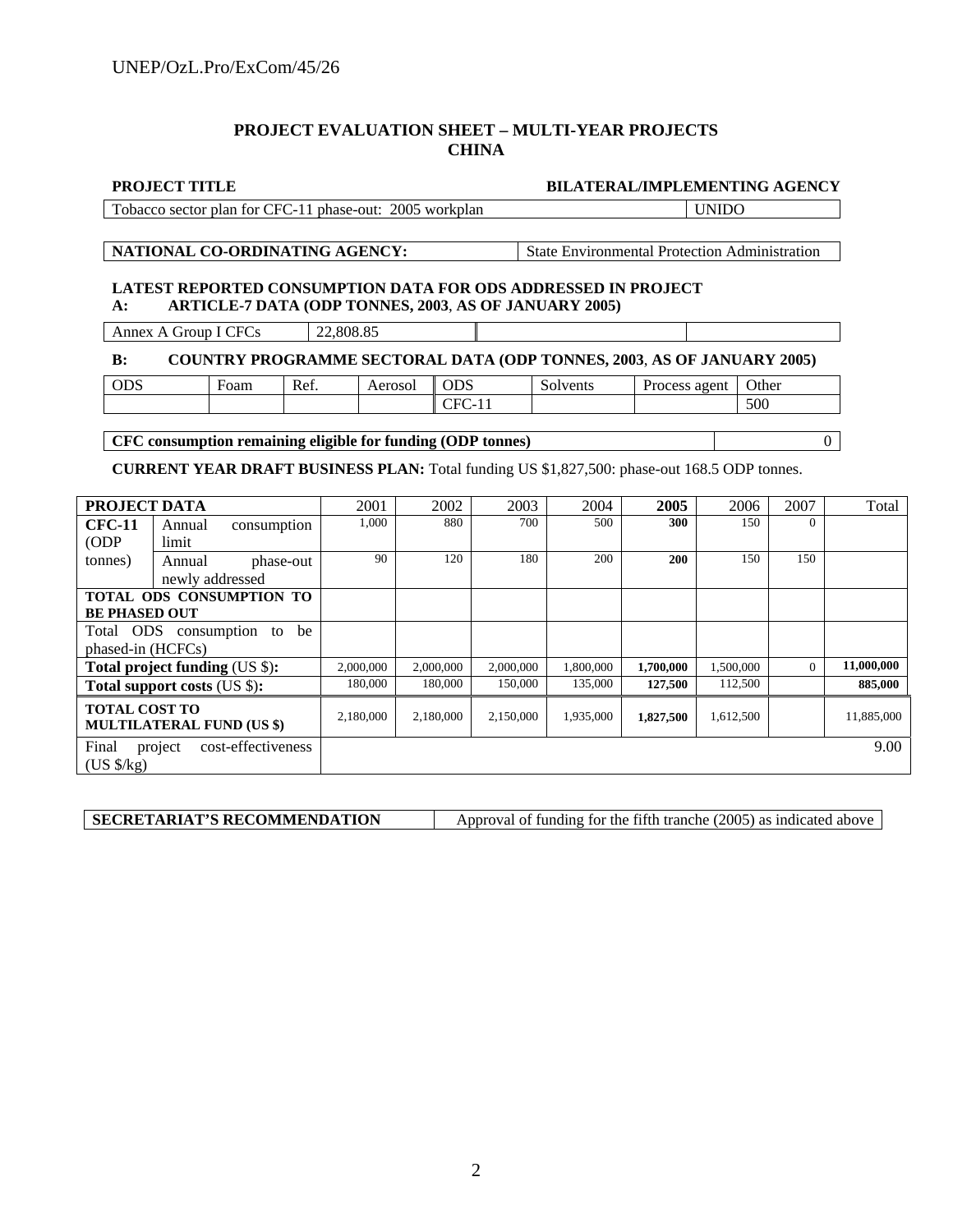# **PROJECT DESCRIPTION**

# **Tobacco sector plan for CFC-11 phase-out: 2005 workplan**

# Background

1. At the 32nd Meeting of the Executive Committee, an agreement between the Government of China and the Executive Committee for the implementation of the plan for the phase-out of CFC-11 in the tobacco sector (Tobacco Sector Plan) was approved. At the same meeting, the Executive Committee allocated US \$2 million to UNIDO for the implementation of the 2001 work programme.

2. At its 36th, 39th and 42nd Meetings, the Executive Committee approved US \$5.8 million for UNIDO as the subsequent funding tranches of the Tobacco Sector Plan.

3. The Government of China has submitted for consideration by the Executive Committee at its 45th Meeting, a progress report on the implementation of the 2004 work programme together with a request amounting to US \$1.7 million for the implementation of the annual work programme for the year 2005.

# Progress report on the implementation of the 2004 work programme

4. At the beginning of 2004, the CFC-11 consumption quota was determined for each enterprise, in accordance with the total 2004 consumption quota for the tobacco sector and the actual production of the enterprise. As of the end of December 2004, in accordance with CFC-11 consumption reported by the enterprises, total CFC-11consumption was 443 ODP tonnes.

5. The remaining 25 eligible tobacco expansion enterprises were invited to phase out their 2003 CFC-11 quota through a public bidding system. The bidding took place in March 2004. Ten enterprises that intended to dismantle their production equipment submitted their bids (UNIDO was fully informed of the bidding process and has reviewed all associated documents).

6. In March 2004, the State Tobacco Monopoly Administration (STMA) and the State Environmental Protection Administration (SEPA) reviewed the bids and selected the following nine companies for dismantling their CFC-11 expansion equipment (contracts were signed with these enterprises in May 2003):

| <b>Sector Plan</b><br>No. | Company name                                 | <b>Expansion</b><br>units | Date installed |
|---------------------------|----------------------------------------------|---------------------------|----------------|
| 47                        | <b>Shenyang Cigarette Factory</b>            |                           | Sep 1992       |
| 13                        | Meizhou Cigarette Factory                    |                           | Oct 1993       |
| 10                        | Zhanjiang Cigarette Factory                  |                           | Dec 1993       |
|                           | Zhanjiang Cigarette Factory Lianjiang Branch |                           | Jun 1995       |
| 37                        | Zhangjiakou Cigarette Factory                |                           | Jun 1991       |
| 34                        | <b>Xiamen Cigarette Factory</b>              |                           | Apr 1992       |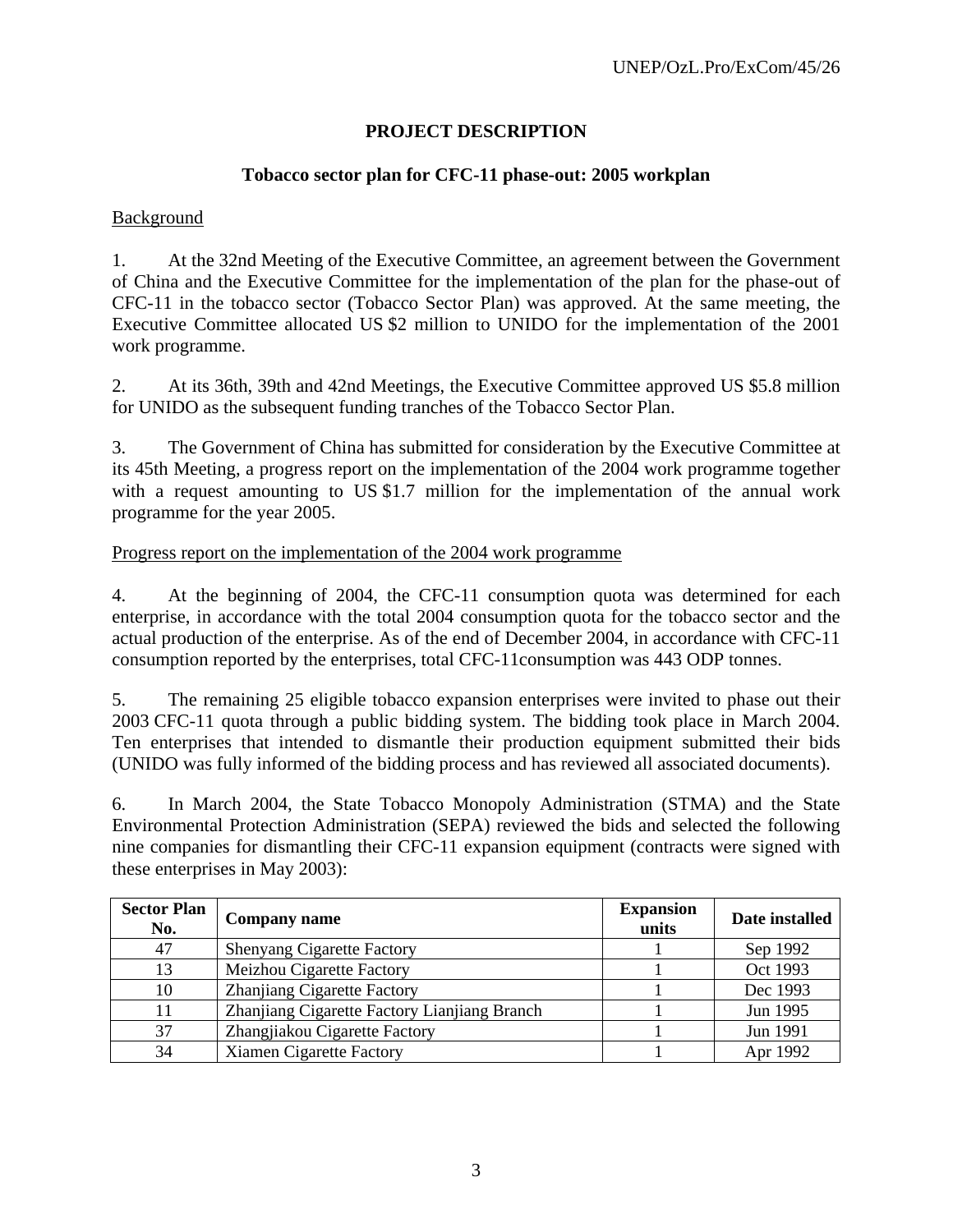| <b>Sector Plan</b><br>No. | <b>Company name</b>             | <b>Expansion</b><br>units | Date installed |
|---------------------------|---------------------------------|---------------------------|----------------|
| 43                        | <b>Siping Cigarette Factory</b> |                           | Feb 1992       |
| 50                        | Liuzhou Cigarette Factory       |                           | Oct 1992       |
|                           | <b>Ruzhou Cigarette Factory</b> |                           | Sep 1994       |
| <b>Total</b>              |                                 |                           |                |

7. Three additional CFC-11-based equipment installed after 25 July 1995 (Xiamen, Tianshui, and Zunyi) were dismantled under the supervision of the Government of China without compensation from the Multilateral Fund.

8. The following technical assistance activities, which were proposed to be undertaken in 2003 but delayed due to the April 2003 SARS-related issues, were completed in 2004:

- (a) Study on technical specifications and quality control of expanded tobacco produced using non-CFC-11 alternative technologies;
- (b) Evaluation of the water high-temperature pneumatic-drying expansion technology; and
- (c) Evaluation of the feasibility of the  $CO<sub>2</sub>$  tobacco expansion unit set up in Xuzhou to supply expanded tobacco to several cigarette factories.

9. Two additional technical assistance programmes were initiated in 2004 and will be completed in 2005:

- (a) Study on the effect of different tobacco leaf material on the quality of non-CFC-11 expanded tobacco; and
- (b) Study on how the  $CO<sub>2</sub>$  expansion technique affects the volatile chemical components of tobacco. The study aims to address technical issues related to changes in the aroma of the tobacco due to the expansion of tobacco leaves using the  $CO<sub>2</sub>$  technology, ensuring the same cigarette quality as in the past, when tobacco was expanded with CFC-11-based equipment.

# Annual work programme for 2005

10. The main activity to be implemented in the 2005 work programme is the issuance of new CFC-11 quotas by the Government of China to reduce CFC-11 by 200 ODP tonnes with a remaining consumption of 300 ODP tonnes at the end of 2005. The remaining 16 qualified enterprises will be invited to submit their quotas through a public bidding mechanism. Bids will be opened in April 2005.

11. In accordance with the Tobacco Sector Plan, the Government of China is requesting US \$1,700,000 for the implementation of the 2005 work programme.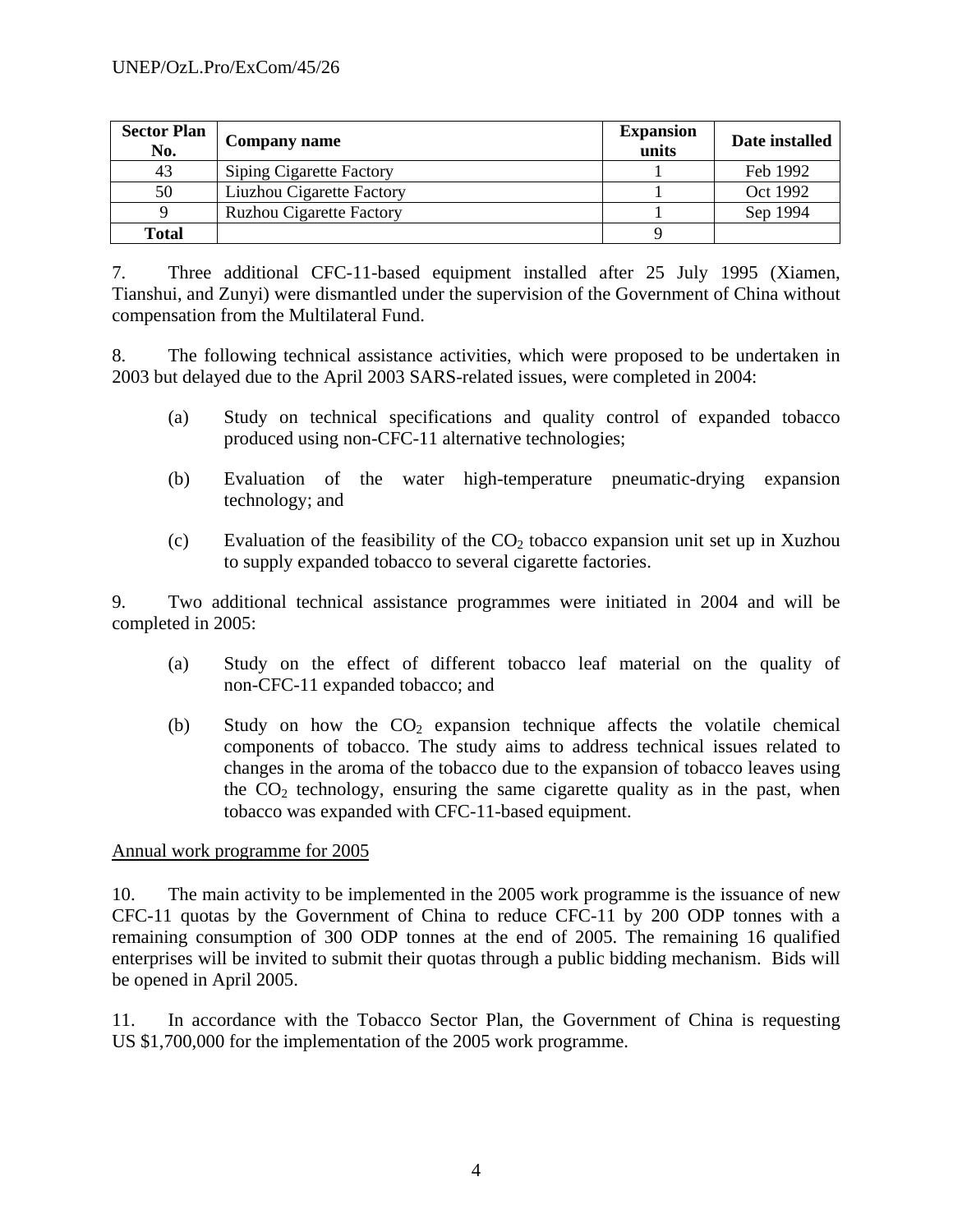# **SECRETARIAT'S COMMENTS AND RECOMMENDATION**

# **COMMENTS**

12. The Secretariat reviewed the progress report on the implementation of the 2004 work programme submitted by UNIDO, based on the agreement between the Government of China and the Executive Committee, and on the phase-out strategy for the tobacco sector. The Secretariat noted that, through the activities implemented in 2004, CFC-11 consumption for tobacco expansion was 443 ODP tonnes, i.e., 57 ODP tonnes below the CFC-11 consumption level established by the Tobacco Sector Plan.

13. For the 2005 work programme, the Secretariat notes that the CFC-11 phase-out target of 200 ODP tonnes is in accordance with the agreement.

14. The results of the study on the technical specifications and quality control of expanded tobacco produced using non-CFC-11 alternative technologies point to major technical problems related to the DIET and HADET tobacco expansion processes. For the DIET process, these problems are: poor process ability of the tobacco shred, severe loss of fragrance after expansion, and very low ratio of expanded/non-expanded tobacco in cigarettes. For the HADET process, tobacco shred cannot meet the design specifications, and there is instability in the production process. Based on these major problems, the Secretariat sought a clarification about the long-term sustainability of using these processes as replacements for the CFC-11 tobacco expansion process. In this regard, UNIDO indicated that the main objective of these studies is to avoid any production problems related to using the proper production parameters for the type and physical properties of each type of tobacco produced in China. Currently, there are more than  $30 \text{ CO}_2$  tobacco expansion plants installed in China; this same technology is used by 80 per cent of the enterprises worldwide for the expansion of the tobacco leaves. Furthermore, there are no major concerns in China about the sustainability of this technology provided it is properly used. It is also UNIDO's opinion that the technical assistance so far provided further strengthens the sustainability of the technology.

15. The Secretariat noted that, of the total funding approved for the 2004 work programme (US \$1.8 million), US \$1.58 million was allocated to nine tobacco enterprises to dismantle their production lines, and used for training and technical assistance programmes. The Secretariat sought an explanation from UNIDO on what other activities would be implemented by the Government of China with the balance of US \$220,000. Subsequently, UNIDO indicated that within the flexibility given to China for the implementation of the Tobacco Sector Plan, the Government of China would review the bids that would be received in 2005 for dismantling the remaining enterprises before taking any decision on the allocation of the remaining funding available from the 2004 work programme.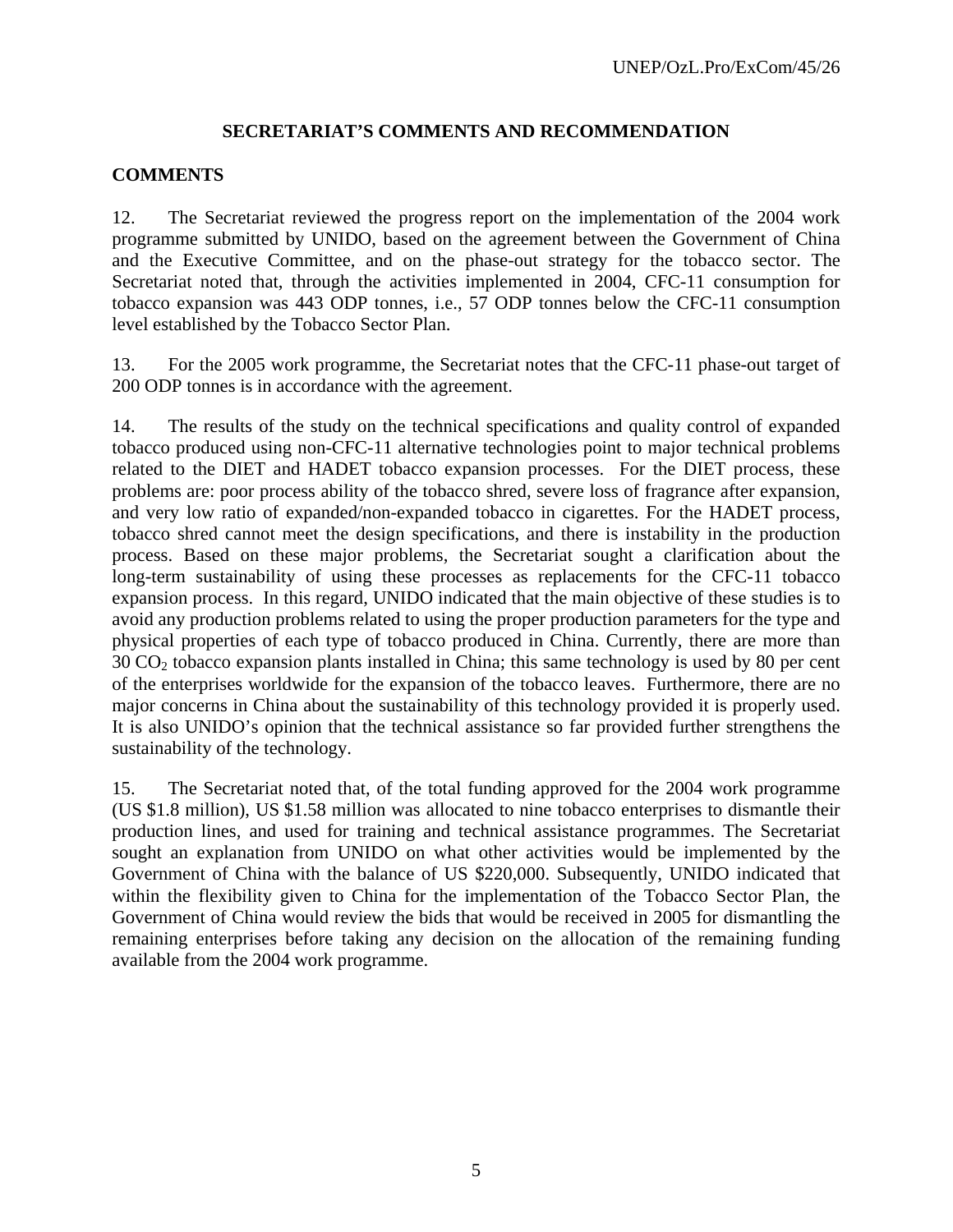# **RECOMMENDATION**

16. The Fund Secretariat recommends blanket approval of the fifth instalment of the project with associated support costs at the funding level shown in the table below:

|     | <b>Project Title</b>                                             | <b>Project</b>         | <b>Support Cost</b> | Implementing |
|-----|------------------------------------------------------------------|------------------------|---------------------|--------------|
|     |                                                                  | <b>Funding (US \$)</b> | (US \$)             | Agency       |
| (a) | Tobacco sector plan for CFC-11 phase-out: 2005 work<br>programme | 1.700.000              | 127.500             | <b>UNIDO</b> |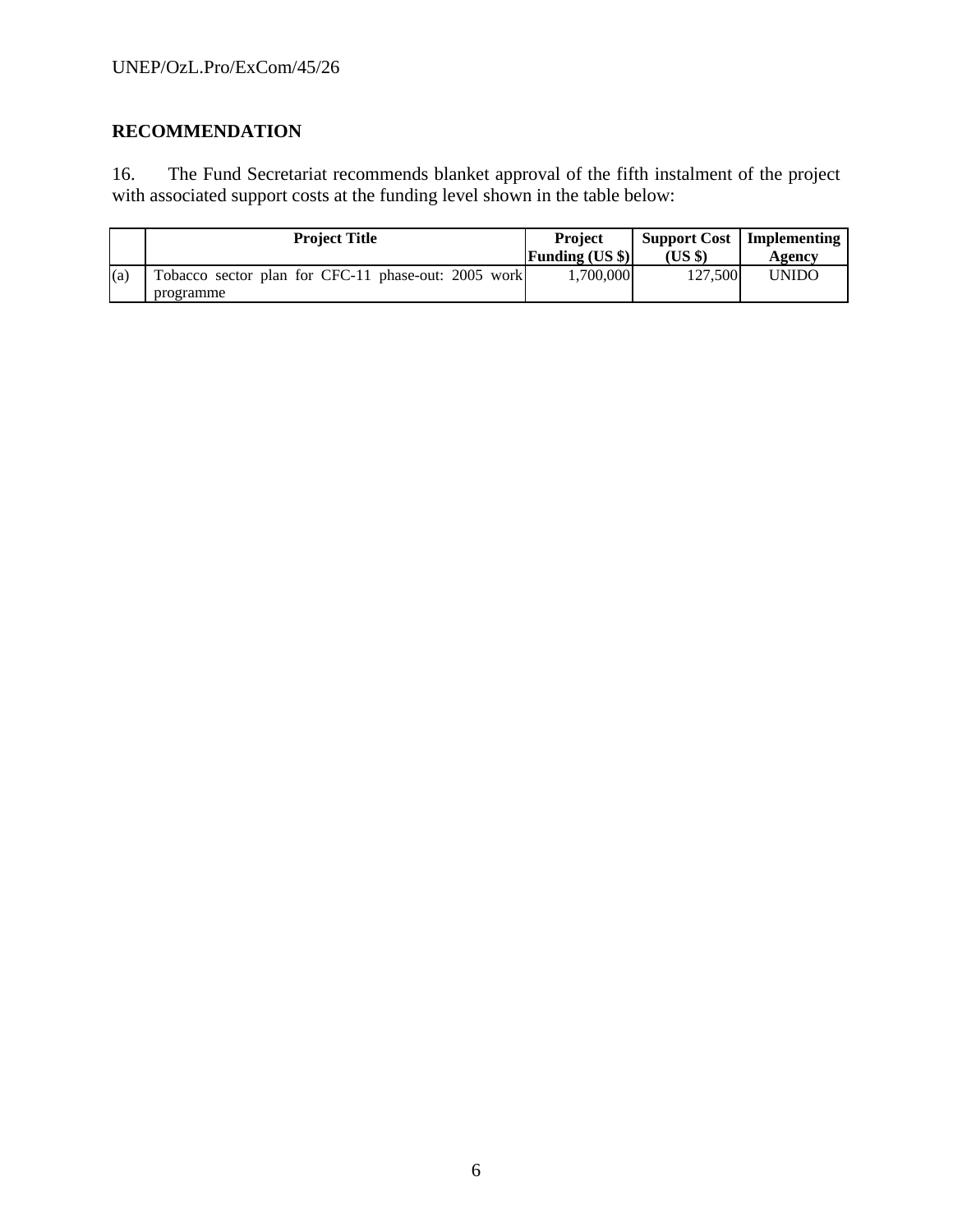Refrigeration servicing sector CFC phase-out plan: revised 2005 annual implementation programme and request to transfer US \$450,000 to UNEP as new co-operating agency

# **PROJECT DESCRIPTION**

17. The Executive Committee approved, at its 44<sup>th</sup> Meeting, the China Refrigeration Servicing Sector CFC Phase-out Plan at US \$1,000,000 plus support costs of US \$75,000 for UNIDO and US \$1,000,000 plus support costs of US \$130,000 for Japan for the implementation of the 2005 annual programme of the plan (Decision 44/49). Upon approval of the project, the State Environment Protection Agency reviewed the current situation prevailing in China in light of the Accelerated CFC Production and consumption Phase-out Plan also approved at the 44<sup>th</sup> Meeting of the Executive Committee. The Government of China is of the opinion that due to the experience of UNEP in implementing refrigeration-servicing sector training activities, the involvement of UNEP would be beneficial to the project. Thus, in its communication dated 7 February 2005, the Government of China requested the transfer to UNEP of US \$450,000 from the already approved first tranche for UNIDO, in order to enable UNEP to carry out various activities in areas where China finds a competitive advantage in obtaining UNEP's assistance.

18. The revised 2005 annual implementation plan is submitted for the consideration of the Executive Committee and is attached as an annex.

# **SECRETARIAT'S COMMENTS AND RECOMMENDATION**

# **COMMENTS**

19. The Secretariat believes that UNEP's involvement in the training component can benefit the successful implementation of the project.

# **RECOMMENDATION**

20. The Executive Committee may wish to:

- (a) take note of the revised 2005 Annual Implementation Programme;
- (b) assign UNEP as co-implementing agency of the subject project;
- (c) note the return of US \$450,000 plus support cost of US \$33,750 from the first tranche approved for the implementation of the China Refrigeration Servicing sector CFC Phase-out Plan (CPR/REF/44/INV/419); and
- (d) approve US \$450,000 plus US \$58,500 in support costs to UNEP for the implementation of selected activities under the 2005 Annual Implementation plan.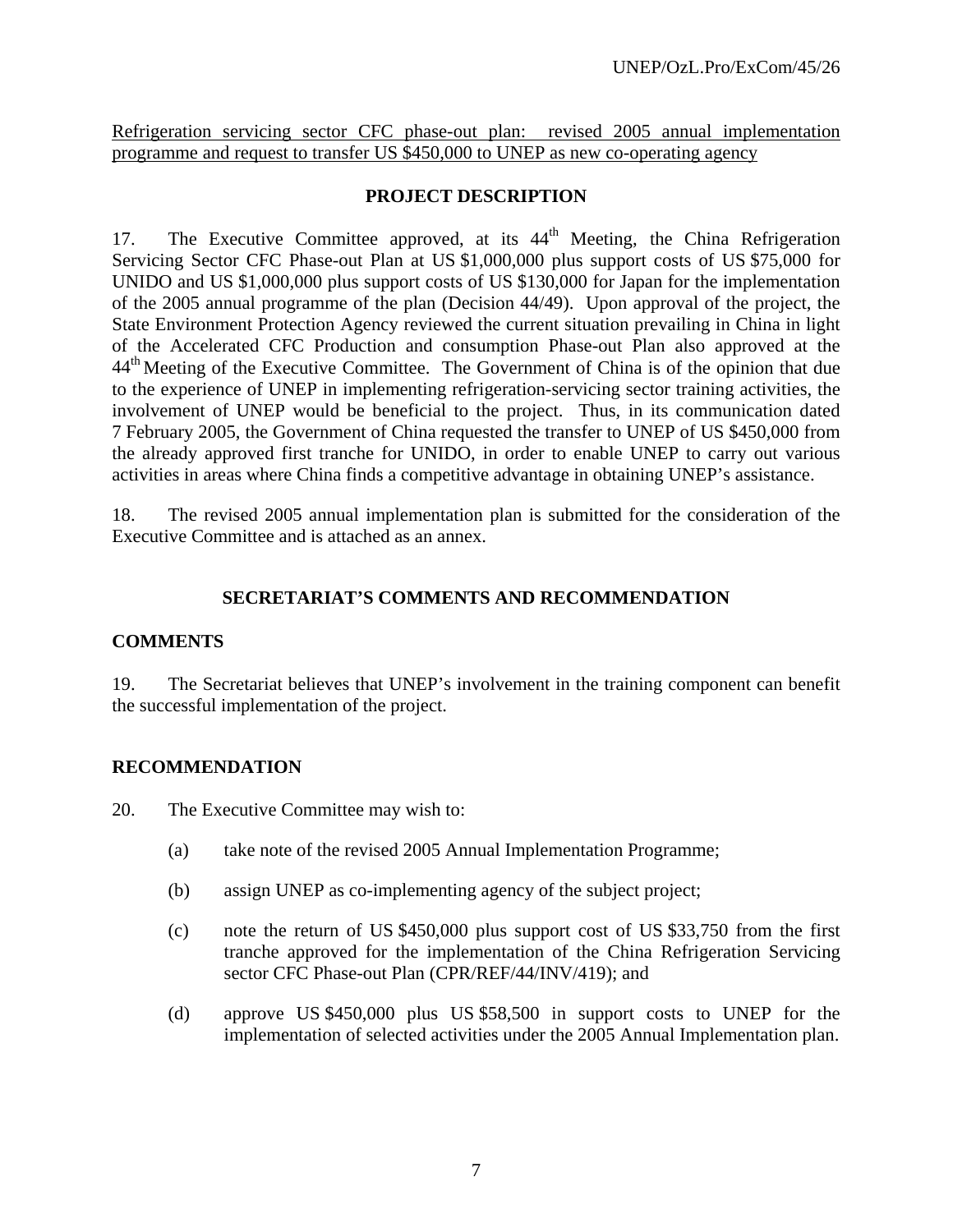# **CFC PRODUCTION PHASE-OUT PROGRAMME: 2004 VERIFICATION REPORT**

# **PROJECT DESCRIPTION**

21. According to the arrangement under the Agreement for the China CFC production sector plan, the World Bank submitted the 2005 annual programme for the CFC production sector phase-out in China to the 44<sup>th</sup> Meeting in November 2004. The Executive Committee decided "to approve the 2005 work programme of the China CFC production closure programme, noting that the request for funding and support cost would be submitted to the  $45<sup>th</sup>$  Meeting by the World Bank, with a verification report on the implementation of the 2004 annual programme" (decision 44/28).

22. As requested, the World Bank is submitting to the  $45<sup>th</sup>$  Meeting the verification report on the implementation of the 2004 China CFC production phase-out programme (attached without the data part), which contains the verification of 6 plants that were producing under the quota system in the 2004 annual programme (identified by the SRIC audit report numbers as A8, A10, B11, B8, B12, and B14).

23. The report contains a summary of conclusions and 3 annexes. The summary of the conclusions provides the overall assessment of the verification team on the performance of 2004 work programme in achieving the targets set in the Agreement and the aggregate data on the total CFC production; the breakdown between the different substances of CFC-11, CFC-12, CFC-113, CFC-114, CFC-115, CFC-13; the overall consumption of feedstock; and major issues identified during the verification. The overall assessment of the verification shows that China complied with the annual CFC production target set in the Agreement for the year 2004, with the total actual production of 25,284.80 ODP tonnes as against 25,300 ODP tonnes set in the Agreement.

24. Annex I is a description on a plant-by-plant basis of the verification process and the discussion of the findings. It starts with an assessment of the follow-up that had been implemented by the plant on the suggested improvements proposed by the last audit, continues with comments on the quality of record-keeping. It also discusses briefly the production process of the plant and the methodology and records used to verify CFC production and the consumption of feedstock. There is a discussion of the issues that the verification team identified during the visit. The conclusion of the verification of each plant is an assessment of the compliance of the company with the production quota.

25. Annex II presents the findings in the format approved by the Executive Committee and covers data on production capacity, product mix, production quota and actual CFC production by month, feedstock consumption ratio and inventory change of feedstock by month, and number of days in production. Comparative data on these parameters since the beginning of the phase-out programme is provided to facilitate a check on consistency.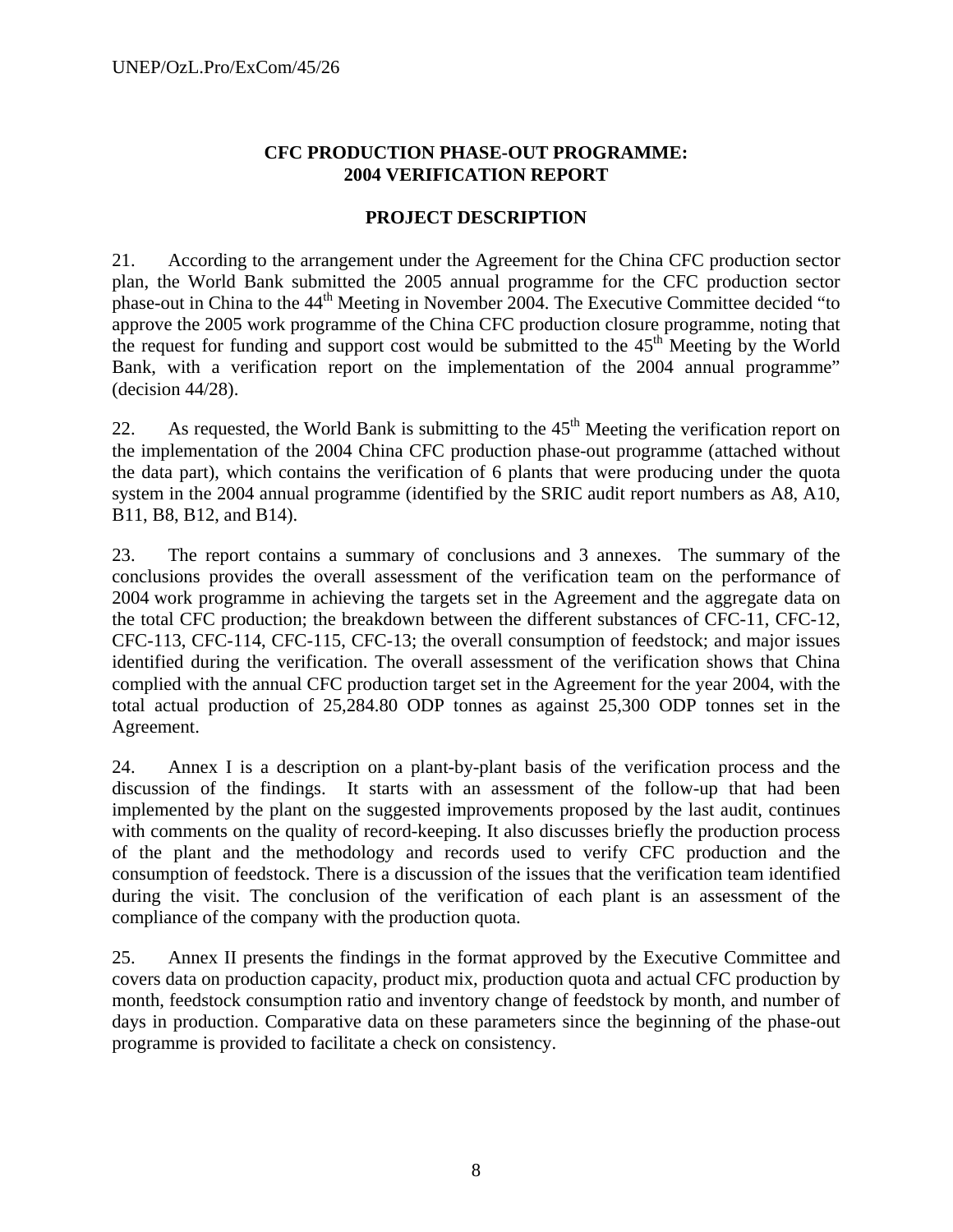26. There was no complete closure in 2004 and the 6 plants which had been producing in 2003 continued their production in 2004, but at a lower level under the control of mandatory quotas.

27. Annex III is the financial audit result presented by the financial specialist of the verification team. The focus of the audit is the verification of CFC production from the examination of financial records such as the procurement and consumption of raw materials. The report provides plant by plant the audited results of CTC and HF consumption, CFC production, and the countries being exported to.

# **SECRETARIAT'S COMMENTS AND RECOMMENDATION**

# **COMMENTS**

Overall assessment of the 2004 verification in light of the guidelines for verification of ODS production phase-out

28. The verification of the implementation of the 2004 work programme was carried out by the same team which applied the same guidelines and methodology used in the previous verification exercises, and provided a discussion of the issues identified during previous verifications and a year-to-year follow-up on those issues to ensure improvement. It is noted that the verification in 2004 had a closer examination of the exports and imports of CFCs in coordination with the import/export control office in SEPA. The results of the verification are presented in accordance with the approved formats, and are supported by adequate documentation which enables tracking and validation of CFC production, and the consumption of feedstock of HF and CTC.

# Compliance with the Montreal Protocol control schedule for CFC-13

29. It has been confirmed by the verification team that China's production of CFC-13 in 2004 was 20.78 ODP tonnes, which is below the annual target of 21 ODP tonnes and is under the 21.3 ODP tonnes of maximum allowable production under the Montreal Protocol control schedule for CFC-13 production.

# Compliance with the CFC-11 consumption ceiling

30. The CFC-11 production verified was 10,649.98 ODP tonnes, which is within the overall national CFC-11 consumption ceiling of 13,100 ODP tonnes for 2004, as set in the "Agreement for CFC Phase-Out in the Polyurethane Foam Sector in China".

#### Issues related to compliance with production quotas

31. It is noted from the verification report that the plants concerned had addressed the "inprocess" stock of CFCs to avoid any unreported production, an issue raised by the auditors in the previous audit report. Instead of only including packaged CFCs in the production numbers, the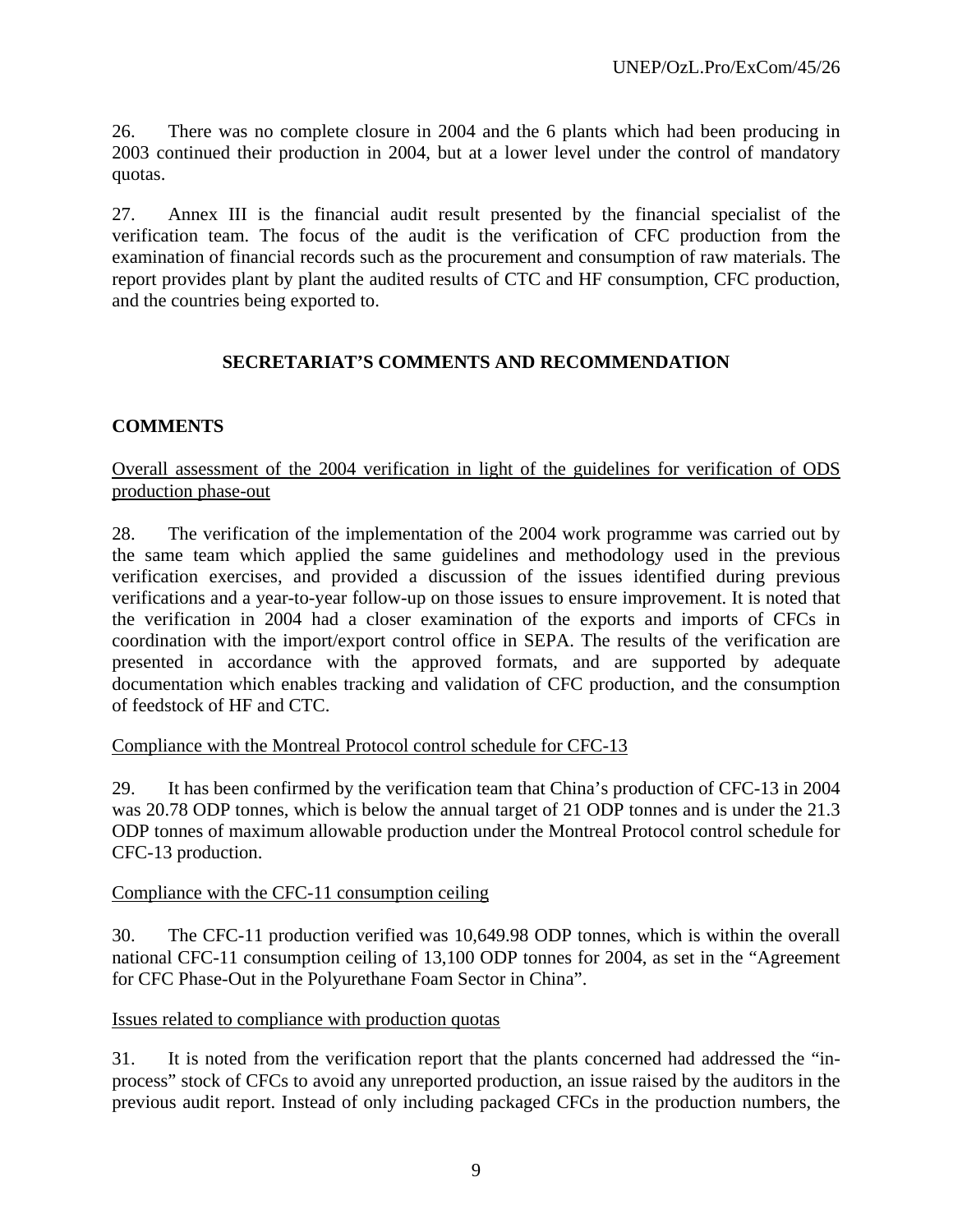transfers from each shift product receiver tanks were counted as production to avoid product build-up between shifts. The verification also clarified the CFC-113 production for controlled uses and the production of CFC-113a as feedstock. There were two separate lines in the plant concerned, one producing CFC-113 for controlled uses which will be closed, and the other facility which is new and will be producing CFC-113a for feedstock uses. While it is understood that the production of CFC-113a for feedstock need not be verified, it is however obligatory for China to report such use to the Ozone Secretariat.

32. The Secretariat, in accordance with previous practice of furnishing information to the Executive Committee on verification of ODS production phase-out, is not including in the submission in Annex II the data part of the verification report. The data could, however, be made available to any member of the Committee upon request.

# **RECOMMENDATION**

33. The Secretariat recommends that in light of satisfactory verification that China achieved the CFC production reduction target as established in the CFC production sector agreement for the year 2004, the Executive Committee may wish to release to the World Bank US \$13 million for the implementation of the 2005 work programme of the China CFC production sector agreement, as well as US \$975,000 as support cost for the World Bank.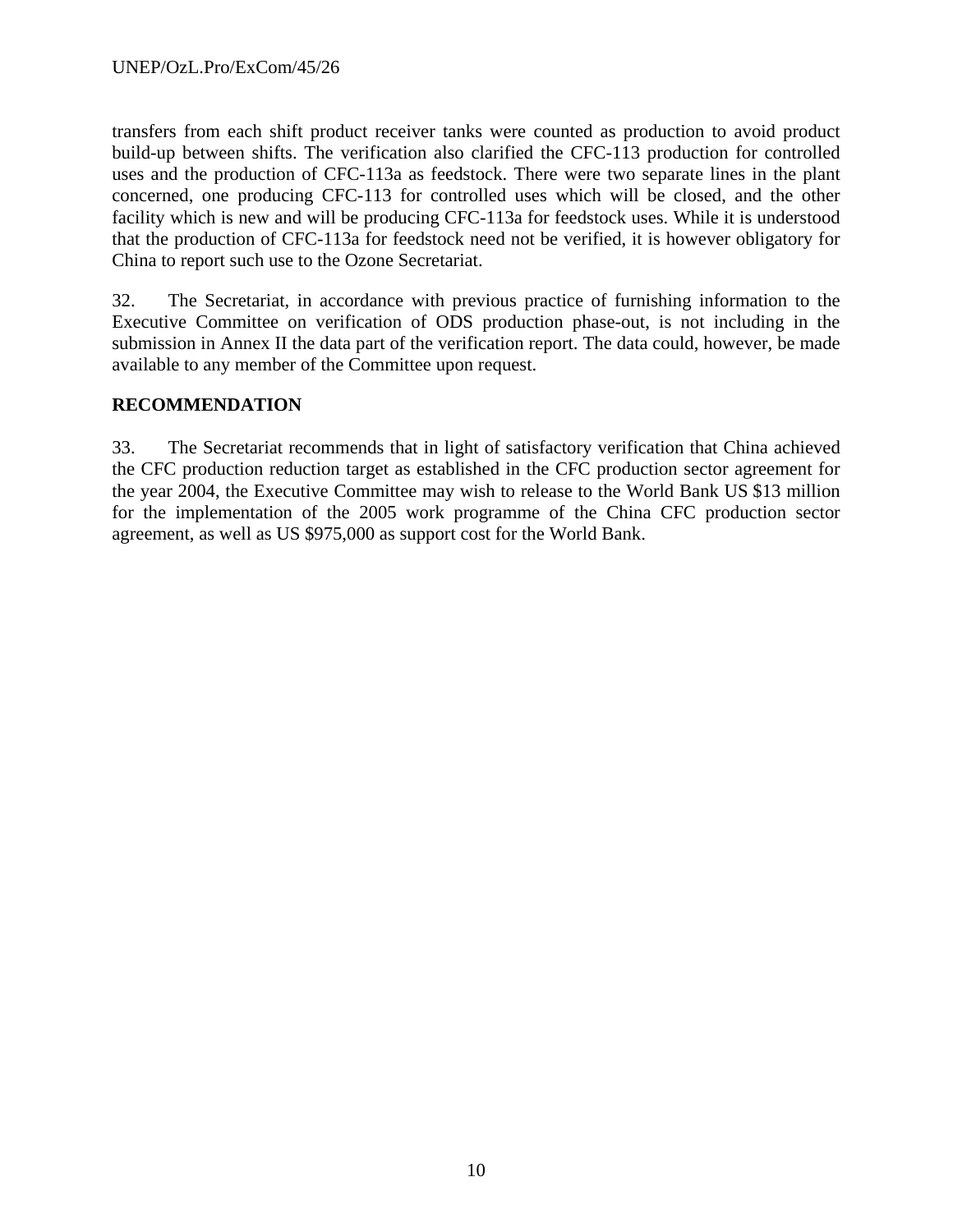#### **PROJECT EVALUATION SHEET (NON-MULTI-YEAR PROJECTS) CHINA**

|     | <b>PROJECT TITLE</b>                                                | <b>BILATERAL/IMPLEMENTING AGENCY</b> |
|-----|---------------------------------------------------------------------|--------------------------------------|
| (a) | Reapplication of project CPR/REF/23/INV/222, phasing out ODS at the | <b>UNIDO</b>                         |
|     | refrigerator plant of Bole Electric Appliances Group                |                                      |

#### **NATIONAL CO-ORDINATING AGENCY** SEPA

#### **LATEST REPORTED CONSUMPTION DATA FOR ODS ADDRESSED IN PROJECT A: ARTICLE 7 DATA (ODP tonnes, 2003, as of October 2004)**

| <b>CFC</b> |            |        |       | 22,826       |                     |          |                                                                              |          |
|------------|------------|--------|-------|--------------|---------------------|----------|------------------------------------------------------------------------------|----------|
| B:         |            |        |       |              |                     |          | <b>COUNTRY PROGRAMME SECTORAL DATA (ODP tonnes, 2003, as of October 2004</b> |          |
|            | <b>ODS</b> | Foam   | Ref.  | Aerosol      | Tobacco<br>fluffing | Solvents | Process agent                                                                | Fumigant |
|            | $CFC-11$   | 11,423 | 1,672 | 280          | 620                 | 1,660    | 17                                                                           |          |
|            | $CFC-12$   | 116    | 6,044 | 780          |                     |          |                                                                              |          |
|            | $CFC-13$   |        | 20    |              |                     |          |                                                                              |          |
|            | CFC-114    |        |       | $\mathbf{r}$ |                     |          |                                                                              |          |
|            | CFC-115    |        | 188   |              |                     |          |                                                                              |          |
|            | MeBr       |        |       |              |                     |          |                                                                              | 1,087.8  |

**CFC consumption remaining eligible for funding (ODP tonnes)** 940.5

**CURRENT YEAR BUSINESS** Funding US \$ Phase-out ODP tonnes **PLAN ALLOCATIONS** (a) 120,000 132

**TOTAL 11,539 7,924 1,066 620 1,660 17 1,087.8** 

| <b>PROJECT TITLE:</b>                               | <b>Project at Bole</b> |
|-----------------------------------------------------|------------------------|
| ODS use at enterprise (ODP tonnes):                 | 132                    |
| ODS to be phased out (ODP tonnes):                  | 132                    |
| ODS to be phased in (ODP tonnes):                   |                        |
| <b>Project duration (months):</b>                   | 24                     |
| Initial amount requested (US \$):                   | 113,250                |
| Final project cost:                                 |                        |
| Incremental Capital Cost (US \$)                    | 113,250                |
| Contingency $(10\%)$ (US \$)                        |                        |
| Incremental Operating Cost (US \$)                  |                        |
| Total Project Cost (US \$)                          | 113,250                |
| Local ownership $(\%):$                             | 100%                   |
| Export component $(\%):$                            | $0\%$                  |
| Requested grant (US \$):                            | 113,250                |
| Cost-effectiveness (US \$/kg):                      | $11.13*$               |
| Implementing agency support cost (US \$):           | 10,193                 |
| Total cost of project to Multilateral Fund (US \$): | 123,443                |
| Status of counterpart funding (Y/N):                |                        |
| Project monitoring milestones included (Y/N):       | Y                      |

# **SECRETARIAT'S RECOMMENDATION** Individual consideration

\*including the ODS and cost of the earlier cancelled project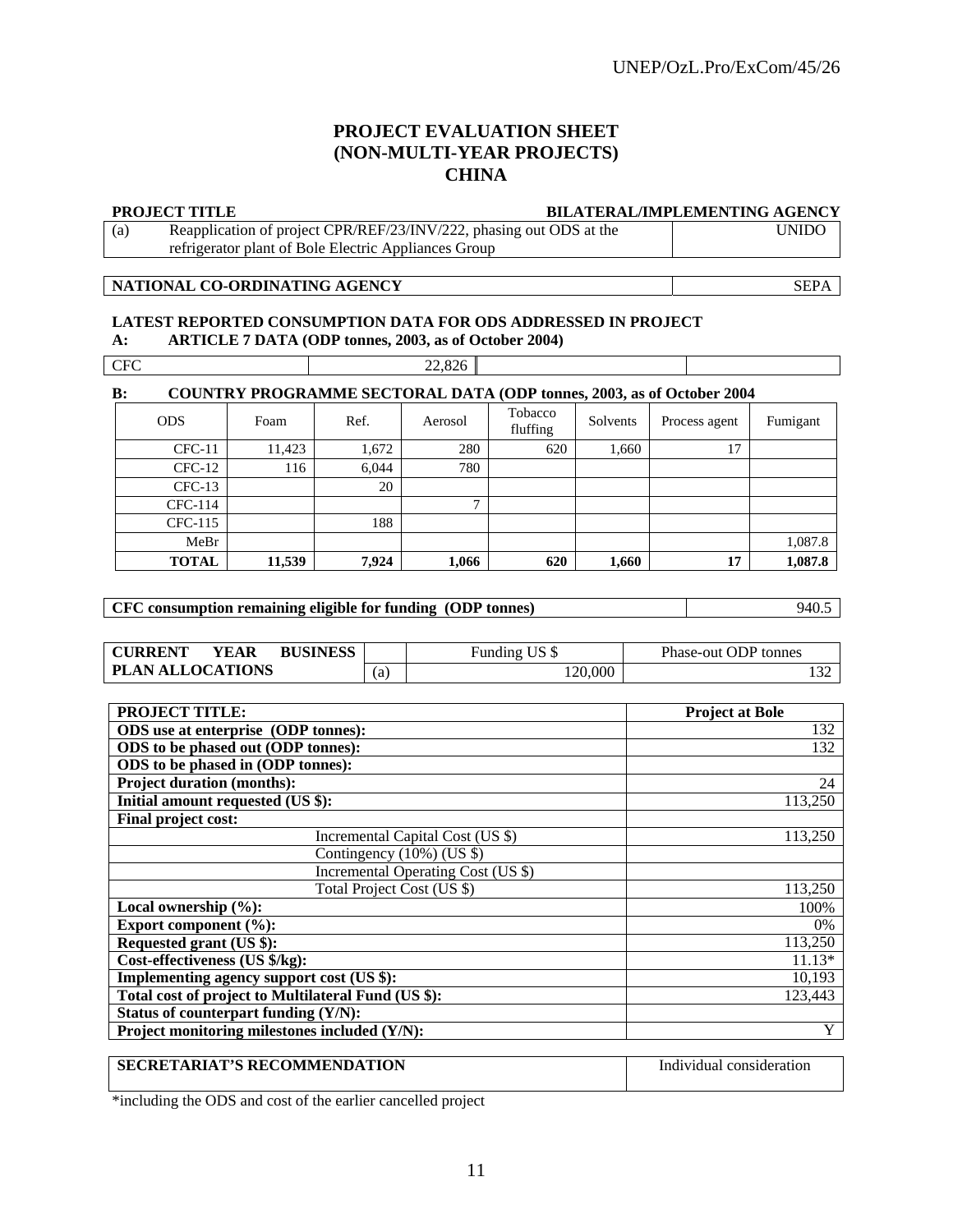# **PROJECT DESCRIPTION**

34. In November 1997, at its 23rd Meeting, the Executive Committee approved the following project: Phasing out ODS at the refrigerator plant of Bole Electric Appliances Group (CPR/REF/23/INV/222), to be implemented by UNIDO. The objective of the project was to convert Bole's Factory 1 to cyclopentane foaming and isobutane refrigerant technologies, phasing out 132 ODP tonnes of CFCs. The approved project budget amounted to US\$ 1,469,029.

35. Early in 1998, UNIDO commenced the implementation of this project in close cooperation with the Government of China and the counterpart enterprise. UNIDO prepared the necessary work plans, technical specifications for equipment and services and discussed them with the counterpart; carried out international bidding and supplied the project equipment to the site in 1999. Since then, the equipment has remained stored in crates. In June 2000, the company started experiencing financial difficulties, and the production of Refrigerator Factory 1 was stopped. Due to the deterioration of the company's financial situation, the conversion project supported by the Multilateral Fund had been suspended. In agreement with the counterpart enterprise and the Government of China, UNIDO requested cancellation of the project.

36. In April 2003, at its 39th Meeting, the Executive Committee cancelled the Bole project by mutual agreement and requested UNIDO to investigate the possibility of redeploying the equipment from the cancelled project to the sector plan in the domestic and compressor refrigeration sector. The Executive Committee also advised UNIDO to adjust future work programmes in the light of the redeployment as part of its request for the second tranche of the sector plan (decision 39/14 (f) (ii)). Subsequently, UNIDO returned part of the unspent balance amounting to US \$112,400.

37. The Executive Committee, in its Decision 41/65, has also requested UNIDO to re-examine the possibility of redeploying the equipment supplied to Bole in the framework of the Domestic Refrigeration and Compressor Sector Plan. In this context, discussions were held in China between the State Environmental Protection Agency (SEPA) and UNIDO, as well as with the China Household Electrical Appliance Association (CHEAA), which is in charge of the technical side of the implementation of the Domestic Refrigeration Sector Plan. Both SEPA and CHEAA approached those eligible domestic refrigeration enterprises that have not yet benefited from the Multilateral Fund for the implementation of their conversion projects. Both authorities confirmed that none of the enterprises were ready to take over the equipment supplied to Bole for several technical and logistical reasons.

38. In April of 2004, the Nanjing Economic Reform Committee wrote to the State Environmental Protection Administration of China reporting on the reform and development process of state-owned enterprises, indicating that Bole has been included in the Economic Reform Actions Plan with the aim of transforming it into the local white household goods production base. The new management, following governmental policies, has made strenuous restructuring efforts; it has formulated and implemented the necessary enterprise reform plans approved by the government. At present, the enterprise is working on the realization of its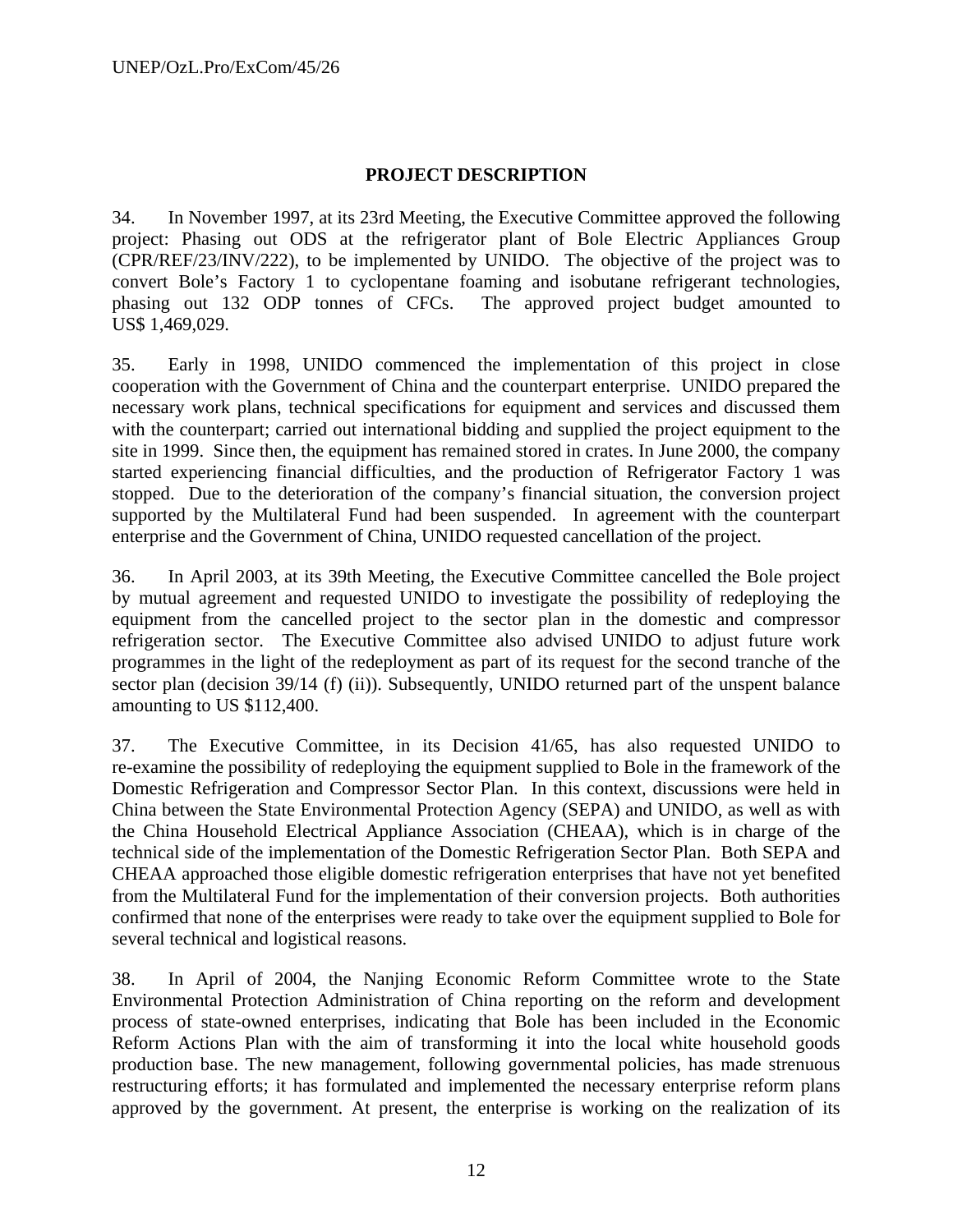long-term development strategy, namely, to produce in the future 1 million refrigerators, 1 million air conditioners, and 1 million small electronic household appliances annually. The enterprise has identified strategic cooperation partners for further development of the strategy.

39. The enterprise will be moving to a new site (Xingang Industrial Park), where a new production facility fully based on non-ODS technologies, with a capacity of 1 million units of refrigerators will be established. The target will be 500,000 units for the domestic market and 500,000 units for the overseas market. It is planned that the construction of the new plant premises will be finalized by the end of 2005 and production presumably will start in 2006. The appropriate production equipment will be relocated from the old site, including the equipment supplied under the approved project, and will be installed in the new premises.

40. The company requested reinstatement of the earlier suspended and cancelled project. It made commitments to the Government and UNIDO that the equipment and facilities of the project will adopt the originally selected conversion strategy, i.e. cyclopentane and isobutane technologies (CFC-free technologies), which will also be used during future development of the refrigerator manufacturing line.

41. At the request of UNIDO, the Government of China double-checked all of the information provided by the company, as well as the financial situation of Bole. The Government confirmed to UNIDO that Bole is a viable company and officially requested UNIDO to reinstate the project. The project will be completed in 2006.

42. UNIDO submitted a request for the reinstatement of the project for consideration by the 45th Meeting of the Executive Committee, seeking approval to use the US \$130,261 which remained unspent from the project funds but has not yet been returned to the Multilateral Fund. No new equipment is included in the reapplication. The requested funds will be used for the installation and start-up of the equipment, and to supply other eligible technical services and items.

# **SECRETARIAT'S COMMENTS AND RECOMMENDATION**

# **COMMENTS**

43. In response to Decision 41/65, the Secretariat exchanged several communications with UNIDO examining the circumstances and possibility of re-utilizing the Bole production eqipment at other refrigeration companies covered by the Domestic Refrigeration and Compressor Sector Plan. This work was ongoing when the Secretariat was advised of the radical improvement in the company's financial situation and received a proposal on reinstatement of the Bole project.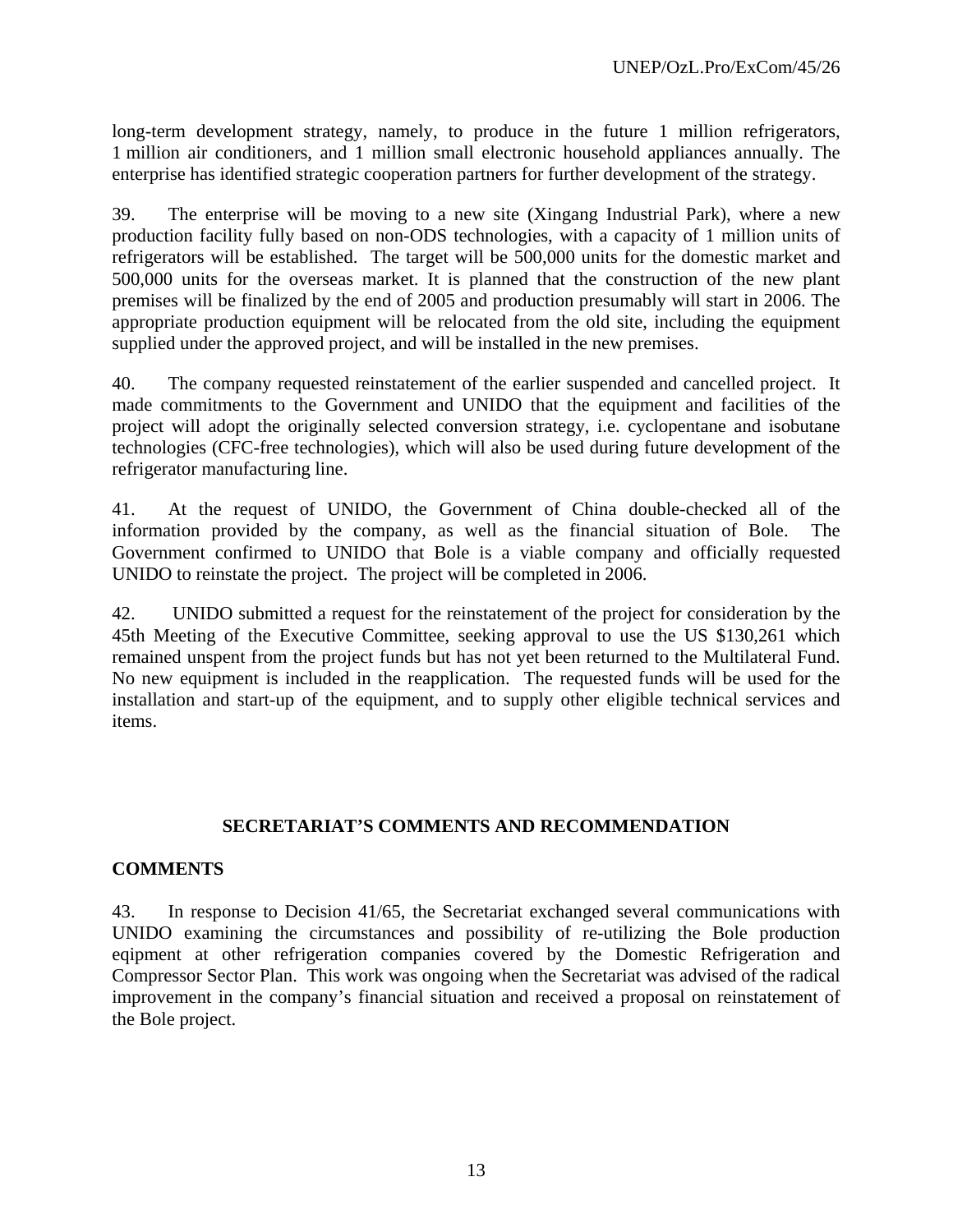# UNEP/OzL.Pro/ExCom/45/26

44. The reapplication for assistance for the cancelled project was made in accordance with decision 29/8 on the consequences of project cancellation. At its 29th Meeting, the Executive Committee decided:

- (a) That no reapplication for assistance from the Multilateral Fund should be allowed for projects that had been cancelled for the following reasons:
	- (i) Transfer of ownership to a non-Article 5 country;
	- (ii) Bankruptcy.
- (b) That reapplication for assistance from the Multilateral Fund at a level of funding no greater than that previously approved, following a new decision to be taken on a case-by-case basis, should be allowed for projects that had been cancelled for other reasons such as:
	- (i) Request of the company/financial situation;
	- (ii) Persistent project delays (after making sure that the causes of earlier delays had been removed);
	- (iii) Lack of response from the beneficiary.

45. In cases where reapplication was allowed pursuant to subparagraph (b) above, it could not take place within 24 months from cancellation.

46. Furthermore, second requests for project preparation, pursuant to subparagraph (b) above, could be considered as eligible incremental costs on a case-by-case basis, but should not exceed 30 per cent of initial project preparation funds (decision 29/8).

47. The Secretariat queried UNIDO on whether Bole was in bankruptcy, and paragraph (a) of decision 29/8 should apply. UNIDO clarified that cancellation of the project had been requested because of financial difficulties on the part of the company, which have since been overcome.

48. The Bole project was cancelled on 3 April 2003. The 24-month period required for reapplication will expire by the time the proposal is considered by the Executive Committee.

49. UNIDO is requesting funding of US \$113,250 plus agency support costs of US \$10,193 for supervisory activities by the agency and supplier services linked to equipment installation.

# **RECOMMENDATION**

50. The project is submitted for individual consideration. The Executive Committee may wish to consider approving the reapplication for the project in light of the information provided above.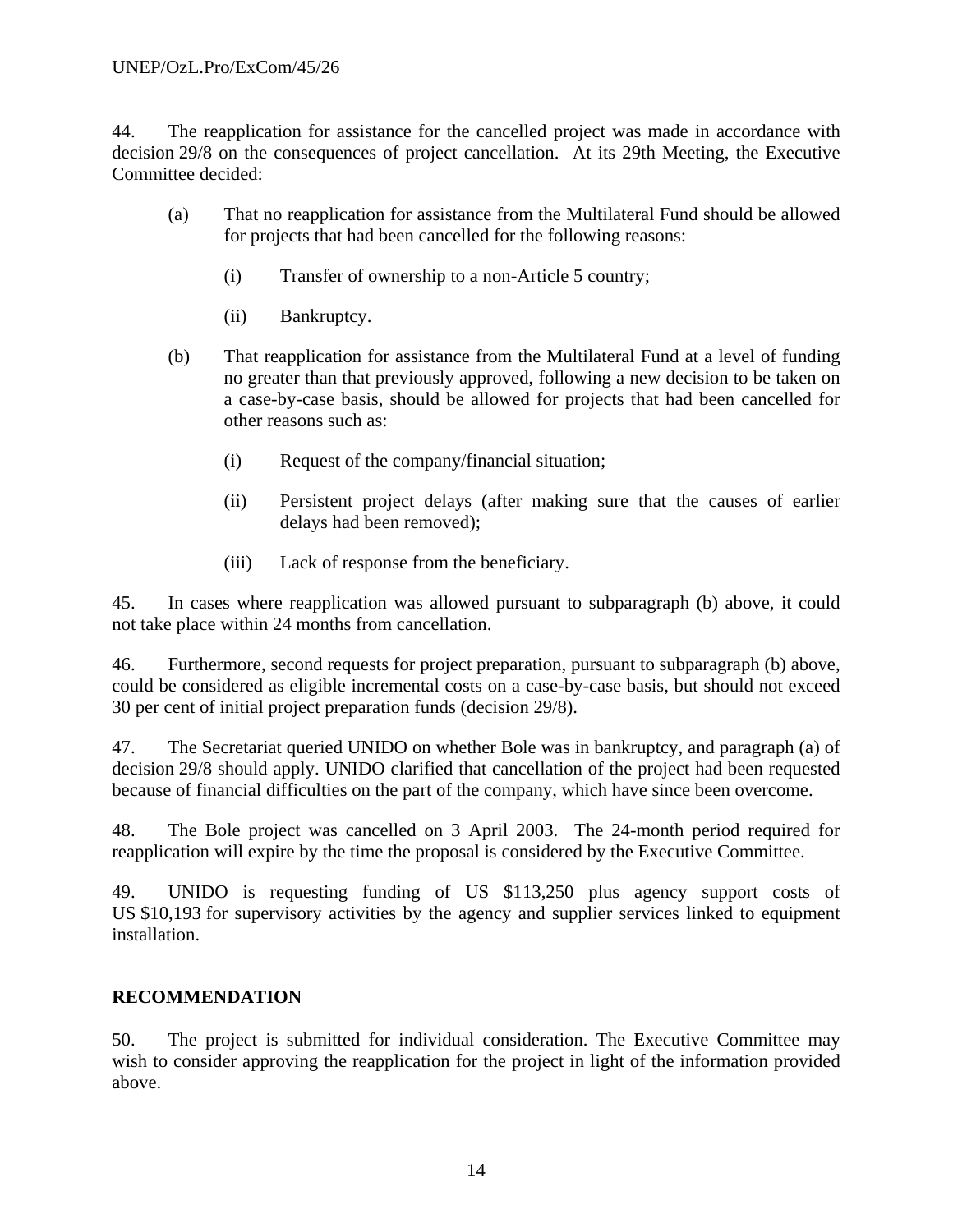# **PROJECT EVALUATION SHEET – MULTI-YEAR PROJECTS CHINA**

| <b>PROJECT TITLE</b>                                                        | <b>BILATERAL/IMPLEMENTING AGENCY</b> |
|-----------------------------------------------------------------------------|--------------------------------------|
| ODS phase-out in China solvent sector: 2005 annual implementation programme | UNDP                                 |

#### **NATIONAL CO-ORDINATING AGENCY:** State Environmental Protection Administration

#### **LATEST REPORTED CONSUMPTION DATA FOR ODS ADDRESSED IN PROJECT A: ARTICLE-7 DATA (ODP TONNES, 2003**, **AS OF JANUARY 2005)**

| $\sim$<br>. но<br>. iroun<br>Annex<br>$\mathbf{A}$ | 22,808.85         | B Group III<br>Annex |  |
|----------------------------------------------------|-------------------|----------------------|--|
| Annex B Group II                                   | $\angle 0.019.89$ |                      |  |

#### **B: COUNTRY PROGRAMME SECTORAL DATA (ODP TONNES, 2003**, **AS OF 2004)**

| <b>ODS</b> | Foam | Ref. | Aerosol | ODS                    | Solvents  | Process agent | Fumigant |
|------------|------|------|---------|------------------------|-----------|---------------|----------|
|            |      |      |         | CFCs                   | 1.676.74  |               |          |
|            |      |      |         | $\cap$ Tr $\cap$<br>UR | 20,019.89 |               |          |
|            |      |      |         | <b>TCA</b>             | 336.83    |               |          |

**CFC consumption remaining eligible for funding (ODP tonnes)** and a n/a

**CURRENT YEAR DRAFT BUSINESS PLAN:** Total funding US \$11,540,125: phase-out 855.1 ODP tonnes.

| PROJECT DATA                                         |                                                                                                                  | 2000   | 2001  | 2002  | 2003      | 2004      | 2005   | 2006     | 2007     | 2008     | 2009     | 2010     | Total     |
|------------------------------------------------------|------------------------------------------------------------------------------------------------------------------|--------|-------|-------|-----------|-----------|--------|----------|----------|----------|----------|----------|-----------|
| <b>CFC-113</b>                                       | <b>Montreal Protocol limits</b>                                                                                  | 57.818 |       |       |           |           | 28.909 |          | 8,673    |          |          | $\Omega$ | $\Omega$  |
| (ODP tonnes)                                         | Annual<br>consumption<br>limit                                                                                   | 3,300  | 2,700 | 2,200 | 1,700     | 1,100     | 550    | $\Omega$ | $\Omega$ | $\Omega$ | $\theta$ |          |           |
| <b>TCA</b>                                           | <b>Montreal Protocol limits</b>                                                                                  |        |       |       | 721       |           | 504    |          |          |          |          | 216      |           |
| (ODP tonnes)                                         | Annual<br>consumption<br>limit                                                                                   | 621    | 613   | 605   | 580       | 502       | 424    | 339      | 254      | 169      | 85       |          | $\Omega$  |
| <b>CTC</b>                                           | Montreal Protocol limit                                                                                          |        |       |       |           |           | 5,733  |          |          |          |          | $\Omega$ |           |
| (ODP tonnes)                                         | Annual<br>consumption<br>limit                                                                                   | 110    | 110   | 110   | 55        | $\Omega$  | 0      | $\Omega$ | $\Omega$ | $\Omega$ | $\theta$ | $\Omega$ | $\Omega$  |
| <b>PHASED OUT</b>                                    | 733<br>608<br>508<br>580<br>628<br>85<br>85<br>85<br>84<br>$\Omega$<br>635<br><b>TOTAL ODS CONSUMPTION TO BE</b> |        |       |       |           |           |        |          |          |          |          |          |           |
| (HCFCs)                                              | Total ODS consumption to be phased-in                                                                            | n/a    |       |       |           |           |        |          |          |          |          |          |           |
|                                                      | Project cost as originally submitted (US \$)                                                                     | n/a    |       |       |           |           |        |          |          |          |          |          |           |
| (US \$) (1,000s):                                    | Total project funding for UNDP                                                                                   | 6,750  | 6,955 | 5,755 | 5,755     | 5,555     | 5,680  | 5,055    | 5,480    | 1,480    | 1,480    | 1,480    | 52,000    |
| Total support costs for UNDP (US \$)<br>$(1,000s)$ : |                                                                                                                  | 675    | 695   | 633   | 431.625   | 416.625   | 426    | 379      | 411      | 111      | 111      | 111      | 4,400.250 |
| $FUND$ (US \$)                                       | TOTAL COST TO MULTILATERAL                                                                                       | 7,425  | 7,650 | 6,388 | 6,186.625 | 5,971.625 | 6,106  | 5,434    | 5,891    | 1,591    | 1,591    | 1,591    | 56,400.25 |
|                                                      | Final project cost effectiveness (US \$/kg)                                                                      |        |       |       |           |           |        |          |          |          |          |          | 12.9      |

**FUNDING REQUEST: Approval of funding for the 6th tranche (2005) as indicated above**.

**SECRETARIAT'S RECOMMENDATION** Approval of funding as requested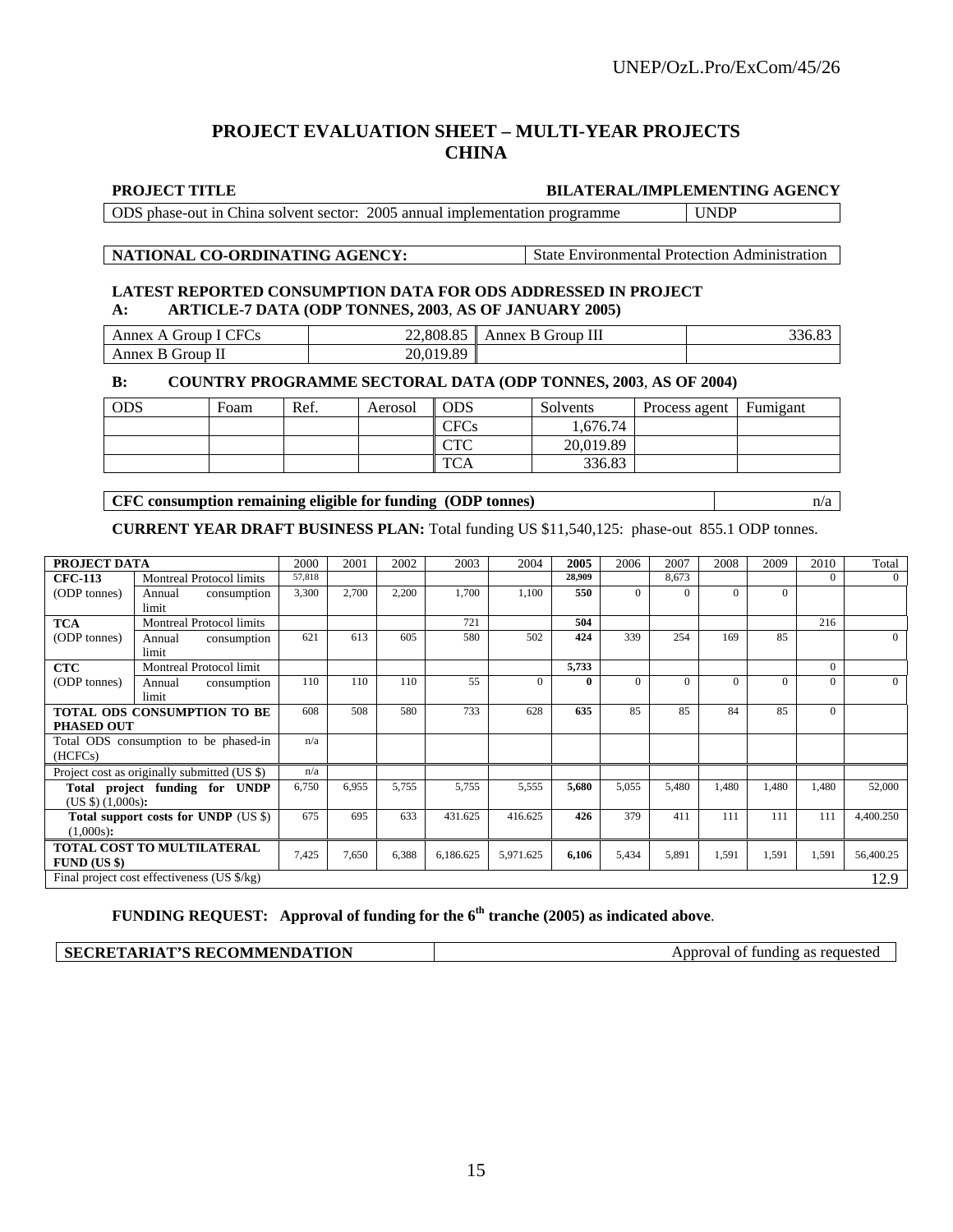# **SOLVENT SECTOR PLAN FOR ODS PHASE-OUT IN CHINA THE 2005 ANNUAL IMPLEMENTATION PROGRAMME**

# **PROJECT DESCRIPTION**

# Background

51. On behalf of the Government of China, UNDP has submitted to the  $45<sup>th</sup>$  Meeting of the Executive Committee a request for funding of US \$5,680,000, plus support costs of US \$426,000 for UNDP, for the 2005 Annual Implementation Programme (AIP) of the Solvent Sector Plan for ODS Phase-out in China. The 2004 report of progress and the 2005 AIP were submitted to the 44<sup>th</sup> Meeting consistent with the solvent sector Agreement. The Executive Committee approved the 2005 AIP and noted that funding would be requested at the  $45<sup>th</sup>$  Meeting (decision 44/31). Funding for the 2005 AIP has been included in UNDP's draft 2005 business plan.

52. UNDP has also submitted a proposal to amend the approved 2005 AIP. The amendment would authorise the use of US \$2 million in savings from previous tranches of the solvent sector plan to purchase and install equipment for the purification of n-propyl bromide (nPB), an alternative solvent currently being produced in China and now being used as a replacement solvent in phase-out activities funded through the sector plan.

53. The solvent sector plan for China was approved in principle at the  $30<sup>th</sup>$  Meeting at a total cost of US \$52 million. Funds totalling US \$31,345,000 have been approved for the first five annual tranches from 2000 to 2004 inclusive.

#### Amendment to the 2005 Annual Implementation Programme

54. UNIDO has included a revised AIP in its submission (attached to this document). The proposed amendment is contained in the table in Section 6 of the revised AIP, reproduced below. The change to the table in Section 6 is the only difference between the AIP approved at the 44<sup>th</sup> Meeting and the revised AIP.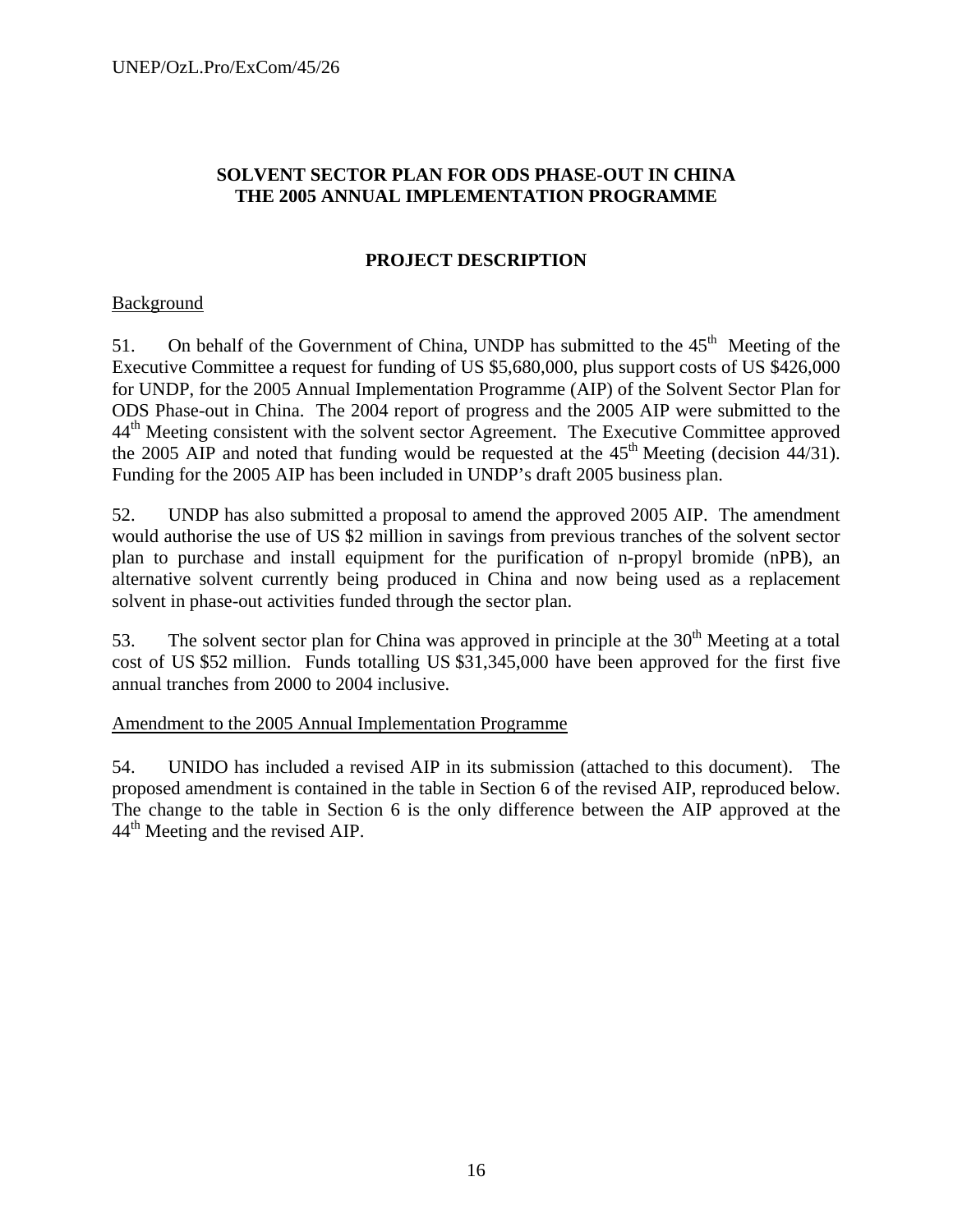# **6. Annual Budget**

| <b>Activity</b>                                                                                                                                                                                                                                                                                                                                                                                                                                                                                                                            | <b>Planned Expenditures (US \$)</b>                                                                                           |
|--------------------------------------------------------------------------------------------------------------------------------------------------------------------------------------------------------------------------------------------------------------------------------------------------------------------------------------------------------------------------------------------------------------------------------------------------------------------------------------------------------------------------------------------|-------------------------------------------------------------------------------------------------------------------------------|
| Enterprise-level phase-out activities<br>- Voucher System, Retroactive Reimbursement and Gradual Self<br>Phase-out mechanism                                                                                                                                                                                                                                                                                                                                                                                                               | 4,280,000                                                                                                                     |
| <b>Technical Assistance</b><br>- National Training Center (\$500,000)<br>- Public Awareness (\$100,000)<br>- Support usage of alternative solvents (\$100,000)<br>- Study on essential use (\$20,000)<br>- Programme against illegal production, illegal import and illegal<br>consumption of ODS (\$350,000)<br>- Standards and Technical Specifications (\$100,000)<br>- Study on alternatives for PCB (\$100,000)<br>- Training and Audit on performance audit (\$30,000)<br>- International and national technical experts (\$100,000) | 1,400,000                                                                                                                     |
| <b>TOTAL</b>                                                                                                                                                                                                                                                                                                                                                                                                                                                                                                                               | 5,680,000                                                                                                                     |
| Purification of nPB for use as main component for production of<br>alternative solvent HEP-2<br>- Selection of contractor through national competitive bidding<br>- Design, engineering<br>- Procurement of purification equipment<br>- Site Construction<br>- Trial production<br>- Production of annual capacity of 4,000 tons                                                                                                                                                                                                           | 2,000,000<br>(from savings of previously approved<br>tranches, achieved as a result of the<br><b>ODS</b> Reduction Contracts) |

55. In its narrative UNDP has indicated that supplies of alternative solvents, such as the blended solvent "HEP-2" which contains nPB as its main component, are still only available in small quantities and at higher prices. UNDP maintains that it is important to support the development and local production of these alternative solvents so as to have sufficient a supply at lower prices to reduce the cost of phase-out actions and facilitate a smoother and more successful implementation of the solvent sector plan.

56. According to the phase-out schedule in the sector plan, CFC-113 will be completely phased out by the end of 2005, however, there are still large numbers of enterprises that use TCA as a cleaning solvent. UNDP has reported that HEP-2 has proven to be an excellent cleaning solvent for the electronic industry and that many of these enterprises have selected HEP-2 as the preferred alternative. There is an annual market of about 10,000 tonnes excluding demands from the aviation and automobile industries, and for precision cleaning.

57. To meet this demand, China has requested the Executive Committee's approval for re-allocation of US \$2 million in savings from previous annual programmes to fund the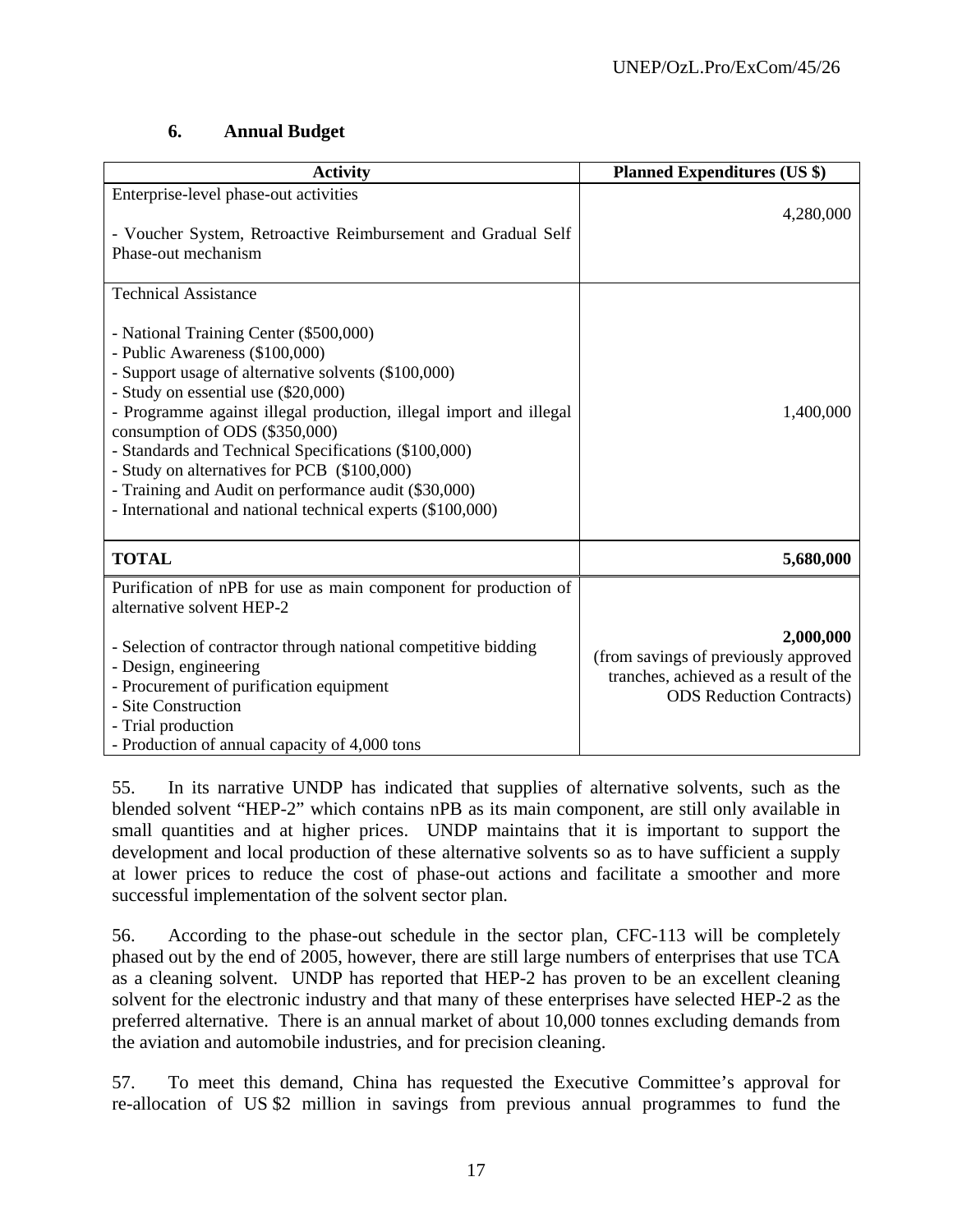purification of locally produced nPB as an ingredient for HEP-2. The purification equipment would be installed at the Multilateral Environment Convention Performance Industrial Zone of SEPA, in the Langfang area of Hebei Province, just outside Beijing. The capacity of the plant would be 4000 metric tonnes per year.

58. In addition to the US \$2 million in project funding, the winning contractor would contribute counterpart funding of US \$720,000 for auxiliary equipment and other construction costs.

59. nPB is an ozone depleting substance with a short atmospheric lifetime (around 11 days). nPB is not controlled under the Montreal Protocol however, in decision XIII/7 taken at the Meeting of the Parties in 2001, it was decided *inter alia* to request Parties to urge industry and users to consider limiting the use of nPB to applications where more economically feasible and environmentally friendly alternatives are not available, and to urge them also to take care to minimize exposure and emissions during use and disposal.

60. This is the second request for support for the production or purification of nPB. In its submission UNDP indicated that at its  $33<sup>rd</sup>$  Meeting in March 2001 the Executive Committee considered a request to amend the 2001 AIP by re-allocating US \$2 million of the annual funding for the local production of nPB. The Executive Committee approved the reallocation in decision 33/46 on the following conditions:

- (a) N-propyl bromide produced by China would not be made available for export;
- (b) An annual production quota would be imposed on n-propyl bromide to meet the requirement for solvent use only;
- (c) China would control the sale of n-propyl bromide only to enterprises involved in the conversion projects under the China solvent sector plan;
- (d) The Import and Export Office of China would monitor and ensure that no n-propyl bromide was exported by China;
- (e) The implementing agency of the China solvent sector plan, UNDP, would include in its annual audit plan verification that no n-propyl bromide was exported;
- (f) No further financial assistance would be sought from the Multilateral Fund for the final conversion to zero ODP alternatives.

61. Because of China's difficulties in meeting the requirements of clause (a) not to export any nPB produced in China (not only the HEP-2 containing nPB produced with support from the Multilateral Fund), in July 2003 the Executive Committee requested China to return the funding of US \$2 million re-allocated pursuant to decision 33/46 for uses as originally approved in the solvent sector Plan (decision 41/46). Accordingly, the reallocation did not appear in the 2004 and 2005 AIPs.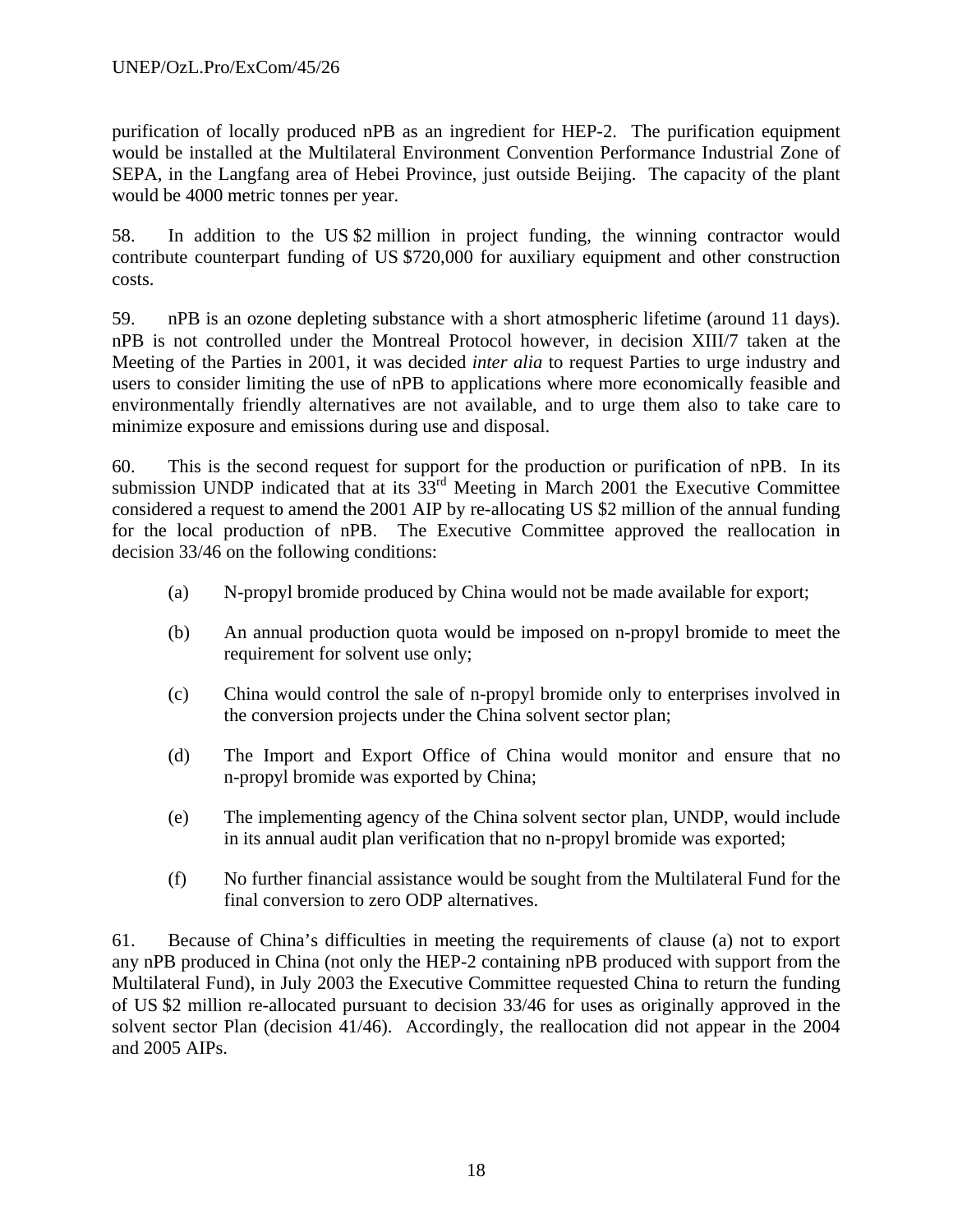# **SECRETARIAT'S COMMENTS**

62. The proposed activities to be funded from the US \$5,680,000 requested for the 2005 AIP (plus support costs for UNDP of US \$426,000), remain as indicated in the original AIP approved at the  $44<sup>th</sup>$  Meeting. Accordingly the Secretariat is able to recommend approval of funding for the 2005 tranche of the solvent sector plan for China as requested.

63. In regard to the requested amendment to the approved 2005 AIP, the Secretariat notes that under the Agreement between the Government of China and the Executive Committee, the funds provided under the Agreement may be used "in any manner that China believes will achieve the smoothest possible ODS solvent consumption phase-out", consistent with UNDP's operational procedures. Notwithstanding this, when it authorised a similar amendment to the 2001 AIP, it decided to impose a number of conditions as indicated in paragraph 60 above. The principal effect of these conditions was to require that China not export any nPB. As also indicated above, China was not able to meet this condition and re-directed the funds to their original proposed uses in 2003.

64. UNDP has indicated that China will continue to request that any export ban should only apply to the purified nPB produced as a direct benefit of the Multilateral Fund funding of US \$2 million, (maximum capacity 4,000 metric tonnes per year) and not to nPB produced elsewhere in China (2003 capacity estimated by the TEAP at 20,000 metric tonnes per year).

65. Purification is an internal part of the production process and is required to a greater or lesser extent in most circumstances, dependant upon the market for which nPB is being produced. Thus this proposal does not differ in any fundamental way from the request submitted to the  $32<sup>nd</sup>$  Meeting, to which the Executive Committee responded with decision 33/46.

66. The Executive Committee might consider whether, if it is inclined to endorse the proposed amendment to the 2005 AIP, the same conditions offered in decision 33/46 should apply.

#### **RECOMMENDATIONS**

67. The Fund Secretariat recommends approval of US \$5,680,000 plus support costs of US \$426,000 for UNDP for the 2005 tranche of the solvent sector plan.

68. The Executive Committee might wish to consider in the light of decision XIII/7 of the Meeting of the Parties the request for an amendment to the 2005 annual implementation programme on the basis of the comments above.

- - - -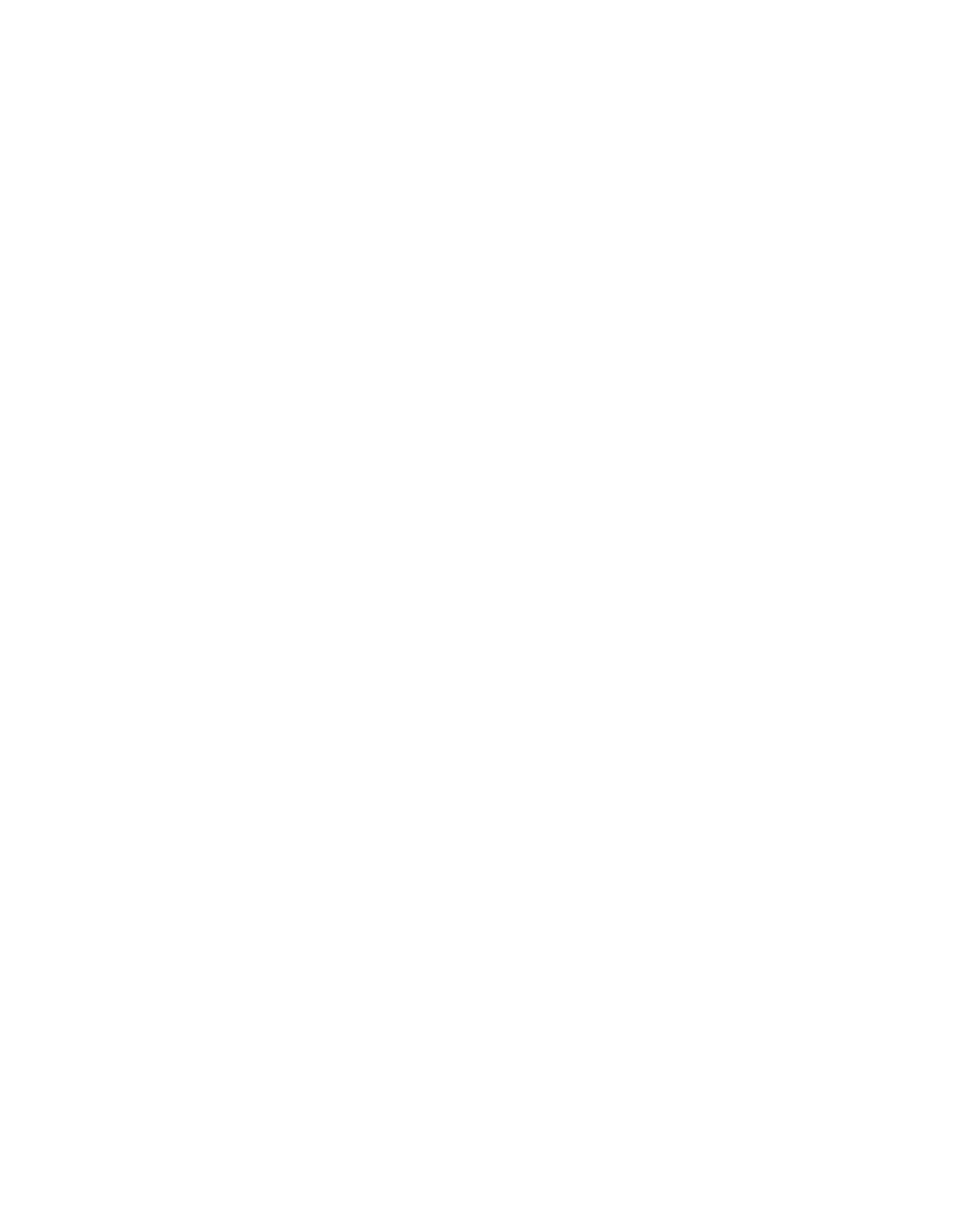# **2005 Annual Implementation Programme**

#### 1. Data

| Country                                                                                  | China              |
|------------------------------------------------------------------------------------------|--------------------|
| Year of plan                                                                             | 2005               |
| # of years completed                                                                     | $\bf{0}$           |
| # of years remaining under the plan                                                      | 6                  |
| Target ODS consumption in refrigeration servicing sector of the<br>preceding year (2004) | 5,083 ODP tonnes   |
| Target ODS consumption refrigeration servicing sector of the<br>year of plan (2005)      | 4,572 ODP tonnes   |
| Level of funding requested, without IA support cost                                      | US\$ 2,000,000     |
| Lead implementing agency                                                                 | <b>UNIDO</b>       |
| Cooperating implementing agencies                                                        | <b>JAPAN, UNEP</b> |

#### 2. Targets

The maximum CFC consumption in the refrigeration service sector: 4,572 ODP tonnes.

#### 3. Main Technical Assistance Activities

The project in the first tranche aims at establishing the national operational mechanism for management and monitoring of the phase-out plan. It will also initiate some of substantial project activities.

Since the duration required for completion of project components is expected to be 10 - 30 months, the phase-out activities in 2005 will contribute to the reduction of the CFC consumption in the period 2005 - 2006.

#### A. Project management

1. Set-up of coordination group

and manager and communications of the

- 2. Develop an MIS
- 3. Monitoring
- 4. Policy development and research studies
- 5. Training, workshops and awareness promotion

**Contract** 

6. Survey of vehicles disposal stations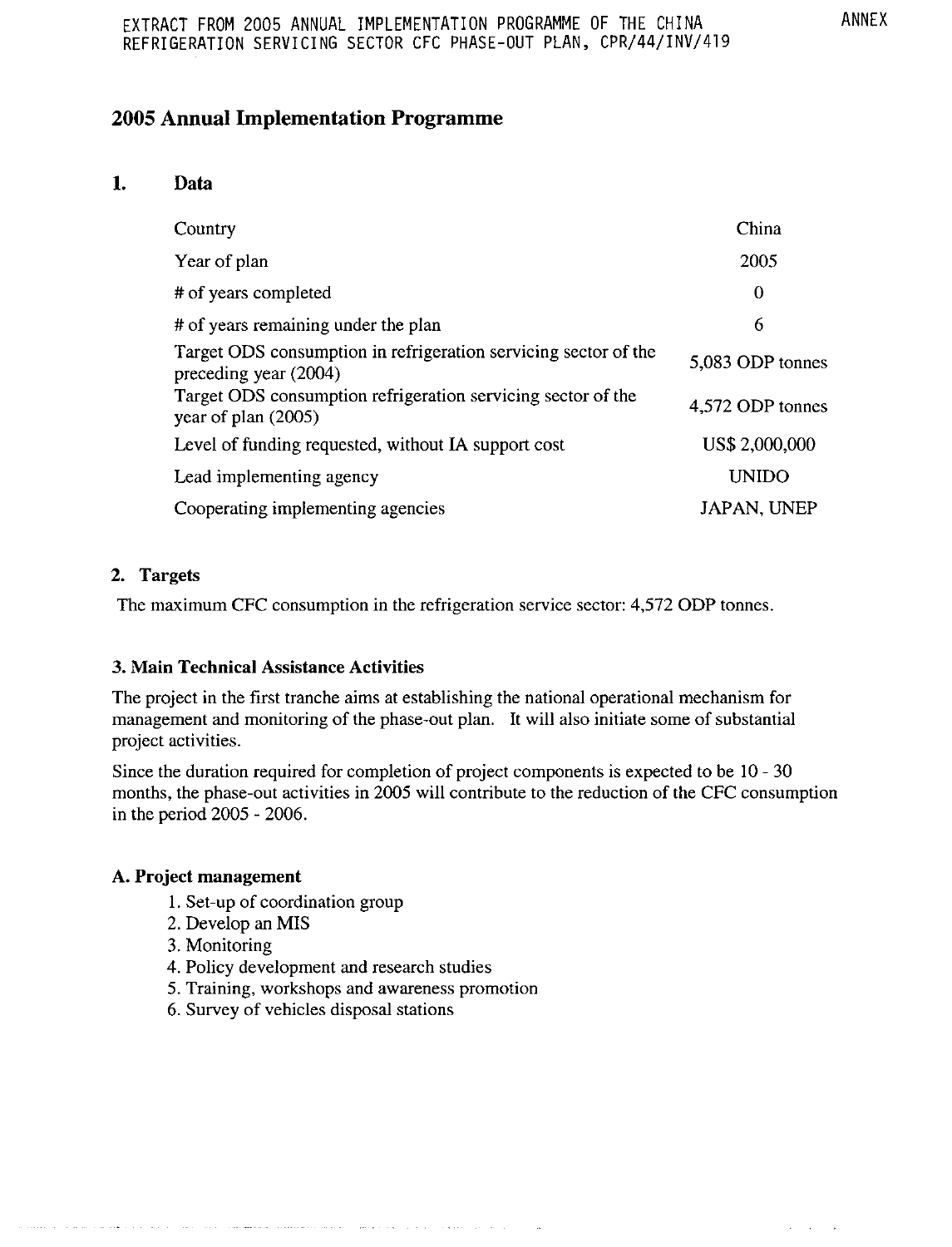# **B.** Training of technicians

- 1. Designing training materials in the first half year of  $2005\Box$
- 2. Set-up of a National Training Center
	- $\triangleright$  Provide recovery and recycling equipments and refrigerant identifiers for training.
	- $\geq$  2 workshops for the training of trainers (14-15); 24 workshops for technicians from vehicle disposal stations, performed in the latter half year, total 360-480 participants.
- 3. Set-up of four regional training centers
	- $\triangleright$  The selected centers will be located in four typical cities of China, two sets of equipments will be provided for each center;
	- $\triangleright$  Carry out 40-50 workshops for total 600-1,000.

# C. Refrigerant recovery and recycling

- $\triangleright$  Select 30 from 365 vehicle disposal stations as recovery centers. Each center will be equipped with two sets of recovery units, two refrigerant identifiers and 1-3 refrigerant storage tanks with the capacity of 1-2 tons.
- $\triangleright$  Each of the remaining 335 stations will be provided with one set of equipment including a recovery unit, a refrigerant identifier and a refrigerant tank with 100-200kg capacity.
- $\triangleright$  Demonstration activities will be firstly carried out in 3-4 typical regions of China in 2005. Each region will have a recovery center, collecting CFC refrigerant delivered from disposal stations under its network. The successful experience obtained from the demonstrations will be introduced to other disposal stations step by step.
- $\triangleright$  Start the procurement process for 200-240 sets of equipments in 2005 considering the full use of the first tranche funding. These equipments are to be delivered by the suppliers in batches, based on the project progress.

# D. Incentive and management cost provided for vehicle disposal stations

- $\triangleright$  Provide financial incentive for the operation of disposal stations, 300\$/station/year, total cost about 100,000 \$/year.
- $\geq 100,000$ \$ for management, awareness generation and workshops per year.

# E. R&R demonstration activities in MAC service stations

- $\triangleright$  Select 30-50 MAC service stations to carry out R&R demonstration activities. Their experience will be introduced to other service stations in the coming years after achieving the significant result.
- $\triangleright$  Train the technicians in the above stations.
- $\triangleright$  Provide one set of equipment for each station above, including vacuum pump, manifold  $\&$  gauges, hoses, refrigerant charging cylinder, R&R machine.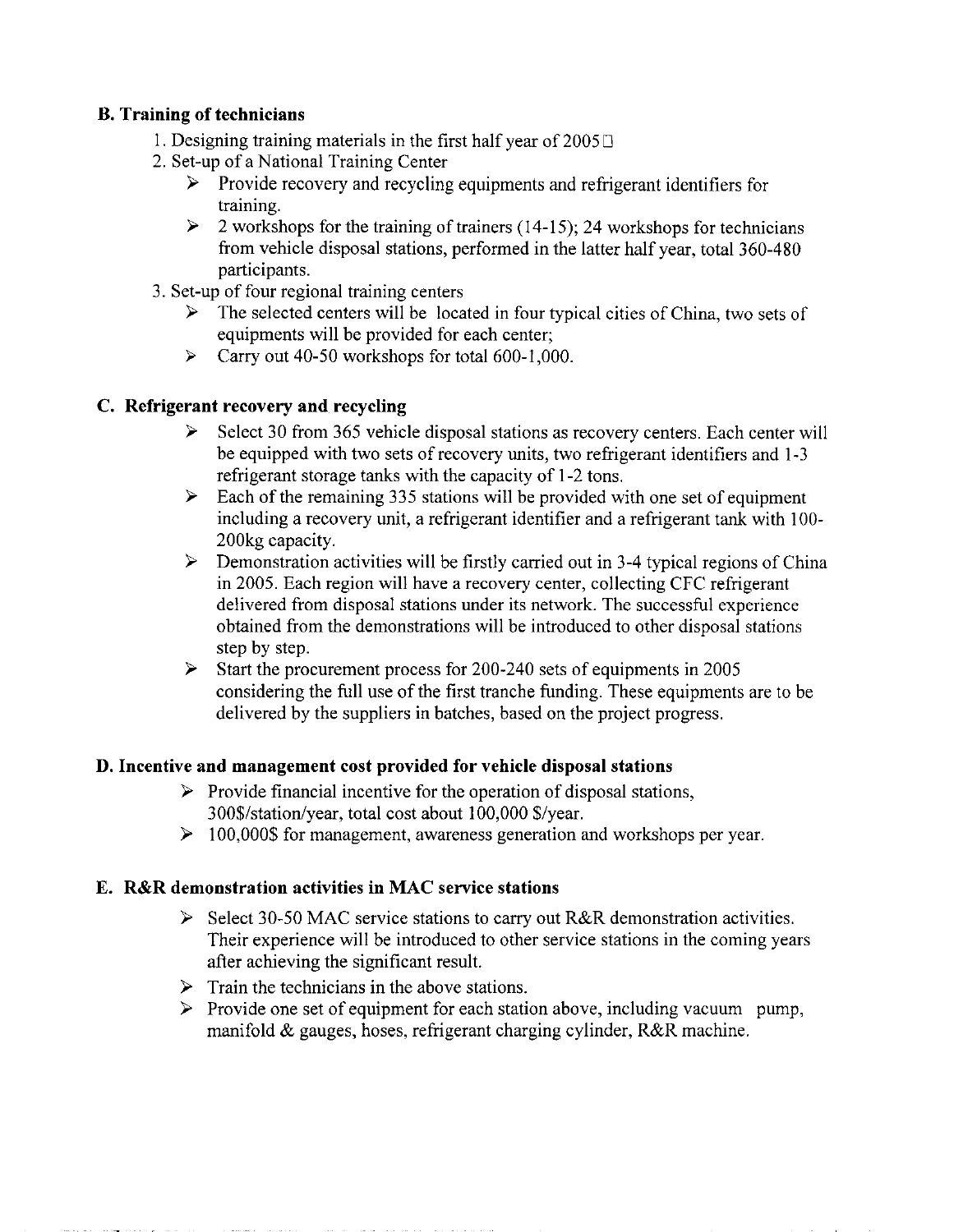# 4. Government Action

| <b>Policy/Activity Planned</b>                   | <b>Schedule of Implementation</b> |
|--------------------------------------------------|-----------------------------------|
| Designing relevant policy framework,             | During 2005                       |
| regulations for meeting the project's objectives |                                   |
| Supervision and monitoring of the activities     | During 2005                       |

# 5. Annual Budget

| <b>Activity</b>                                          | <b>Planned Expenditures (US \$)</b> |
|----------------------------------------------------------|-------------------------------------|
| Project management                                       |                                     |
| MIS and monitoring, coordination, consultant, office     |                                     |
| set-up, capacity building of the management structure    | 525,000                             |
| for local national institutions, policy development,     |                                     |
| awareness generation, code of service practices and      |                                     |
| investigation on vehicle disposal enterprises            |                                     |
| Training of technicians                                  |                                     |
| Equipment for at least 4 training centers, equipment for | 369,000                             |
| 1 national training center, training materials design,   |                                     |
| training of trainers, training of technicians            |                                     |
| Refrigerant recovery and recycling                       |                                     |
| Equipments for recovery centers of retired vehicles and  | 800,000                             |
| vehicle disposal stations, R&R equipments for MAC        |                                     |
| service stations                                         | 100,000                             |
| Incentive for operating of vehicle disposal stations     |                                     |
| International consultants, verification and audit        | 50,000                              |
| Contingency                                              | 156,000                             |
| <b>TOTAL</b>                                             | 2,000,000                           |
| Japan                                                    | 1,000,000                           |
| <b>UNIDO</b>                                             | 550,000                             |
| <b>UNEP</b>                                              | 450,000                             |

# 6. Administrative Fees (Agency Support Cost)

a provincia e un constituir e esta comunicación con comunicación e en alguna a catalana a manuel com catalana constituir a co

 $\omega_{\rm{max}}$ 

|                       | 130,000 |
|-----------------------|---------|
| Japan<br><b>UNIDO</b> | 41.250  |
| $\sqrt{\text{UNEP}}$  | 58,500  |
| TOTAL                 | 229,750 |

and some of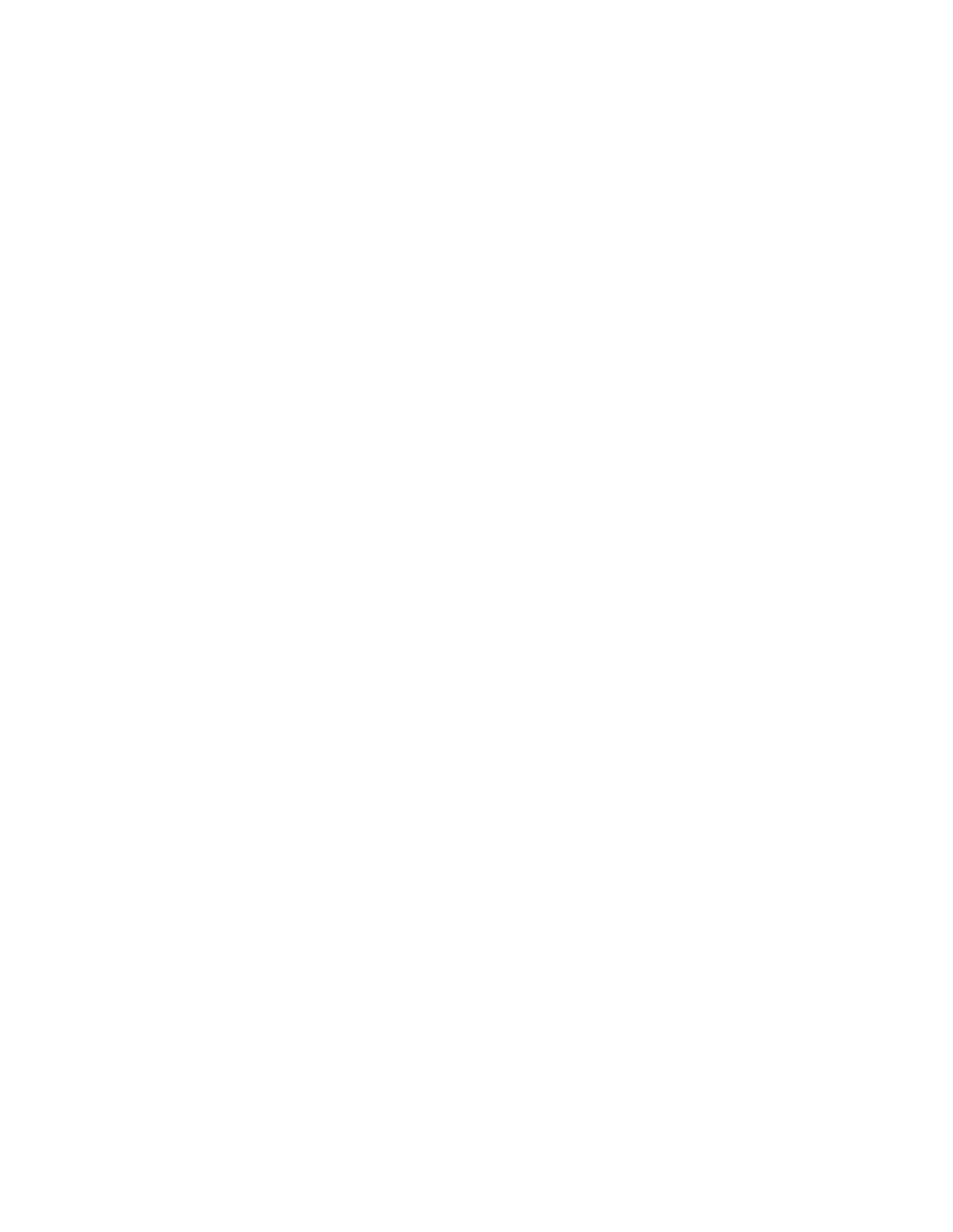# **CHINA CFC PRODUCTION PHASE-OUT PROGRAM 2004 VERIFICATION REPORT FEBRUARY 14, 2005**

#### **Inspection Team**

F.A Vogelsberg: Mission Leader and primary text preparation – Annex I Hua Zhangxi: Data Summary – Annex II (Gradual Closure) Wu Ning: Financial Verification of CFC Production for China in 2004 – Annex III

#### **Assisted and Accompanied by**

Pang Chunan

#### **Inspection Mission Time Frame**

January 24 – February 7, 2005

#### **Enterprises in Visitation Order**

**Zhejiang Juhua Fluoro-chemical Co. Ltd. – Zhejiang Province, Quzhou City Zhejiang Dongyang Chemical Plant – Zhejiang Province, Dongyang City Zhejiang Linhai Limin Chemical Plant – Zhejiang Province, Linhai City Zhejiang Chemical Research Institute (ZCRI) – Zhejiang Province, Hangzhou City Jiangsu Changsu \*3F Refrigerant Co., Ltd. – Jiangsu Province, Changshu City Jiangsu Meilan Chemical Co. Ltd – Jiangsu Province, Taizhou City** 

**\* World Bank documents spell as Changsu; true spelling is Changshu**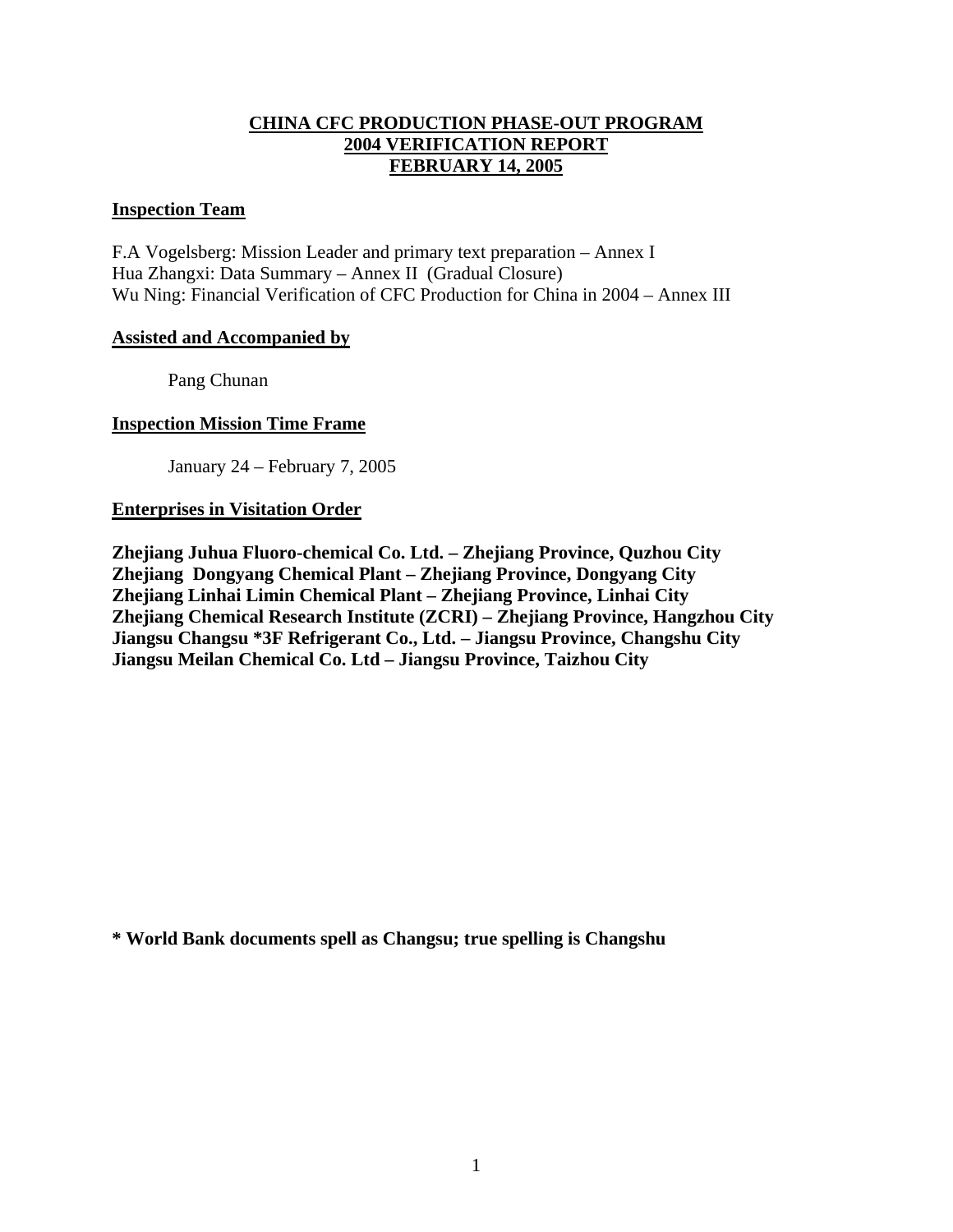# **Report Format and Contents**

- **Verification Conclusions for CFC Production in China for 2004**
- **Annex I Text covering details of Technical effort by Vogelsberg and Hua for the six CFC Enterprises visited and inspected**
- **Annex II CFC Production verification tables for gradual closure for the six enterprises**
- **Annex III Financial Verification of CFC Production for China in 2004**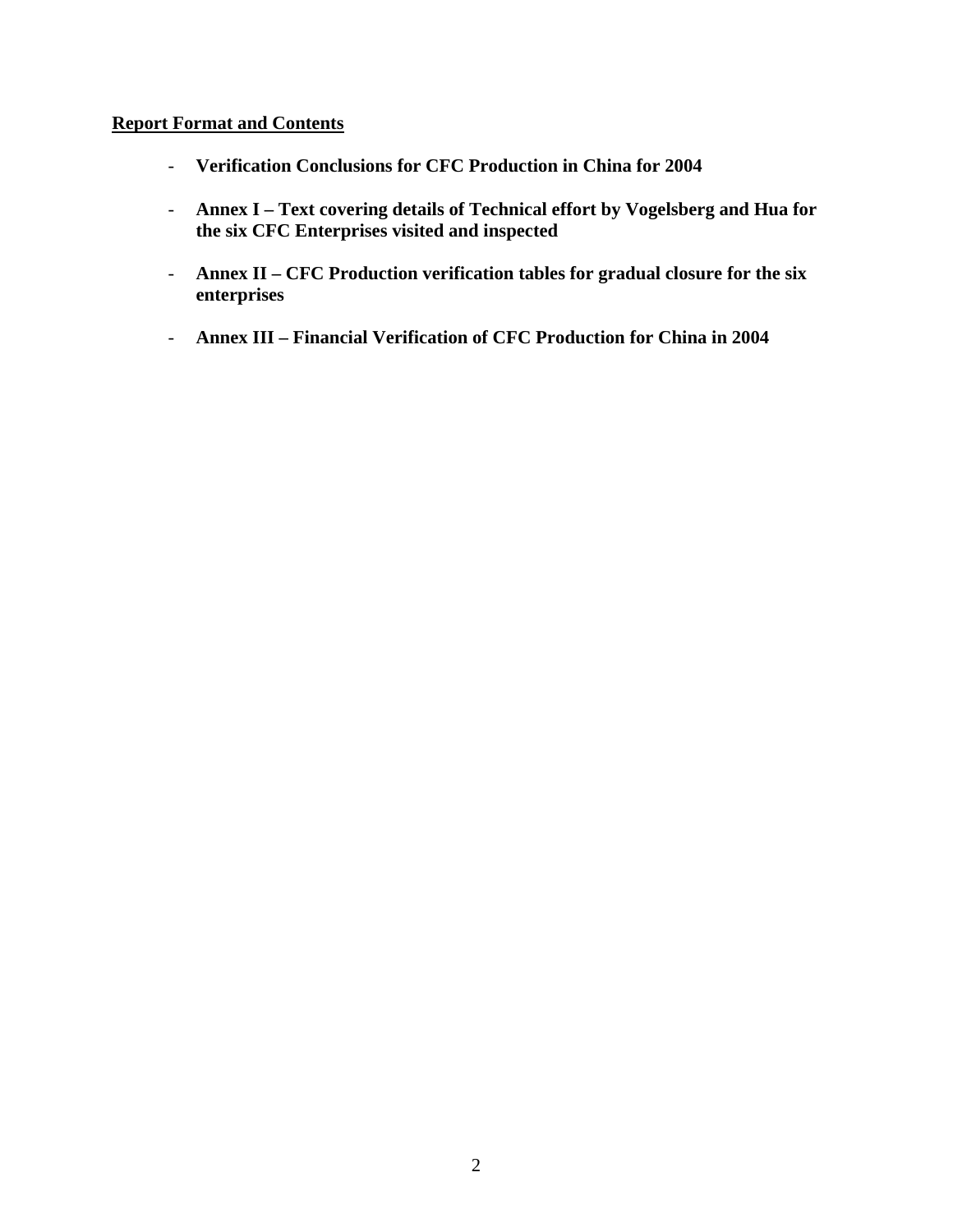# **Verification Conclusions with respect to China's CFC Production in 2004**

There was no complete closure project in China CFC Production Sector in 2004, therefore, there were six enterprises producing CFC products in China 2004, the same as in 2003. The verified overall national production of CFCs in 2004 is 25,285 tonnes (ODP). The following table is the breakdown in accordance with various product types: The summary of product stocks in the six CFC producers in 2004 are also in this table.

| Type of CFC           | Number of      | <b>Total Production</b> |             | Total Producer's Stock in 2004 (MT) |         |                                  |  |
|-----------------------|----------------|-------------------------|-------------|-------------------------------------|---------|----------------------------------|--|
| Product               | Producers      | ODS (MT)                | ODP(tonnes) | Opening                             | Closing | Change                           |  |
| $CFC-11$              |                | 10,649.98               | 10,649.98   | 1,746                               | 698     | $-1,048$                         |  |
| $CFC-12$              | 4              | 13,323.92               | 13,323.92   | 2,123                               | 2,459   | 336                              |  |
| $CFC-13$              |                | 20.78                   | 20.78       | Nil                                 | Nil     | <b>Nil</b>                       |  |
| CFC-113               |                | 1,374.19                | 1099.35     | 663                                 | 837     | 174<br>$^{+}$                    |  |
| CFC-114               |                | $\Omega$                |             | 31.4                                | 22.9    | 8.5<br>$\overline{\phantom{a}}$  |  |
| CFC-115               | $\overline{2}$ | 317.96                  | 190.77      | 101                                 | 68.8    | 32.2<br>$\overline{\phantom{a}}$ |  |
| <b>Total National</b> |                |                         | 25,284.80   |                                     |         |                                  |  |
| Production            |                |                         |             |                                     |         |                                  |  |

The targeted limit of total CFC production in 2004 is 25,300 ODP tonnes as specified in the Agreement. Therefore the verified total actual CFC production is 15 ODP tonnes lower than the targeted limit.

The CTC Consumption for overall national CFC Production in 2004 is summarized in the following table:

| CTC used for                                     | Amount CTC (MT) |
|--------------------------------------------------|-----------------|
| Direct consumption for CFC-11 production         | 12,829.30       |
| Direct consumption for CFC-12 production         | 18,153.66       |
| Direct consumption, subtotal for CFC-11 $& 12$   | 30,982.96       |
| Indirect consumption for CFC-13 production       | 78.76           |
| Overall national CTC consumption for CFC         |                 |
| Production in 2004 (including CFC 11,12 $\&$ 13) | 31,061.72       |

The total consumption of CTC for the production of 10,649.98 MT of CFC-11 is 12,829.30 MT; and the overall average CTC/ CFC-11 ratio is 1.205 (theoretical 1.12). Among the three CFC-11 producers, the producer that had the lowest CTC/ CFC-11 ratio (1.189) is Jiangsu Changshu 3F Refrigerant Co. Ltd. (SRI# A 10); and the highest ratio (1.259) is Jiangsu Meilan Chemical Co. Ltd  $(SRI# A 8)$ .

The total consumption of HF for the production of 10,649.98 MT of CFC-11 is 1,676.58 MT; and the overall average HF/ CFC-11 ratio is 0.157 (theoretical 0.145). Among the three CFC-11 producers, the producer that had the lowest HF/ CFC-11 ratio (0.154) is Jiangsu Changshu 3F Refrigerant Co. Ltd. (SRI# A 10); and the highest ratio (0.178) is Jiangsu Meilan Chemical Co. Ltd. (SRI# A 8).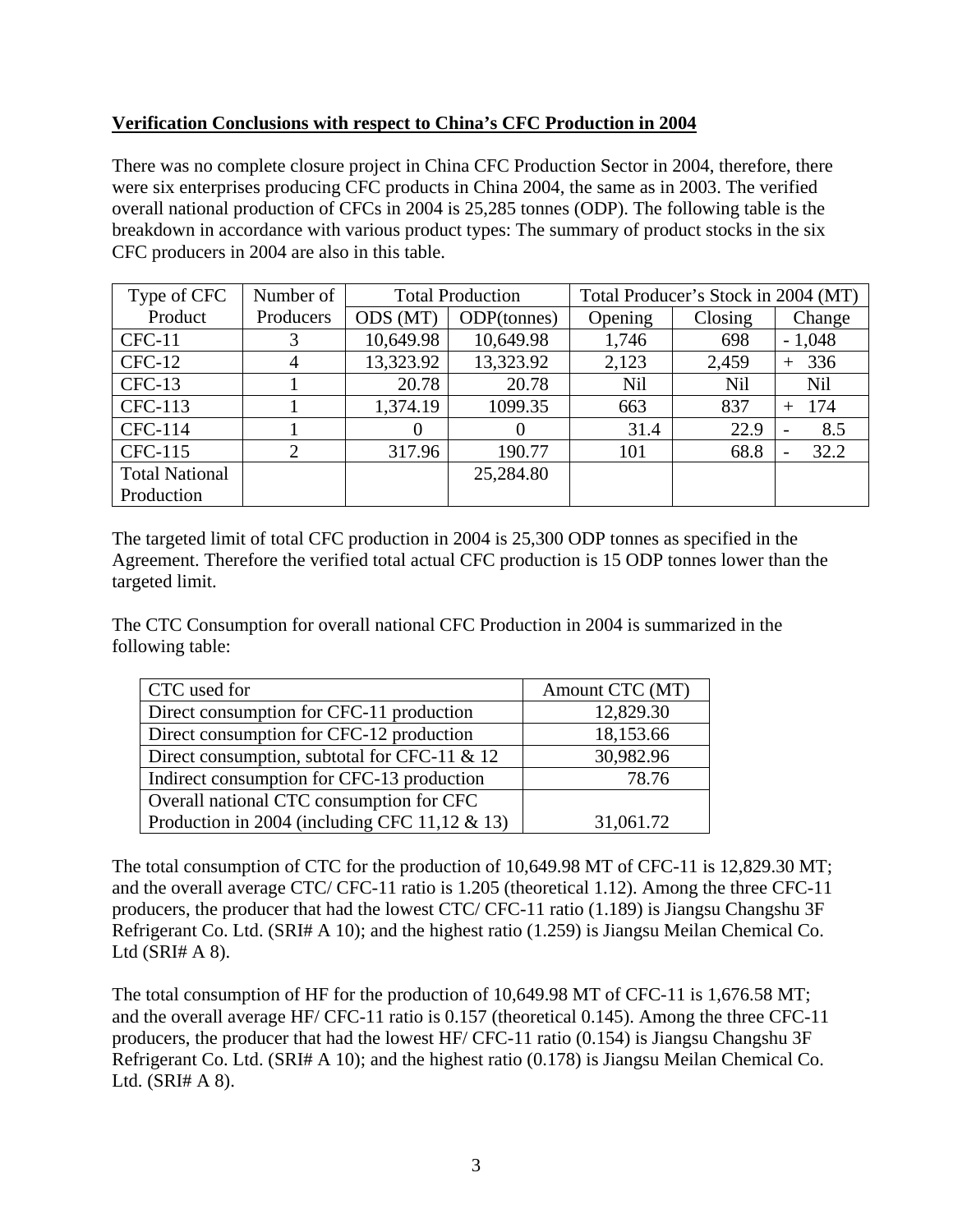The total consumption of CTC for the production of 13,323.92 MT of CFC-12 is 18,153.66 MT; and the overall average CTC/ CFC-12 ratio is 1.362 (theoretical 1.272). Among the four CFC-12 producers, the producer that had the lowest CTC/ CFC-12 ratio (1.315) is Jiangsu Changshu 3F Refrigerant Co. Ltd. (SRI# A 10); and the highest (1.403) is Zhejiang Dongyang Chemical Plant (SRI# B 12).

The total consumption of HF for the production of 13,323.92 MT of CFC-12 is 5,204.83 MT; and the overall average HF/ CFC-12 ratio is 0.391. Among the four CFC-12 producers, the producer with the lowest HF/ CFC-12 ratio (0.366) is Zhejiang Juhua Fluoro-chemical Co. Ltd. (SRI # B 14) and the highest (0.438) is Zhejiang Dongyang Chemical Plant (SRI# B12).

A detailed summary of China's CFC production in 2004 is on the next page.

All the verified monthly production data and raw material consumption data are recorded in the Annex II of this Report while the verification process as well as the assessment and findings are described in Annex I of this Report.

During the time the CFC 2004 Verification Team was in Jiangsu Changshu 3F Fluoro-chemical Co Ltd. (A10), the Team visited the old CFC-113 production unit as well as the newly built CFC-113a/ CTFE (chloro-tri-fluoro-ethylene) production unit again and confirmed that they are separate production units. Details are described in Annex I of the Report.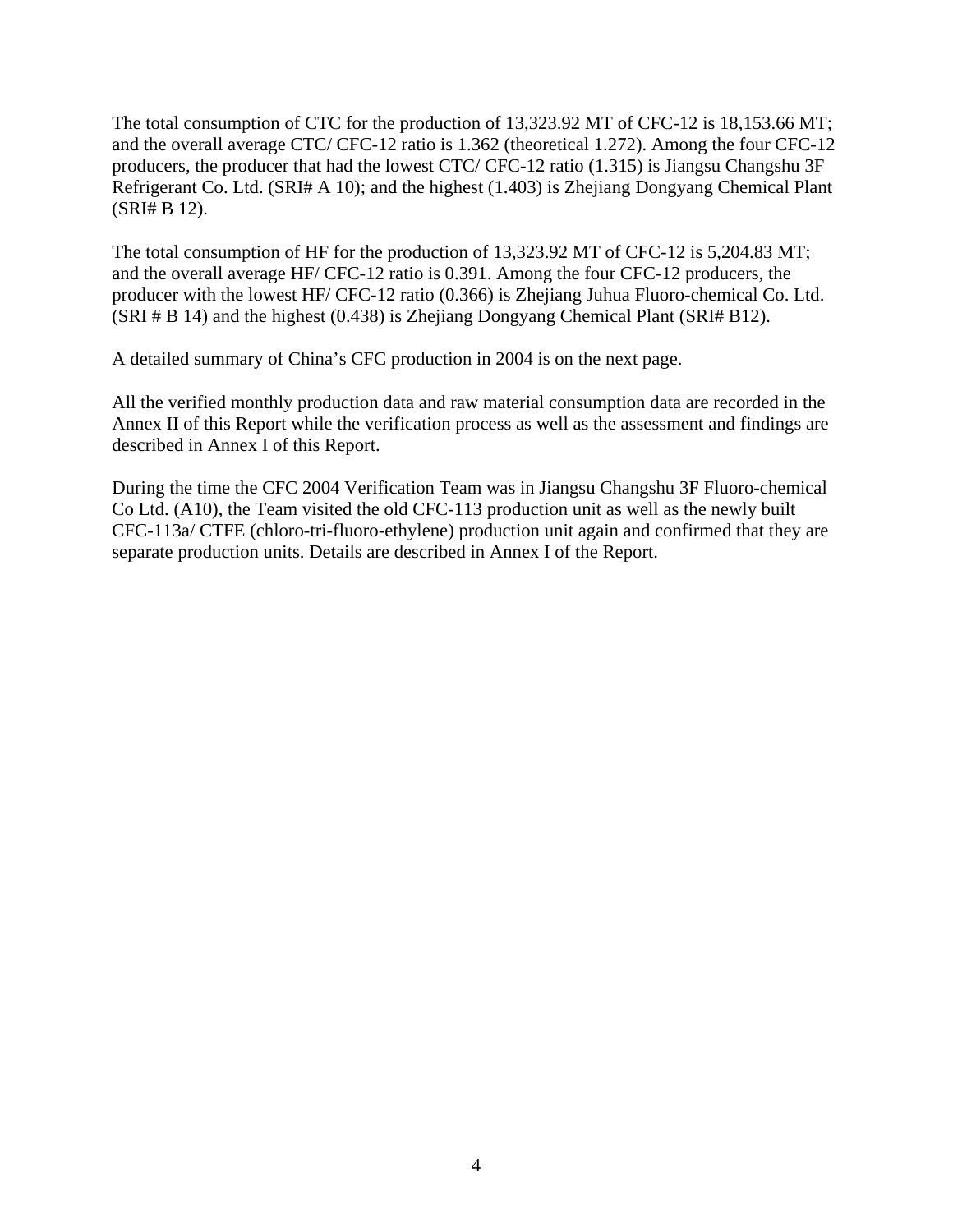## **ANNEX I**

#### **SUMMARY OF CHINA CFC PRODUCTION IN 2004**

| $CFC-11$       |                                         |             |             |             |                           |             |           |
|----------------|-----------------------------------------|-------------|-------------|-------------|---------------------------|-------------|-----------|
|                |                                         | Production  | Production  | <b>CTC</b>  |                           | Ratio CTC/  | Ratio HF/ |
| SRI#           | Name of Enterprise                      | (ODS)       | (ODP)       | Consumption | HF Cons'ption             | $CFC-11$    | $CFC-11$  |
| A 8            | Jiangsu Meilan Chemical Co. Ltd         | 642.56      | 642.56      | 808.76      | 114.16                    | 1.259       | 0.178     |
| A 10           | Jiangsu Changsu 3F Refrigerant Co. Ltd. | 6, 682. 35  | 6, 682. 35  | 7, 947. 71  | 1,026.46                  | 1.189       | 0.154     |
| <b>B</b> 14    | Zhejiang Juhua Fluoro-chemical Co. Ltd. | 3, 325.08   | 3, 325.08   | 4,072.83    | 535.96                    | 1.225       | 0.161     |
|                | Overall                                 | 10, 649. 98 | 10, 649. 98 | 12, 829. 30 | 1, 676. 58                | 1.205       | 0.157     |
|                |                                         |             |             |             |                           |             |           |
| $CFC-12$       |                                         |             |             |             |                           |             |           |
|                |                                         | Production  | Production  | CTC         |                           | Ratio CTC/  | Ratio HF/ |
| SRI#           | Name of Enterprise                      | (ODS)       | (ODP)       | Consumption | HF Cons'ption             | $CFC-12$    | $CFC-12$  |
| A 8            | Jiangsu Meilan Chemical Co. Ltd.        | 1, 238. 72  | 1, 238. 72  | 1,685.99    | 505.92                    | 1.361       | 0.408     |
| A 10           | Jiangsu Changsu 3F Refrigerant Co. Ltd. | 4, 639. 38  | 4, 639. 38  | 6, 098. 78  | 1,883.79                  | 1.315       | 0.406     |
| <b>B</b> 12    | Zhejiang Dongyang Chemical Plant        | 1, 213.07   | 1, 213.07   | 1,701.70    | 531.80                    | 1.403       | 0.438     |
| <b>B</b> 14    | Zhejiang Juhua Fluoro-chemical Co. Ltd. | 6, 232. 75  | 6, 232. 75  | 8, 667. 19  | 2, 283. 32                | 1.391       | 0.366     |
|                | Overall                                 | 13, 323. 92 | 13, 323. 92 | 18, 153. 66 | 5, 204. 83                | 1.362       | 0.391     |
| $CFC-13$       |                                         |             |             |             |                           |             |           |
|                |                                         |             |             |             |                           | Indirect    | Indirect  |
|                |                                         | Production  | Production  | $CFC-12$    | Ratio CFC-                | <b>CTC</b>  | CTC/CFC-  |
| SRI#           | Name of Enterprise                      | (ODS)       | (ODP)       | Conumption  | 12/CFC-13                 | Cons'ption* | 13 ratio* |
| <b>B</b> 8     | Zhejiang Linhai Limin Chemical Plant    | 20.78       | 20.78       | 56.58       | 2.722                     | 78.76       | 3.790     |
| <b>CFC-113</b> |                                         |             |             |             |                           |             |           |
|                |                                         | Production  | Production  | PCE         |                           | Ratio PCE/  | Ratio HF/ |
| SRI#           | Name of Enterprise                      | (ODS)       | (ODP)       | Consumption | HF Cons'ption             | CFC-113     | CFC-113   |
| A 10           | Jiangsu Changsu 3F Refrigerant Co. Ltd. | 1, 374. 19  | 1,099.35    | 1,391.23    | 625.92                    | 1.012       | 0.455     |
| <b>CFC-114</b> |                                         |             |             |             |                           |             |           |
|                |                                         |             |             |             |                           | Ratio       |           |
|                |                                         | Production  | Production  | CFC-113     |                           | CFC-113/    | Ratio HF/ |
| SRI#           | Name of Enterprise                      | (ODS)       | (ODP)       |             | Consumption HF Cons'ption | CFC-114     | CFC-114   |
| $B-11$         | Zhejiang Chemical Research Institute    |             |             |             |                           |             |           |
| <b>CFC-115</b> |                                         |             |             |             |                           |             |           |
|                |                                         |             |             |             |                           | Ratio**     |           |
|                |                                         | Production  | Production  | CFC-113**   |                           | CFC-113/    | Ratio HF/ |
| SRI#           | Name of Enterprise                      | (ODS)       | (ODP)       | Consumption | HF Cons'ption             | CFC-115     | CFC-115   |
| A 10           | Jiangsu Changsu 3F Refrigerant Co. Ltd. | 179.70      | 107.82      | 314.40      | 127.11                    | 1.766       | 0.707     |
| $B-11$         | Zhejiang Chemical Research Institute    | 138.26      | 82.95       | 177.00      | 43.23                     | 1.280       | 0.313     |
|                | Overall                                 | 317.96      | 190.77      | 491.40      | 170.34                    | 1.545       | 0.536     |

\* The indirect CTC consumptioon is calculated by the consumption of CFC-12 times the Ratio CTC/CFC-12 (of B14) and the

CTC/CFC-13 Ratio is calculated by Ratio CFC-12/CFC-13 (of B8) times the Ratio CTC/CFC-12 (of B14)

\*\* Since 2004 Zhejiang Chemical Research Institute uses CFC 113a as the raw material instead of CFC 113.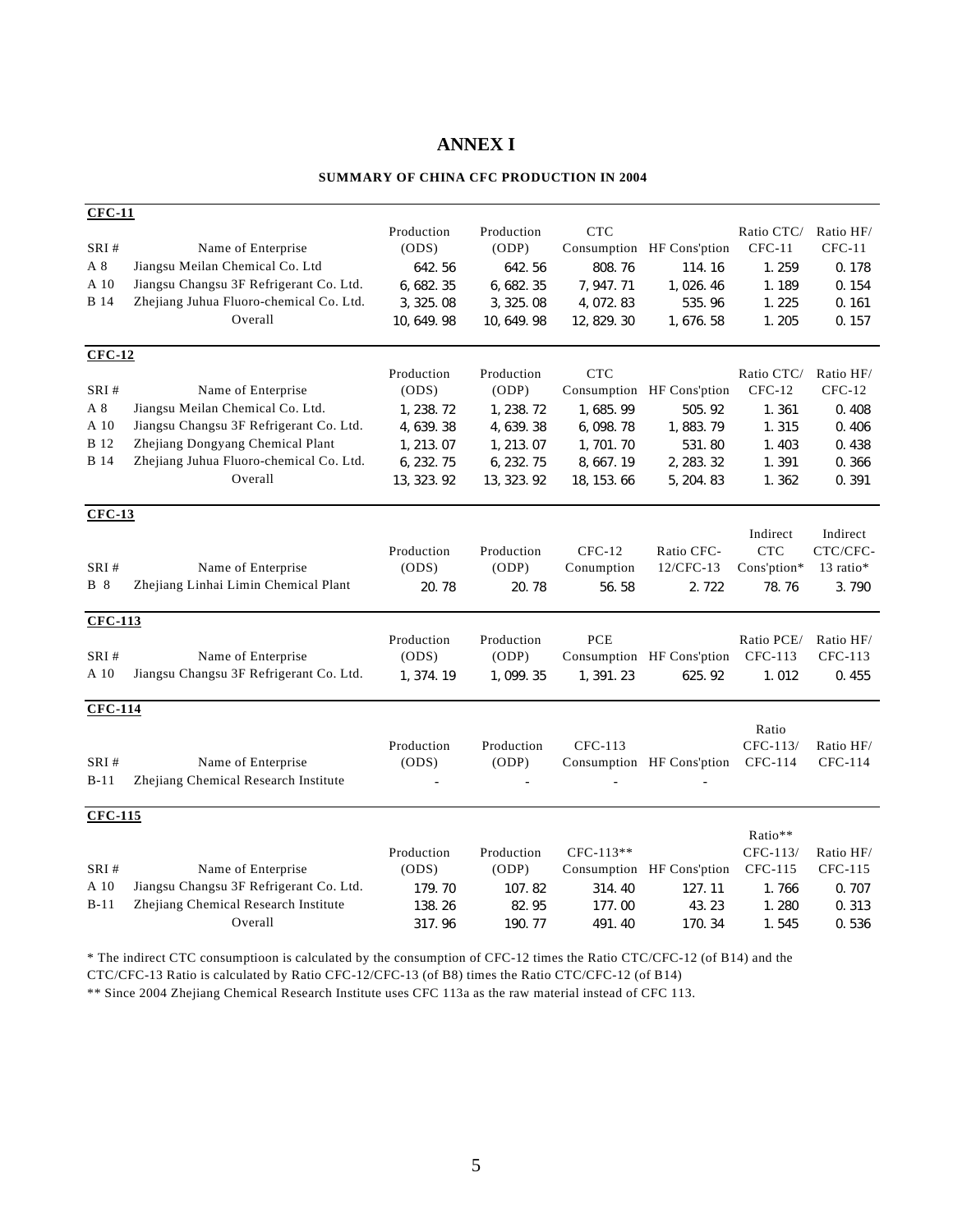#### **ANNEX I**

**Tuesday, January 25, 2005 – Zhejiang Juhua Fluoro-chemistry Co. Ltd.**

 **12,000 TPA CFC-11 & CFC-12 – Single Plant 15,000 TPA AHF 115,000 TPA Chloromethanes – nominal 20,000 TPA CTC (Expanded from 70,000 TPA by 45,000 TPA in 2004)** 

#### **General**

 The team's last visit to Juhua was February 3, 2004. Expansion of their chloromethanes unit is the only significant change.

 This is the first time we looked at exports in detail and there are significant gaps in their records that will be corrected in 2005. They provided an export record for all export shipments showing: destination country, product type, actual MT of shipment and export license number. Several records for the serial number and export license number were missing. A separate report on exports for all of China's CFC Enterprises will be issued when the team has a complete picture.

 There were seven (7) shipments to Russia (130.5 MT in 3 shipments of CFC-11 and 153.73 MT in 4 – ISO containers of CFC-12) for MDI's under the essential use exemption. There were 3 shipments of CFC-12 in DAC's totaling 46.92 MT and one (1) MT of CFC-11 in drums shipped to Singapore, a tax-free Article 2 nation for shipment to other countries. All other reported shipments were to Article 5 Countries. The Import/Export office has complete records of all transactions so it will be possible to answer and questions raised by Juhua's current incomplete records.

#### **Verification of Year 2004 CFC-11/12 Data**

 Readers of past reports by our team should recall that through 2002 Juhua only counted packaged product as production, which created large quantities of in-process inventories. Therefore, prior to the 2003 years' verification only packaged cylinders, drums, tank trucks and iso tanks were counted as official production. Starting in 2003 official production was determined by the measurement of product transformed each shift from the shift product receivers. We examine the shift tank inventories at the end of and beginning of each new year to ensure that in-process volume is insignificant. In 2004 the CFC-12 in-process volume is 100 kg higher and CFC-11 was unchanged; insignificant since Juhua produced 6 MT less CFC11/12 in 2004 than their quota allowed.

 Also starting in 2003 Juhua, at our request, created an Excel spreadsheet to tabulate all transfer slips documenting production to warehouse movement of finished product. The spreadsheet generates monthly figures for CFC-11 and CFC-12. We can easily verify all the transfers against the spreadsheet figures without having to enter hard to read figures into a calculator. Similar spreadsheets are used for CTC transferred from the chloromethanes unit and AHF from their AHF unit.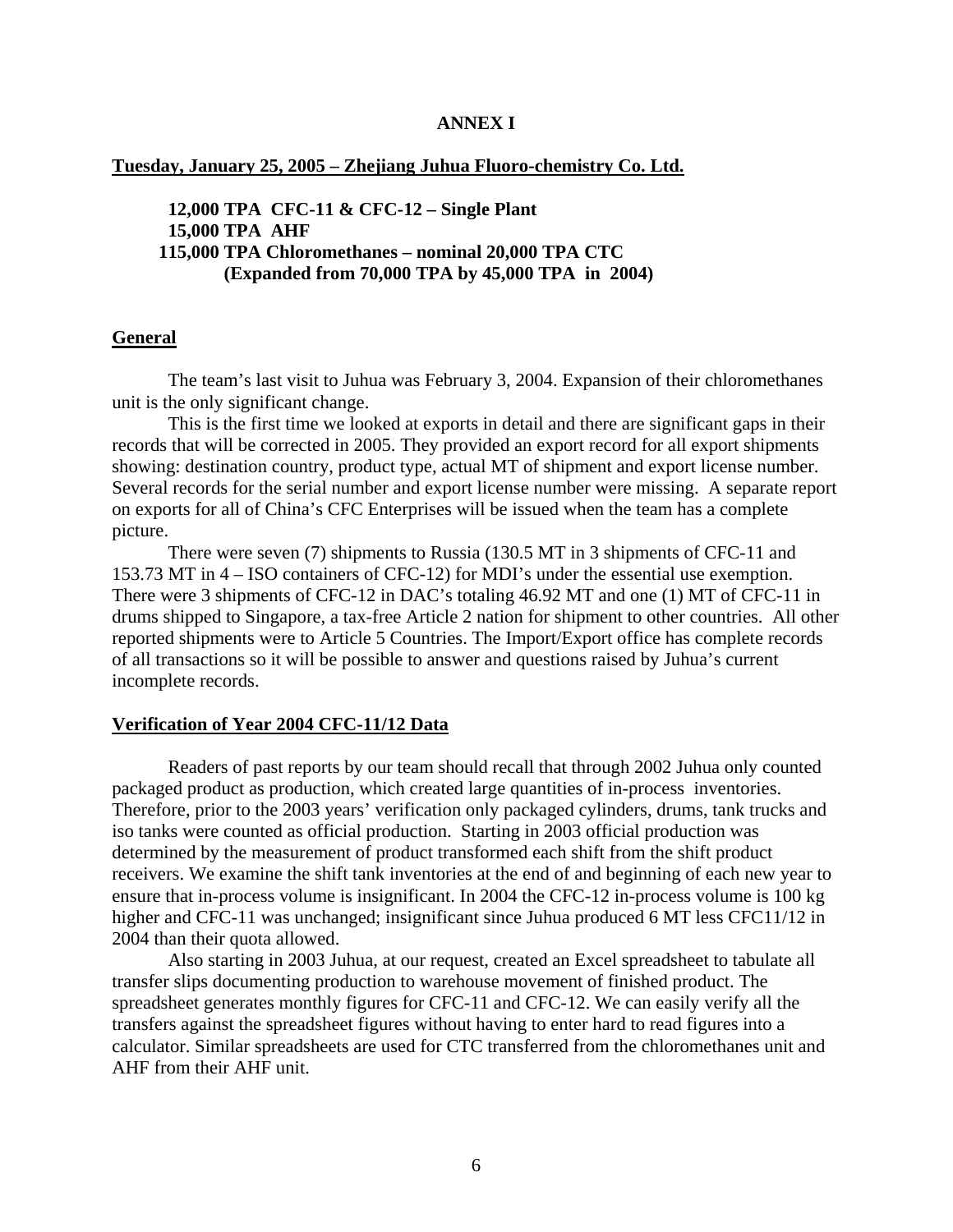As mentioned above, CFC-11 and CFC-12 is collected in shift product receivers and transfers are made from these tanks by checking the starting and ending levels via sight glass and correcting the volume for temperature and density, providing a very accurate measurement.

CTC is transferred to the CFC plant via a level tank, again corrected for temperature and density.

HF is transferred via pipeline through a mass flow meter to the CTC plant from the AHF unit. The plant produced 17,146.5 MT and purchased 4659.5 MT to meet total site needs of 21,806 MT. HF to the CFC plant was only 2840.2 MT of the total plant use.

There was confusion during the 2003 audit in properly accounting for Juhua's CTC figures, as historically Juhua lumped CTC for commodity sales with CTC for CFC's. In 2004 the CTC balance represents transfers to the CFC plant only. At year end 2003 the combined CTC stock was 249.2 MT of which 170.92 MT was for CTC commodity sales, leaving 78.28 MT as CFC plant inventory for starting 2005.

All monthly CFC-11/12 production and CTC and HF transfer were verified as correct as reported.

 Juhua continues to have high plant operating hours and plant in time for 2004 was 331 days; comparable to 345 days in 2003 and 319 days in 2002.

 The Team is satisfied that Juhua's 2004 CFRC-11/12 production and CTC and HF raw material consumptions have been correctly reported to SEPA.

#### **Thursday, January 27 – Zhejiang Dongyang Chemical Plant**

 5,000 TPA CFC-12 20,000 TPA HCFC-22 (expanded from 8,000) 25,000 TPA AHF (expanded from 20,000)

#### **General**

This is the team's sixth visit to Dongyang Chemical. Addition of a 2<sup>nd</sup> HCFC-22 line and capacity ream out of the AHF plant occurred in 2004.

#### **Verification of Year 2004 Data**

 This continues to be one of the easiest plants for data verification because of the plant's single product line and multiple records that can be cross checked.

 We examined all CFC-12 filling log sheets for filling of DAC's and cylinders for each day and month and all matched reported production.

We then checked CFC-12 production transfer slips against the above log sheets and found 100% accuracy.

 They also create a daily total site balance sheet from the above mentioned records showing: starting CFC-12 inventory, production, transfers to warehouse, CFC-12 sales , and end of day inventory. This record is signed by the site supervisor, warehouse foreman and production supervisor. Using these daily balance sheets they also prepare a monthly balance sheet.

 CTC staring inventory, transfers into the CFC-12 plant, daily CTC use and ending CTC inventory for each day are kept in a bound notebook. The daily consumption figures are also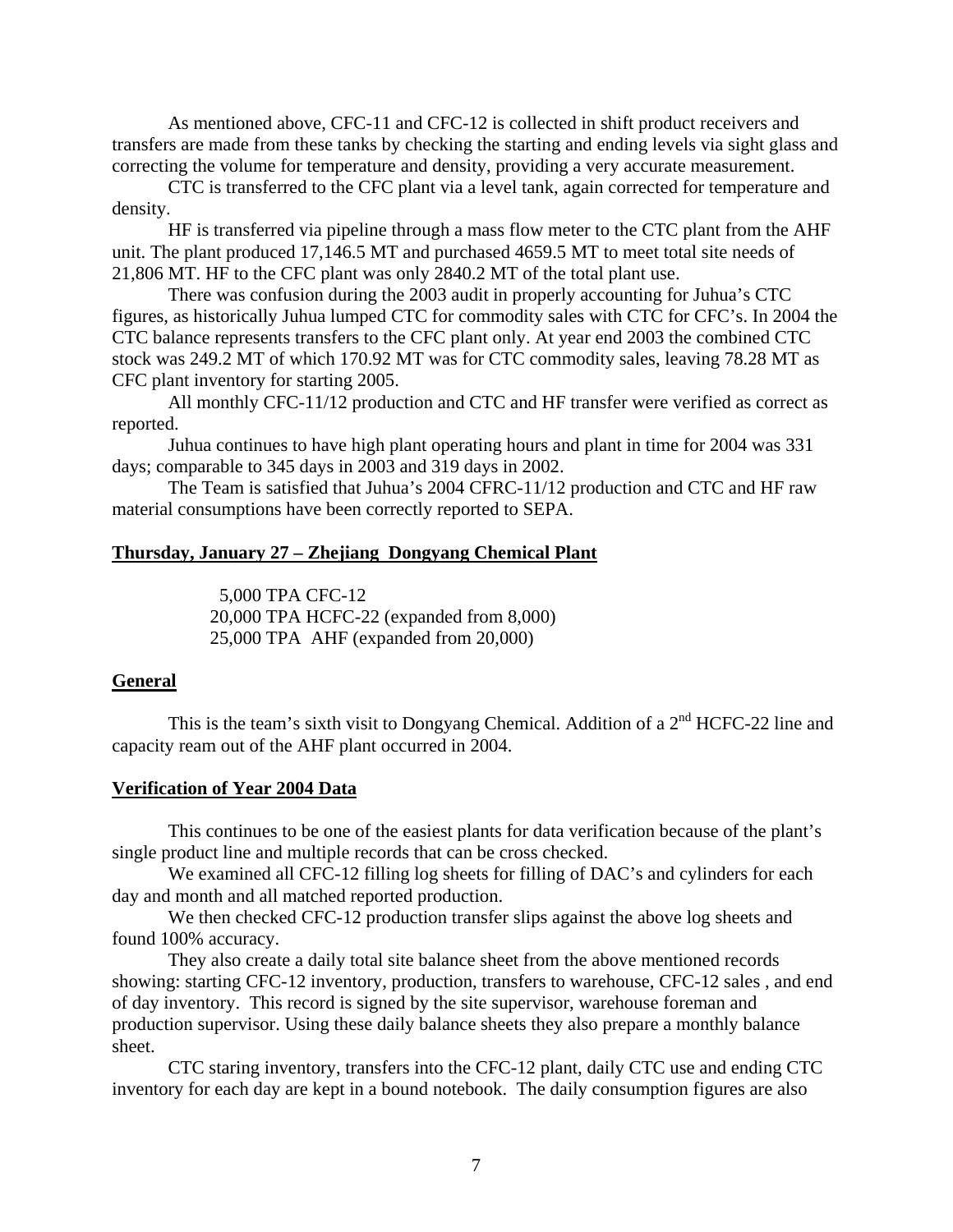kept as a monthly cumulative figure. We examined all entries for each month and found total agreement with the figures reported to SEPA.

 In the past AHF transfers were always in 1320 kg increments from a level tank in the HF Plant making the monthly addition very simple. But after April 2004, they realized there were inaccuracies in this level tank procedure that overcharged the CFC-12 plant, hence, they switched to an electronic weigh tank. From April forward AHF transfer vary in quantity requiring adding all figures individually. All daily and monthly transfers of AHF were verified as reported to SEPA.

 Dongyang's operating day figures have always proven to be very accurate as they keep a daily record showing exactly how many hours raw material feeds were going to the reactors, hence, their monthly operating days will typically show fractional days. As noted in the past Dongyang and the region are faced with an electrical power shortage and the CFC plant's refrigeration is a significant load, hence they prefer to operate at low rates for longer periods as opposed to starting and stopping and setting higher peak power loads. Their operating days in 2004 totaled 223 vs. 319 in 2003 and 239 in 2002. This 5,000 TPA plant produced 1213 MT vs. their 2004 quota of 1217 MT or one-quarter of their capacity.

 As requested, Dongyang provided a sheet showing their 2004 CFC-12 exports. They had 26 licenses for exports of 448.4 MT but only shipped 60% of this quantity, or 292.6 MT. Data provided included: destination country, license number, approval quantity, actual shipped quantity, B.O.L number and ship date. The 292.6 MT export in 2004 was a significant drop from their 801 MT in 2003 and 455 MT in 2002.

 The Team is satisfied that Dongyang's 2004 CFC-12 production and CTC plus HF consumption is correct as reported to SEPA.

#### **Friday January 28 – Zhejiang Linhai Limin Chemical**

 100 TPA CFC-13 26,000 TPA HCFC-22 (two 8,000 MT units at this site. Capacity was stated incorrectly as 15,000 MT last year)

#### **General**

 Our last and fifth verification here was February 5, 2004. As mentioned in last year's report they expanded HCFC-22 capacity by building a 10,000 MT unit at another site; bringing their total company capacity to 26,000 MT.

#### **Verification of CFC-13 Data**

 Linhai Limin were required to reduce CFC-13 production for 2004 from 21.3 MT quota for 2003 to 21 MT. Actual 2004 production was 20.78 MT.

 As mentioned in last year's report Juhua became Limin's feed stock CFC-12 supplier for 2003, following shutdown of Limin's CFC-12 plant at year end 2002. Also, mentioned last year, Limin continues to supply their traditional customers with CFC-12 by purchasing CFC-12 in the open market.

 As mentioned last year Juhua and Limin coordinate feed stock CFC-12 transfers to ensure that any unused feed stock is accounted for either by Juhua adding it to their year's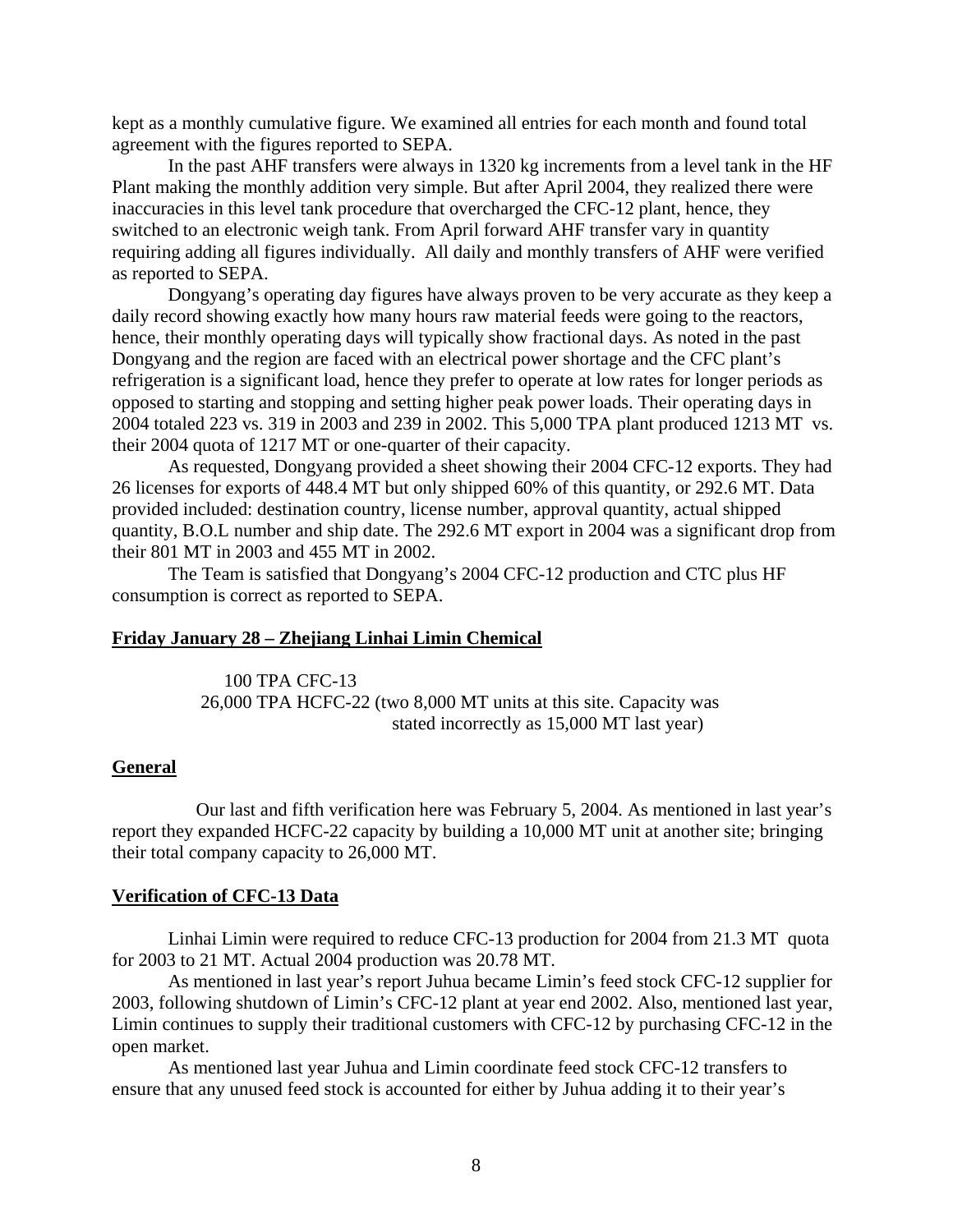official quota controlled production or Limin transferring back from the CFC-13 production unit to the warehouse for sale as commodity CFC-12. At the end of their 2004 CFC-13 production Limin had 295 kg of unused CFC-12, which was transferred back to commodity CFC-12 inventory (non-feedstock use under quota control).

 Limin started their 2004 CFC-13 production early in January and except for stopping for the Spring Festival operated continuously until late September when goal production was achieved.

 As seen in last year's data, Limin again had one small export of CFC-13 to Israel (245 kg). In questioning this sale to an Article 2 country we understand this 245 kg is actually recycled or recovered CFC-13 evacuated by Limin's recovery system from returned CFC-13 cylinders that typically contain a small "heel". The 245 kg represents only 1.15% of their 2003 production and is clearly a credible value based on industry experience. Since the CFC-13 (245 kg) was counted in prior year's production and sold into the consumption market it is within M.P. rules to sell recycled or recovered ODS to any party. Limin showed us documentation from Israel's Ministry of Industry, Trade and Labor (Chemical Administration), authorizing this sale along with local EPB authorization.

 We examined all transfer slips for production to warehouse transactions and found all months and the year correct as reported to SEPA. Verification is simplified by the fact that all cylinders are filled to exact net weights of 35 and 8 kg.

 July was the poorest CFC-12/CFC-13 ratio month at 3.011 vs. normal 2.7. Catalyst life is typically 6 months and they start each year with new catalyst and change in mid-year, which they did in July. However, the catalyst activation took longer than normal leading to poor yield and low July production.

The Team is satisfied that Linhai data for 2004 is accurate.

#### **Saturday, January 29 – Zhejiang Chemical Industry Research Institute (ZCRI)**

150 TPA CFC-114/115

#### **General**

 ZCRI still have a large unsold CFC-114 inventory, so again in 2004 they added their CFC-114 to their CFC-115 quota to arrive at a quota of 130.3 MT for CFC-115, with approval of SEPA.

 Due to an oversight in the Agreement for the solvent sector plan China's CFC-113 producers can no longer sell CFC-113 for feed stock use by other Enterprises. Therefore ZCRI has reached agreement with Changshu 3-F to be their supplier of CFC-113a from their new feedstock CFC-113a facility.

#### **Verification of Year 2004 CFC-114/115 Data**

There was no production of CFC-114 in 2004. The small quantity of CFC-114 sales sold as blend with CFC-12 is for MDI applications in China. One MT of CFC-114 was exported to the UAE, same quantity to this account as last year.

When ZCRI used co-product CFC-113a they noticed improved yields, vs. the CFC-113 isomer, for both the organic and HF raw materials. In 2004 all CFC-115 production was from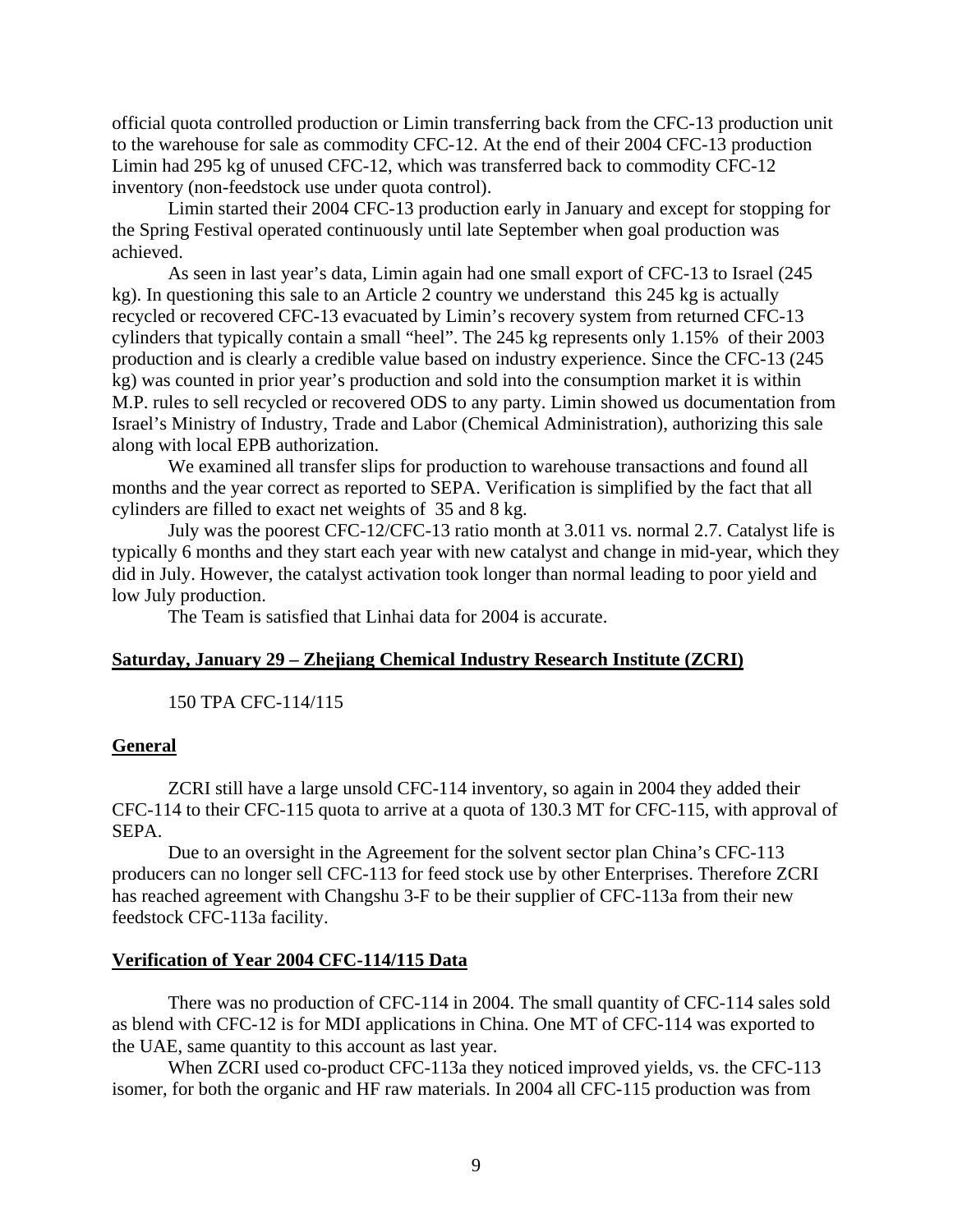CFC-113a using an improved catalyst system recently developed for other fluorocarbon products. The 2004 vs. 2003 raw material yields (ratios) are significantly improved, 1.280 vs 1.35 for CFC 113a/CFC115 and 0.313 vs. 0.368 for HF/CFC-115.

As in 2003, they operated seven months in 2004 producing their quota in 203 days vs. 221 days in the previous year.

We are satisfied that all data for CFC 115 production is correct as reported to SEPA.

#### **January 30, Sunday – Jiangsu Changsu 3F Refrigerant Co. Ltd.**

 10,000 TPA CFC-11 5,000 TPA CFC-12 7,000 TPA AHF (3 small units) 4,000 TPA CFC-113 400 TPA CFC-115

#### **General**

The CFC-113 solvent sector plan calls for CFC-113 production for solvent sales to cease by June 30, 2005, hence 3F will dismantle their old CFC-113 plant and utilize their new CFC-113/CFC-113a feed stock unit to supply their internal feed stock uses as well as sell CFC-113a to ZCRI as feed stock for CFC-114/CFC-115.

#### **Verification of Year 2004 CFC Production Data**

#### **CFC-11**

 The CFC-11 plant operated ten months (275 days) and was down by mid-November having produced 6682.35 MT vs. their 6683 MT quota.

 Verified monthly and yearly production to be correct as reported to SEPA by examining all drum filling records and transfer slips documenting movement from production to the warehouse. The transfer slips are in bound pads where the copy and original remain in the pad. No pages were missing from these bound pads; support the accuracy of their records.

 CTC for CFC-11 is via pipeline from the warehouse bulk storage into one of two level tanks which in turn feed the four (4) CFC-11 reactor feed tanks. All pipeline transfers are recorded in a bound notebook and transfer slips created for each transfer into the production unit. All CTC transactions were verified to have been accurately reported.

 HF for CFC-11 is transferred via pipeline into the weigh tanks where typical transfers are increments of 1 MT. All monthly transfers were checked and found to be accurate. Examined November CFC-11 reactor logs and all were properly filled out and supported reported operating days.

#### **CFC-12**

 The CFC-12 plant operated 314 days over eleven months, producing 4,639.38 MT vs. their 4640 MT quota. Finished the year's campaign by mid November.

 The CTC, AHF and CFC-12 transfer slips are identical to the CFC-11 plant and were verified against the bound notebook record. We also checked cylinder filling records recorded in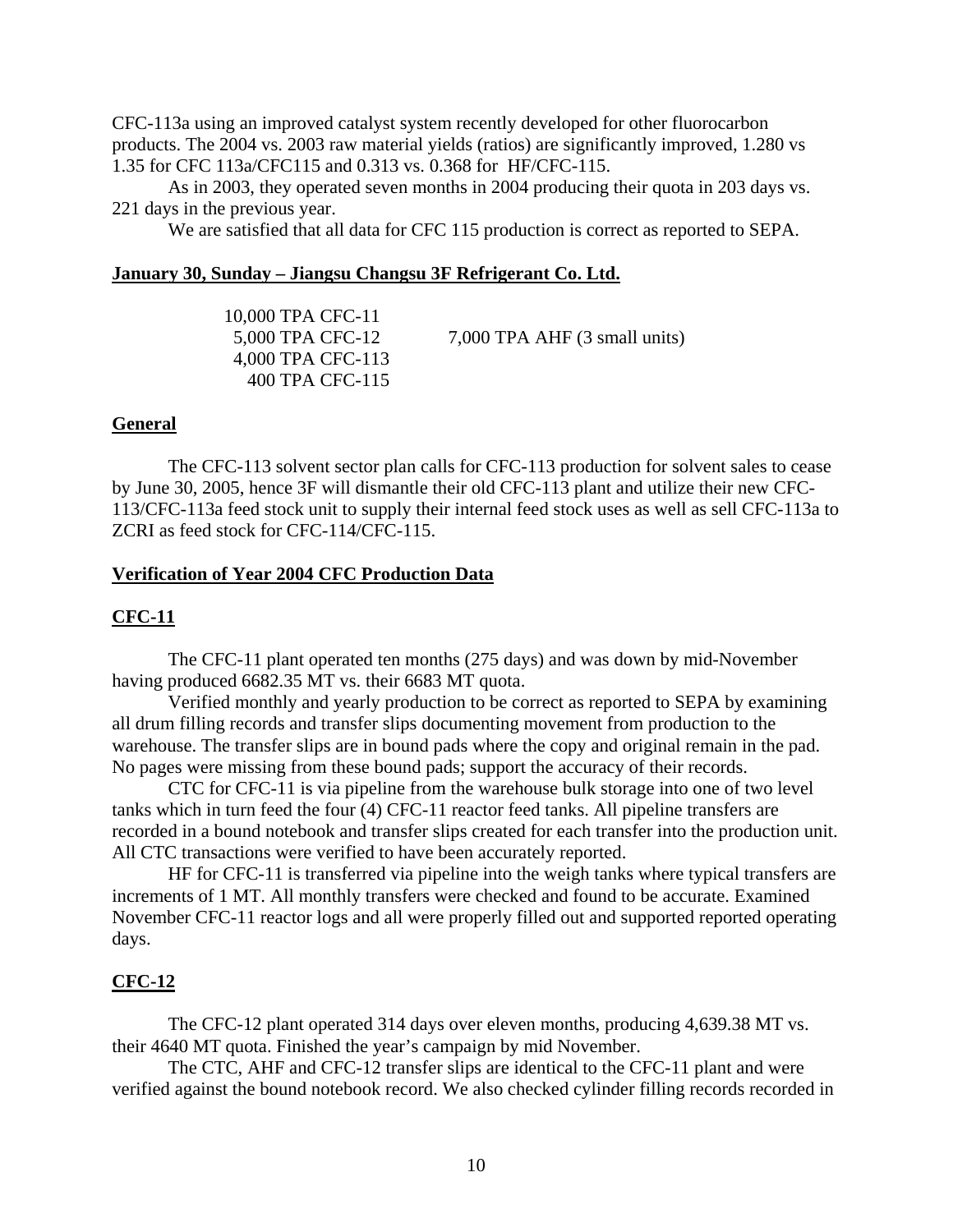a bound note pad. These slips show serial number, tare weight and net weight. There is usually one - two such slips per day depending upon the number of packaged units. When filling DAC's they record weight by lots in increments of 5; i.e. 40, 45, 50 etc. Totals from these filling records are entered into the daily transfer slips.

HF for CFC-12 is via pipeline into two parallel weight tanks and are typically in  $1 - 1.1$ MT increments. All HF transfer slips were added for each month and agreed with reported totals.

 CTC consumed for CFC-12 production were verified by adding all transfer slips for each month. There was a 0.1 MT under reported value in the September Financial record that was corrected by the Financial Department in November. The production CTC transfer slips were correctly reported.

 Examined April reactor log sheets for CFC-12 and confirmed at least one reactor (out of two) operated each of the 31 day accounting period. The  $2<sup>nd</sup>$  reactor was down for just  $\frac{1}{2}$  shift. Examined reactor log sheets for October, a low production month, and confirmed that only one reactor operated all month with the second reactor down one-half of the month. In both cases the reported operating days were correctly reported.

#### **CFC-113**

 Only operated four (4) months producing 1374.19 MT against their 1375MT quota, a total run of 101 days that was completed by April 5. We noted in last year's report that they had 225 kg in-process CFC-113 that should have been counted as 2003 production but agreed to deduct from their 2004 quota. As of April 5, at the termination of 2004 production both product receivers were empty and official production was below quota.

 Verified all CFC-113 drum filling records for the (4) operating months. All drums are 53 gal (200 liter), typically filled to 250 kg but upon special customer request sometimes filled to 240 and 235 kg.

 Per agreement between the World Bank and the M.P. Secretariat feed stock CFC-113 from their new feed stock plant as well as CFC-113a product will not be verified by the Bank as feed stock uses are not under quota control since these are non emissive uses. From our plant inspections, we can assure that the old and new CFC-113 plants are entirely separate structures, on opposite sides of an intraplant roadway.

#### **CFC-115 Verification**

 CFC-115 cylinders in 2004 were primarily 500 kg, filled to exact weights, making accounting very easy. They operated their CFC-115 plant ten months or 247 days with a midyear shutdown from mid April to mid June, ending the year's campaign by mid November. They produced 179.70 MT of CFC-115 vs. quota of 180 MT. (actual tons – not ODS tons).

 Beginning in 2004 CFC-113 produced from their original CFC-113 unit was for solvent sales and process agent use only. Feed stock for CFC-115 and other site CFC based products was supplied from their new CFC-113/CFC-113a/CTFE unit.

 Monthly cylinder filling records for CFC-115 were examined for each month and while official reported figures were correct as reported one filling record slip contained an error, i.e. the slip indicated the filling of 17 cylinders at 500 kg each when in reality they filled 16 cylinders at 500 kg each plus one 200 kg cylinder. However, the correct 8.2 MT weight for the transfer was entered in the total weight box.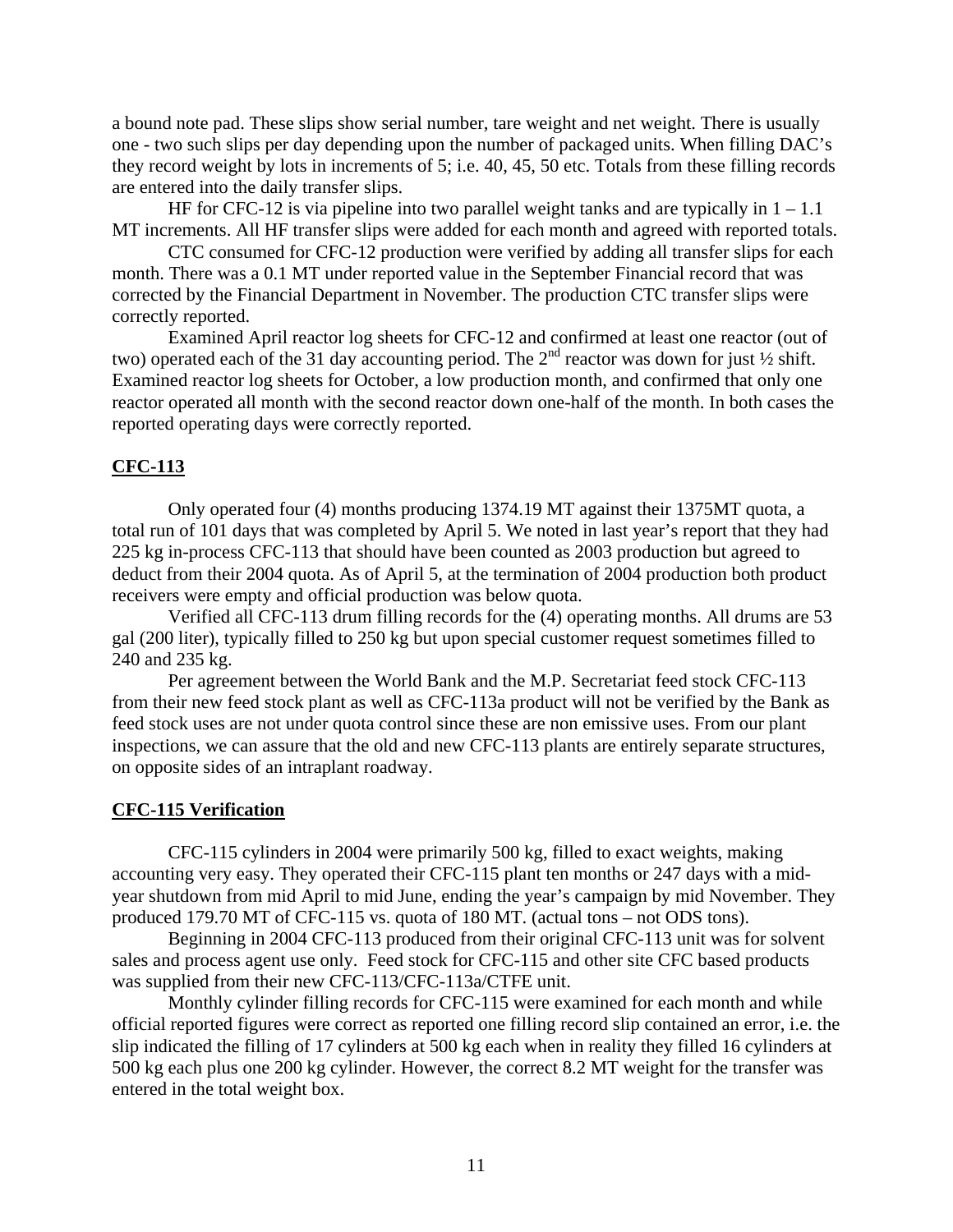CFC-113 is transferred from the new CFC-113/CFC-113a unit to CFC-115 plant via a 5  $m<sup>3</sup>$  portable tank transported by fork lift. Transfer quantities are typically 3.5 MT and all monthly transfer and consumption figures were verified as accurately reported.

 AHF is supplied in cylinders, typically exact 400 kg quantities. All transfer and consumption figures were verified as accurately reported.

#### **AHF Site Picture**

 In trying to better understand the site's AHF picture we learned that three small HF kilns on this site supply about 7,000 MT of their approximately 8,000 MT needs. Additional AHF is supplied by tank truck from their new site located in a complex about 10 km from this location where they have a large AHF unit supplying their 50,000 MT HCFC-22 plant as well as other fluorocarbon alternative facilities.

#### **CFC-113 as Process Agent**

 3F and others use CFC-113 as a PTFE processing agent (PA). A MLF project operated by the World Bank has provided funding to convert from CFC-113 in 2005 to a non-CFC P.A. Therefore 3F will only use their new CFC-113 plant output in 2005 as feed stock for CFC-113a, CFC-115 and CTFE units.

#### **Plant Inspection**

 While inspecting the former production equipment site for verification of removal of their TCA plant (The TCA verification report will be issued as a separate report). We took the opportunity to refamiliarize ourselves with the: a) new CFC-113 /new CFC-113a isomerization /new CTFE building; b) the structural layout of the building housing the removed TCA process, the old CTFE until and the current HCFC-141b unit, c) The current (old) CFC-113 unit, its drum filling and bulk storage facilities, and d) The CFC-115 process and receiving tank for unloading the 5  $\text{m}^3$  portable tank of CFC-113a transferred from the new CFC-113a unit.

#### **Thursday, February 3 – Jiangsu Meilan Chemical Co. Ltd.**

 3,000 TPA CFC-11 3,000 TPA CFC-12 40,000 TPA HCFC-22 16,000 TPA AHF 160,000 TPA Chloromethanes (CMs)

#### **General**

 Meilan have more than doubled their chloromethanes capacity since last year's visit. Their original CMs plant was 30,000 MT and starts with hydrochloronation of methanol to methyl chloride, followed by chlorination of the methyl chloride to methylene chloride, chloroform and carbontetrachloride. The  $2<sup>nd</sup>$  line has a 50,000 MT capacity and the new  $3<sup>rd</sup>$  line completed last year has a 80,000 MT capacity.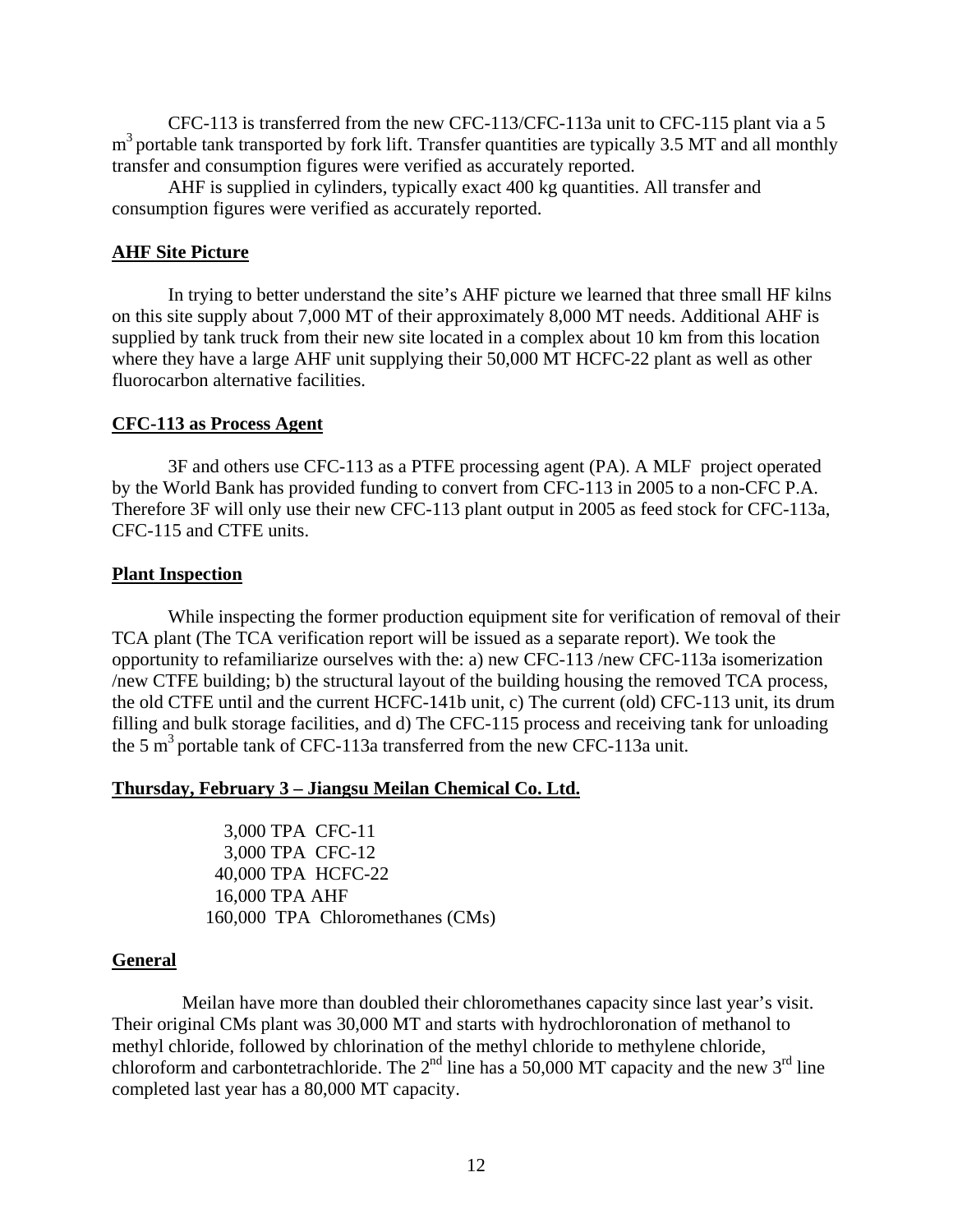They are developing a modest temperature catalytic process to crack future excess CTC in the presence of water to HCl and  $CO<sub>2</sub>$ . The HCl will be recycled to the methyl chloride units for reaction with methanol.

# **Verification of 2004 Production Data CFC-11**

 They produced CFC-11 four (4) months, April, June, September, and December; operating only 48 days while producing 642.56 MT vs. their 643MT quota. This year's production was reduced from 997 MT in 2003 when their quota was 1,000 MT.

 Based on prior year's experience we used the CFC-11 plant distillation (shift) log sheets as the primary verification document, adding each shift's production for each month. All log sheet figures were verified to match reported monthly figures. We cross-checked transfer slips from production to the warehouse as well as checked drum filling records, which are recorded in a bound notebook; all checked to be correct. Drums are all 250 kg and there usually are no bulk shipments.

 CTC is transferred via pipeline to two day tanks and then to two sets of feed tanks for use in either the CFC-11 or CFC-12 plants. A transfer slip is generated for each transfer and all were verified as accurate. A paper accounting transfer back to the CTC warehouse occurs at monthend and is reversed at the beginning of the next month. Thus the net transfer figure is the CTC consumed in the month.

 AHF is transferred via pipeline to a weigh tank then to the process. A transfer slip is created for each transfer. All monthly transfers were correct.

 CFC-11 domestic sales in 2004 at 952 MT were up from 532 MT in 2003. Only exported 72 MT in 2004.

# **CFC-12**

 Meilan typically package all CFC-12 into returnable cylinders, no tank trucks or DAC's. However, they did fill 2 ISO tanks in 2004. Cylinder sizes in 2004 were 400, 450, 500, 1000 and 1100 kg.

 All cylinder fillings are recorded in detailed log sheets, which we added up for each month and adjusted for starting and ending bulk stocks. The net figure matched annual production exactly. They fill cylinders every month, but only operated seven months, hence, monthly cylinder filling records are not used to determine monthly production. We verified individual monthly production by adding up each shifts' production from the distillation log sheets; all figures were verified as accurately reported.

 They operated only 117 days in approximately two – four week campaigns over seven months producing 1236.72 MT vs. their 1240 MT quota; down from their 1068 MT quota in 2003. CFC-12 domestic sales were 1090 MT.

 As discussed in the CFC-11 section CTC and AHF transfers are handled identically in both plants. All CTC and HF figures were verified as correctly reported.

 Meilan continues to be one of the easiest plants to verify, as their records are very complete.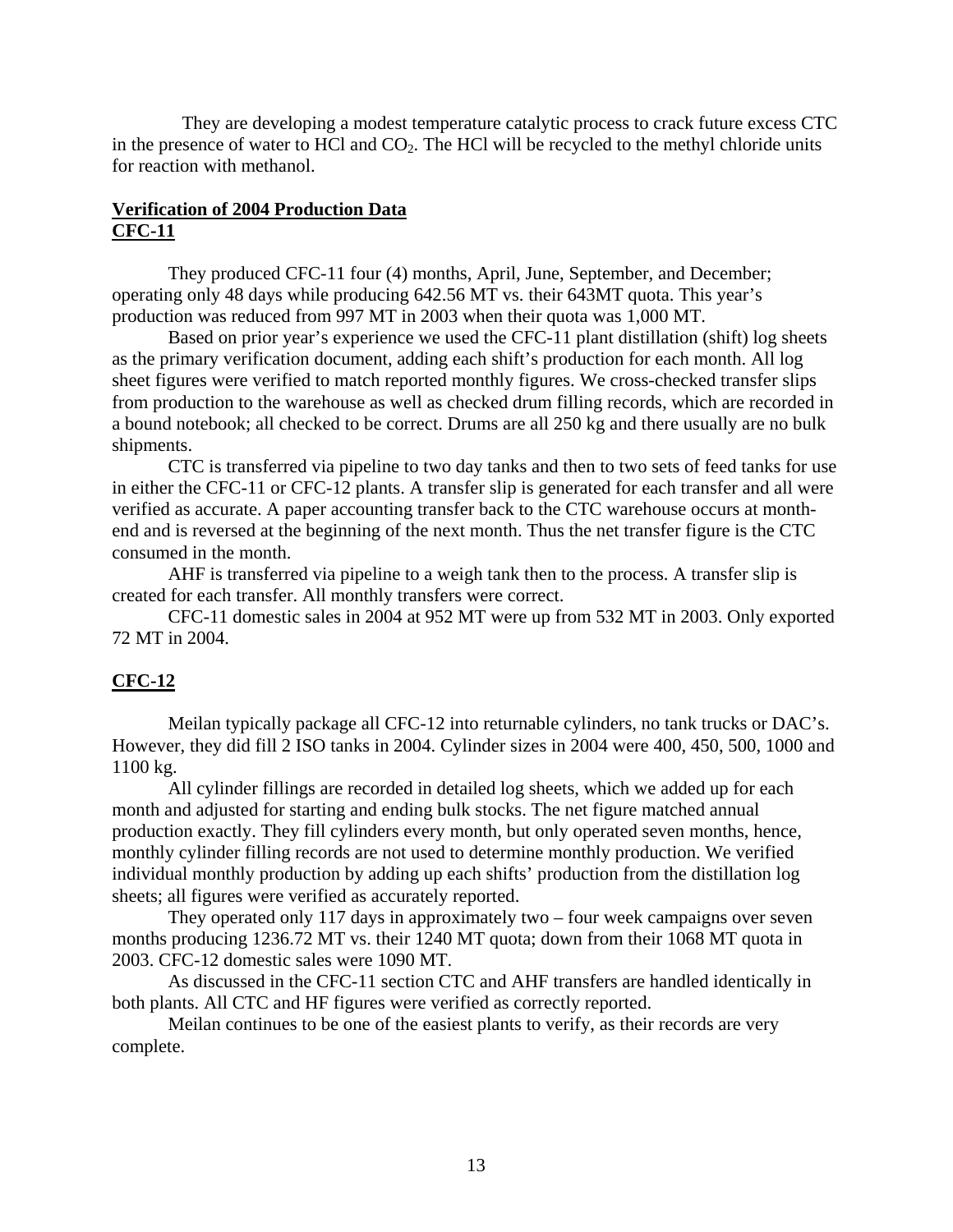#### **Annex III**

#### **Financial Verification**  *of* **CFC production in China in 2004**

1. From January  $24^{\text{th}}$  to February  $7^{\text{th}}$ , 2005, I joined a mission comprising Messrs. Tony Vogelsberg (team leader/technical expert) and Hua Zhangxi (HZX, technical expert) to carry out the verification of CFC production in China in 2004 in accordance with the CFC Production Sector 2004 annual programme. The mission was accompanied by the representative from State Environmental Protection Agency (SEPA). The mission visited the following plants/company/institute:

- (i) Zhejiang Juhua Fluoro-Chemical Co. Ltd. (CFC 11, CFC 12),
- (ii) Zhejiang Dongyang Chemical Plant (CFC 12),
- (iii) Zhejiang Linhai Limin Chemical Plant (CFC 13),
- (iv) Zhejiang Chemical Industry Research Institute (CFC 114, CFC 115),
- (v) Jiangsu Changshu Ref. Plant-Changshu 3F (CFC11, CFC12, CFC113 & CFC115), and
- (vi) Jiangsu Meilan Electro-Chemical Plant. (CFC 11, CFC 12).

2. Based on the experience gained from previous verifications, the mission split into a technical group and a financial group and held separate discussions with each CFC production plant/company/institute in parallel during the verification. I took the lead in financial discussions with each plant/company/institute. Therefore, this report only covers the financial verification of each CFC production plant/company/institute, which follows the Guidelines and Standard Format for Verification of ODS Production Phase-out (Guidelines).

3. In addition to the Guidelines, the financial verification was done under the following assumptions due to the tight schedule of the mission agreed by Ms. Helen Chan, Task Team Leader, EASEN, the World Bank:

- (i) The plants/company/institute understood the importance of this verification, and
- (ii) The plants/company/institute provided completed documents and information needed for this verification.

4. Like the verification in 2004, this verification exercise was conducted ahead of the annual national audit of the CFC production sector by China National Audit Office (CNAO). The mission had no CNAO's documentation and reporting as reference to follow. Therefore, I checked necessary financial records and the original documents covering the following aspects:

- (i) Production of each CFC,
- (ii) Procurement and production of raw materials for CFC (CTC, AHF, CFC12, CFC 113a, and PCE), and
- (iii) Consumption of raw materials (CTC, AHF, CFC 113a, CFC 12, and PCE).

5. Before the verification, each plant/company/institute filled in questionnaires and submitted them to HZX through SEPA. Necessary clarifications were requested by HZX and feedbacks were given by relevant plants/company/institute.

6. The findings of my verification are summarized as follows:

 $\overline{a}$ <sup>1</sup> UNDP/Ozl.Pro/Excom/32/33 of October 24, 2000, adopted as Decision 32/70 at the 32nd Excom Meeting.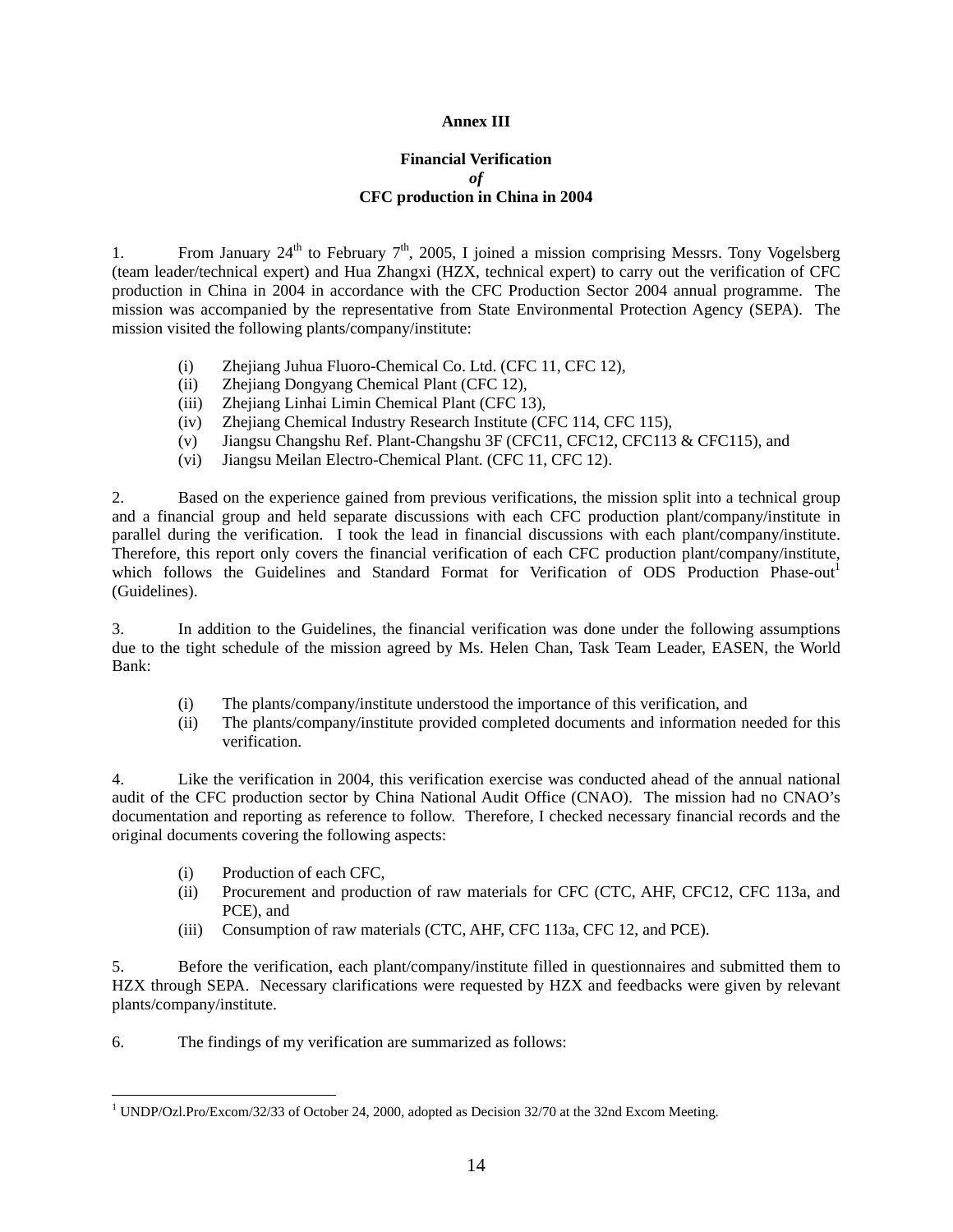#### • **Zhejiang Juhua Fluoro-Chemical Co. Ltd. (CFC 11, CFC 12)**

7. Zhejiang Juhua Fluoro-Chemical Co. Ltd. (Juhua) was verified on January 25, 2005.

8. Juhua produced CFC 11 and CFC 12 in 2004. CFC 11 and CFC 12 are produced by the No. 3 workshop of Juhau. By the end of each month, No. 3 submitted its monthly *Raw Material Consumption Calculation Report* to the accounting office of Juhua based on its daily records. This report provided the information for CFC 11 and CFC 12 production, beginning stock of AHF and CCL4, consumption of AHF and CCL4, and closing stock of AHF and CCL4. During the verification, the data in the report were reconciled with Juhua's accounting records and the data reported to SEPA by Juhua before the verification. It is satisfactory that the accounting records reflect the production of CFC 11 and CFC 12 in Juhua. The following table shows the production of CFC 11 and CFC 12 produced by Juhua from 2000 to 2004:

|        | CI C 11 and CI C 12 I TOURCHOILS BY JUNEAU HOMEZOOD TO 2004 TIMET |         |         |         |         |
|--------|-------------------------------------------------------------------|---------|---------|---------|---------|
|        | 2000                                                              | 2001    | 2002    | 2003    | 2004    |
| CFC 11 | 4.338.8                                                           | 4,826.3 | 4.489.0 | 3,947.5 | 3,325.1 |
| CFC 12 | 7.758.7                                                           | 7.706.3 | 7.157.0 | 7.406.0 | 6.232.8 |

CFC 11 and CFC 12 Productions by Juhua from 2000 to 2004 (MT)

9. In addition to producing CFC 12 as commodity, Juhau also produced 56.58 MT of CFC 12 for Zhejiang Linhai Limin Chemical Plant (Linhai) as feedstock for CFC 13 production. The following table presents the CFC 12 production for Linhai.

| CFC 12 Production for Linhai as Feedstock of CFC 13 (MT) |      |      |  |  |
|----------------------------------------------------------|------|------|--|--|
|                                                          | 2003 | 2004 |  |  |
| CFC 12 as Feedstock of CFC 13 for Linhai                 | 58.0 | 56.6 |  |  |

 $\mathcal{L}_{\text{tot}}$  for Links is Feedstock of CFC 12 (MT)

10. In 2004, CFC 11 and CFC 12 produced by Juhua were sold in domestic market, and CFC 11 was exported to Saudi Arabia, Russia, Iran, Indonesia, Malaysia, Singapore, and United Arab Emirates and CFC 12 was exported to Argentina, Papua New Guinea, Ghana, Croatia, Indonesia, Vietnam, Malaysia, Thailand, Russia, Bengal, Philippines, and Egypt. The exports of CFC 11 and CFC 12 were through a trading company and Juhua itself. All exports were licensed by the State Office for Import and Export Management of Substances Depleting the Ozone Layer in Beijing.

11. Juhua produced all CTC for its CFC production in 2004 while it produced and purchased AHF. In 2004, Juhua produced 15,986.01 MT of CTC and 80% was transferred to No.3 workshop for CFC 11 and CFC 12 production. Juhua also produced 17,146 MT of AHF and purchased 4,659.54 MT of AHF. The selfproduced AHF was first used to produce CFC 11 and CFC 12. Then the rest was used to produce HCFC 22 and aqueous HF and for sales as well. The purchased AHF was fully used for HCFC 22 production. The verified accounting records for CTC and AHF consumed by CFC 11 and CFC 12 production, which are consistent with the data reported to SEPA by Juhua for verification, are shown in the following table:

CTC and AHF Consumed by CFC 11 and CFC 12 Productions in Juhua in 2004

| Consumed by | $\operatorname{CTC}$ | AHF         |
|-------------|----------------------|-------------|
| CFC 11      | 4.072.83 MT          | 535.96 MT   |
| CFC 12      | 8,745.94 MT          | 2,304.03 MT |
| Total       | 12.818.77 MT         | 2,839.99 MT |

#### • **Zhejiang Dongyang Chemical Plant (CFC 12)**

12. Zhejiang Dongyang Chemical Plant (Dongyang) was verified on January 27, 2005.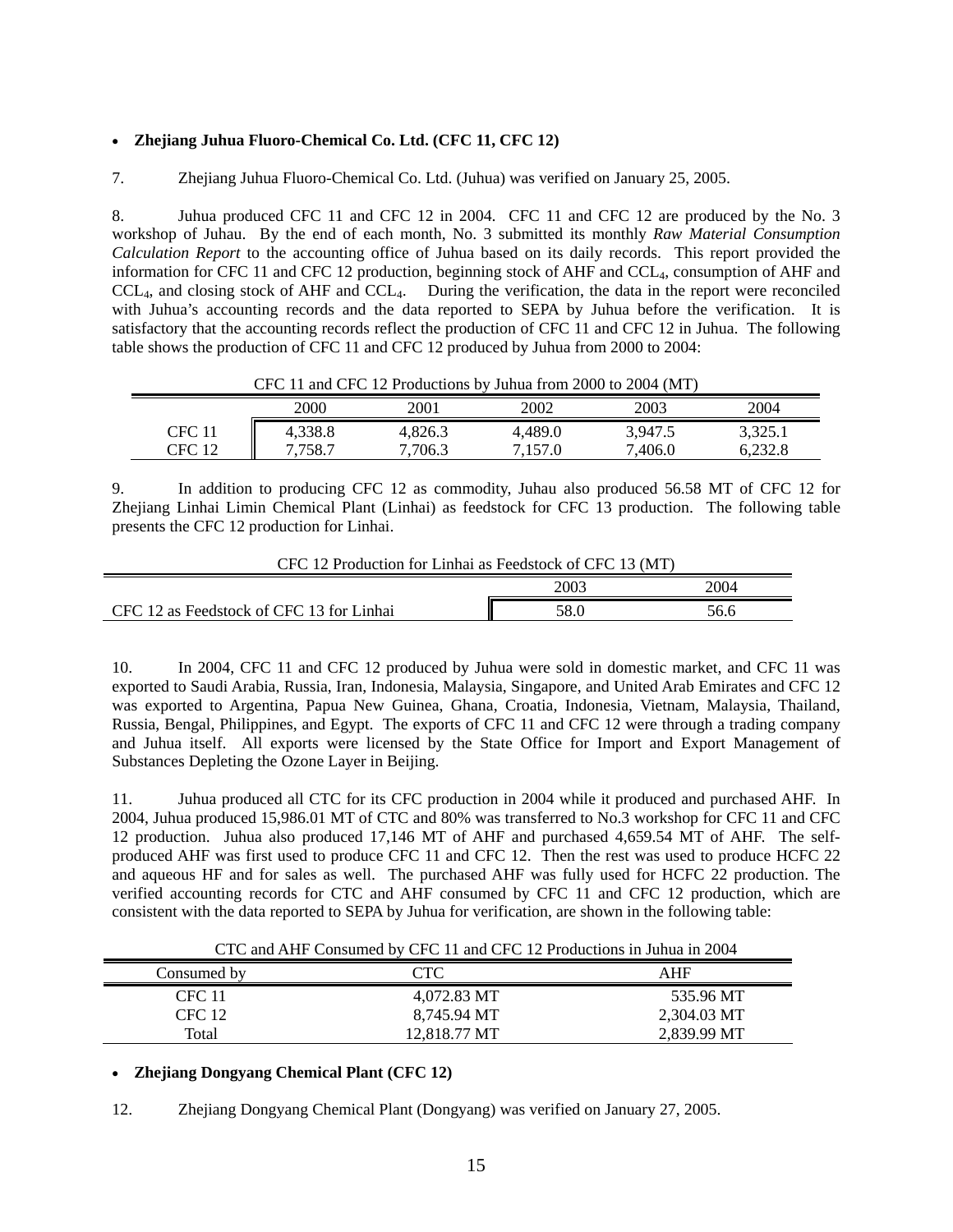13. Dongyang produced CFC 12 in 2004. By the end of each month, the CFC 12 production unit in Dongyang submitted its Production Acceptance Slips to the accounting office. These slips were cosigned by CFC 12 production unit and warehouse. These slips indicated the production of CFC 12 every day and became the supporting documents of accounting records. All of these Production Acceptance Slips were verified and it is satisfactory that the accounting records are consistent with the data reported to SEPA by Dongyang before the verification. The following table shows the production of CFC 12 by Dongyang since 2000.

| CFC 12 Productions by Dongyang from 2002 to 2004 (MT) |      |         |        |      |        |
|-------------------------------------------------------|------|---------|--------|------|--------|
|                                                       | 2000 | 2001    | 2002   | 2003 | 2004   |
| CFC                                                   |      | 2.218.8 | .740.7 | 442. | .213.1 |

14. The overseas markets of CFC 12 produced by Dongyang in 2004 included Bengal, United Arab Emirates, Tunisia, Mauritius, Thailand, Indonesia, Iran, and Vietnam. The exports of CFC 12 were made by Dongyang itself. All exports were licensed by the State Office for Import and Export Management of Substances Depleting the Ozone Layer in Beijing. Each shipment had its separate license.

15. During the verification, the purchased and consumption of CTC was verified. The accounting records were supported by the Raw Material Acceptance Slips for CTC purchase and by the Raw Material Consumption Slips for CTC consumption. All these slips were reconciled with the data reported to SEPA by Dongyang before the verification and the results are satisfactory. In 2004, Dongyang produced all AHF for its CFC 12 production. The Monthly Reports of Production and Material Consumption for AHF production in 2004 were verified. These reports contained the information for: beginning balance, receipt, consumption, and closing balance of AHF, which are matched with the data reported to SEPA by Dongyang before the verification. The following table gives consumption of CTC and AHF for production of CFC 12 by Dongyang.

CTC and AHF Consumed by CFC 12 Production in Dongyang in 2004

| rsumed<br>hv<br>nn | $\cap$ Tr $\cap$<br><b>IV</b>     |                               |
|--------------------|-----------------------------------|-------------------------------|
| `∟'<br>◡<br>       | . M <sup>T</sup><br>701<br>.<br>∼ | <b>MT</b><br>X<br>- -<br>1111 |

#### • **Zhejiang Linhai Limin Chemical Plant (CFC 13)**

16. Zhejiang Linhai Limin Chemical Plant (Linhai) was verified on January 28, 2005.

17. Linhai produced CFC 13 in 2004. CFC 12 production facilities were dismantled in 2002. Therefore, Linhai purchased CFC 12 as feedstock for CFC 13 from Juhua. The accounting records of CFC 13 production in 2004 were supported by the Warehouse Acceptance Slips. The figures on these slips were consistent with the data reported to SEPA by Linhai before the verification. The following table shows the production of CFC 12 and CFC13 by Linhai since 2000.

| CFC 12 and CFC 13 Productions by Linhai from 2000 to 2004 (MT) |        |         |       |      |      |
|----------------------------------------------------------------|--------|---------|-------|------|------|
|                                                                | 2000   | 2001    | 2002  | 2003 | 2004 |
| CFC 12                                                         | .364.8 | 1.364.9 | 961.6 |      |      |
| CFC 13                                                         | 27.0   | 27.0    | 27.0  | 21.3 | 20.8 |

 $1$  CFC 12 Productions by Linhardt by Linhardt and 2000 to 2000 to 2004 (MT)

18. In 2004, Limin exported 245 kg of CFC 13 and 17.6 MT of CFC 12 to Israel (recovered or recycled from returned cylinders).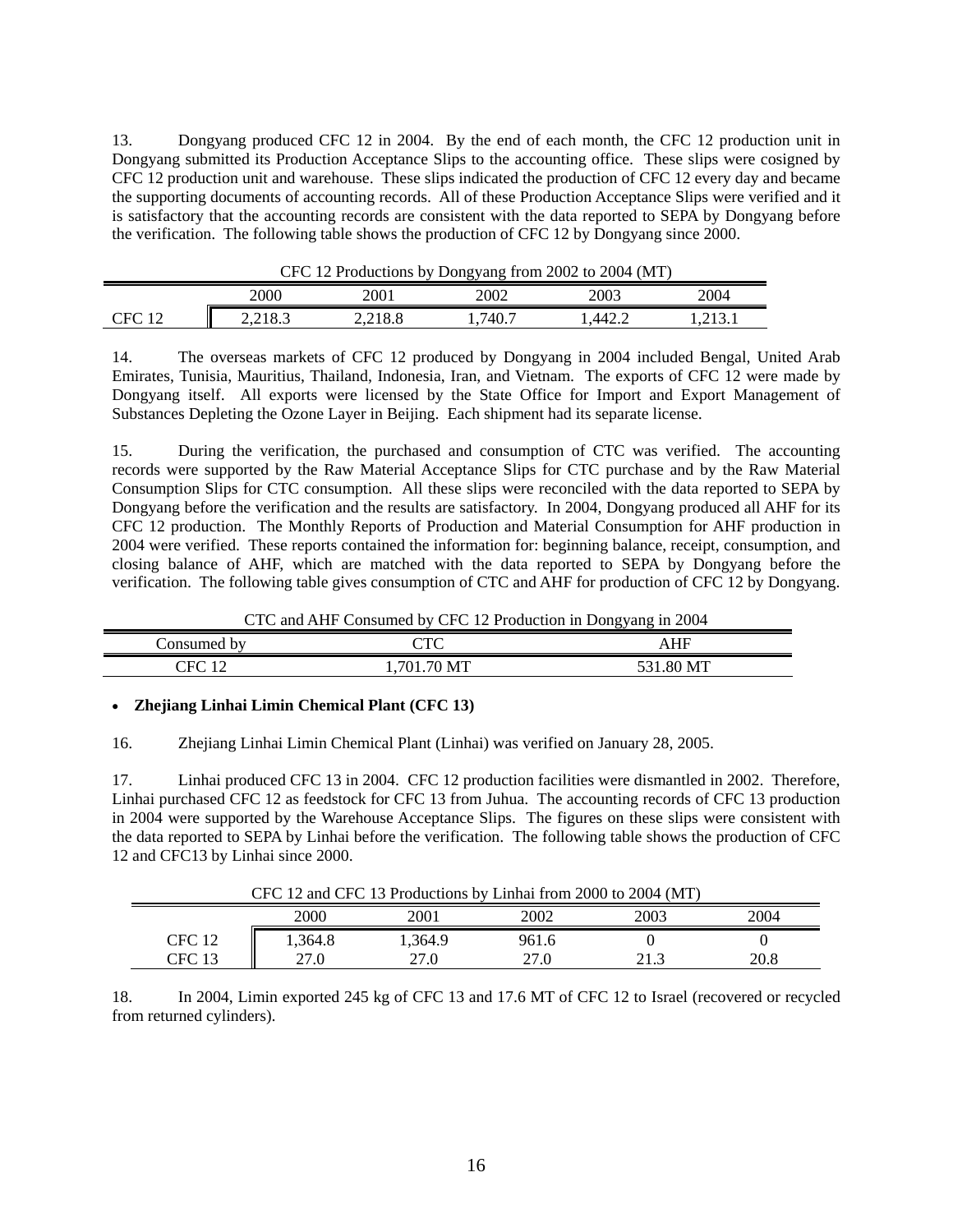19. Since the production facilities of CFC 12 were dismantled in 2002, the production quota of CFC 12 by Linhai was reallocated to Juhua by Chinese Government. Therefore, the production of CFC 12 for Linhai by Juhua is treated as feedstock of Linhai. Linhai in 2004 purchased 56.58 MT of CFC 12 as feedstock for CFC 13, which were supported by the Material Acceptance Slips. The consumption of CFC 12 for CFC 13 production was also verified and the result is satisfactory.

#### • **Zhejiang Chemical Industry Research Institute (CFC 114, CFC 115)**

 $\blacksquare$ 

20. Zhejiang Chemical Industry Research Institute (Zhejiang Chemical) was verified on January 29, 2005.

21. Zhejiang Chemical only produced CFC 115 in 2004. Zhejiang Chemical did not produce CFC 114 in 2004. The production of CFC 115 was reflected in the Semi-product Acceptance Slips, which were delivered to the accounting office in Zhejiang Chemical by the end of each month. The following table shows CFC 114 and CFC 115 production by Zhejiang Chemical from 2000 to 2004.

| CFC 114 and CFC 115 Productions by Zhejiang Chemical from 2000 to 2004 (MT) |      |      |      |      |      |
|-----------------------------------------------------------------------------|------|------|------|------|------|
|                                                                             | 2000 | 2001 | 2002 | 2003 | 2004 |
| <b>CFC 114</b>                                                              |      |      | 29.0 |      |      |
| CFC 115                                                                     | 196  | 27.0 | 90.0 | 31 X | 38.3 |

22. Only 1 MT of CFC 114 was sold to United Arab Emirates in 2004. CFC115 was blended to R502 in 2004 and 87% of R502 sales was in overseas market, which at present does not need licence from the State Office for Import and Export Management of Substances Depleting the Ozone Layer in Beijing.

23. Zhejiang Chemical in 2004 purchased 177 MT of CFC 113a from other production facilities under the same company. This transfer was proved by the Material Acceptance Slips. Zhejiang Chemical also purchased all AHF in 2004 for the production of CFC 115. The verified consumptions of CFC 113a and AHF were shown in the following table.

|  | CFC 113a and AHF Consumption by CFC 115 in Zhejiang Chemical in 2004 (MT) |  |
|--|---------------------------------------------------------------------------|--|
|  |                                                                           |  |

|                  | ----<br>------------------ |                        |
|------------------|----------------------------|------------------------|
| onsumed<br>. bv  | $\sqrt{2}$<br>13a          | $\sim$<br>$\mathbf{H}$ |
| $_{\rm EC}$<br>. | $M^{\mathbf{T}}$           | MT                     |

#### • **Jiangsu Changshu Ref. Plant-Changsu 3F (CFC11, CFC12, CFC113 & CFC115)**

24. Jiangsu Changshu Ref. Plant-Changsu 3F was verified on January 30 and 31, 2005.

25. Changshu 3F produced CFC 11, CFC 12, CFC 113, and CFC 115 in 2004. The  $25<sup>th</sup>$  day of each month, the productions workshops for CFC 11, CFC12, CFC113, and CFC 115 prepare the Monthly Production Reports based on daily records. These reports summarized the production of CFC 11, CFC 12, CFC 113, and CFC 115, and the consumption of CTC, AHF, and PCE. The data contained in these reports were reconciled with the data reported to SEPA by Changsu 3F before the verification. The results are satisfactory. The following table shows the production of CFC 11, CFC 12, CFC 113, and CFC 115 from 2000 to 2004.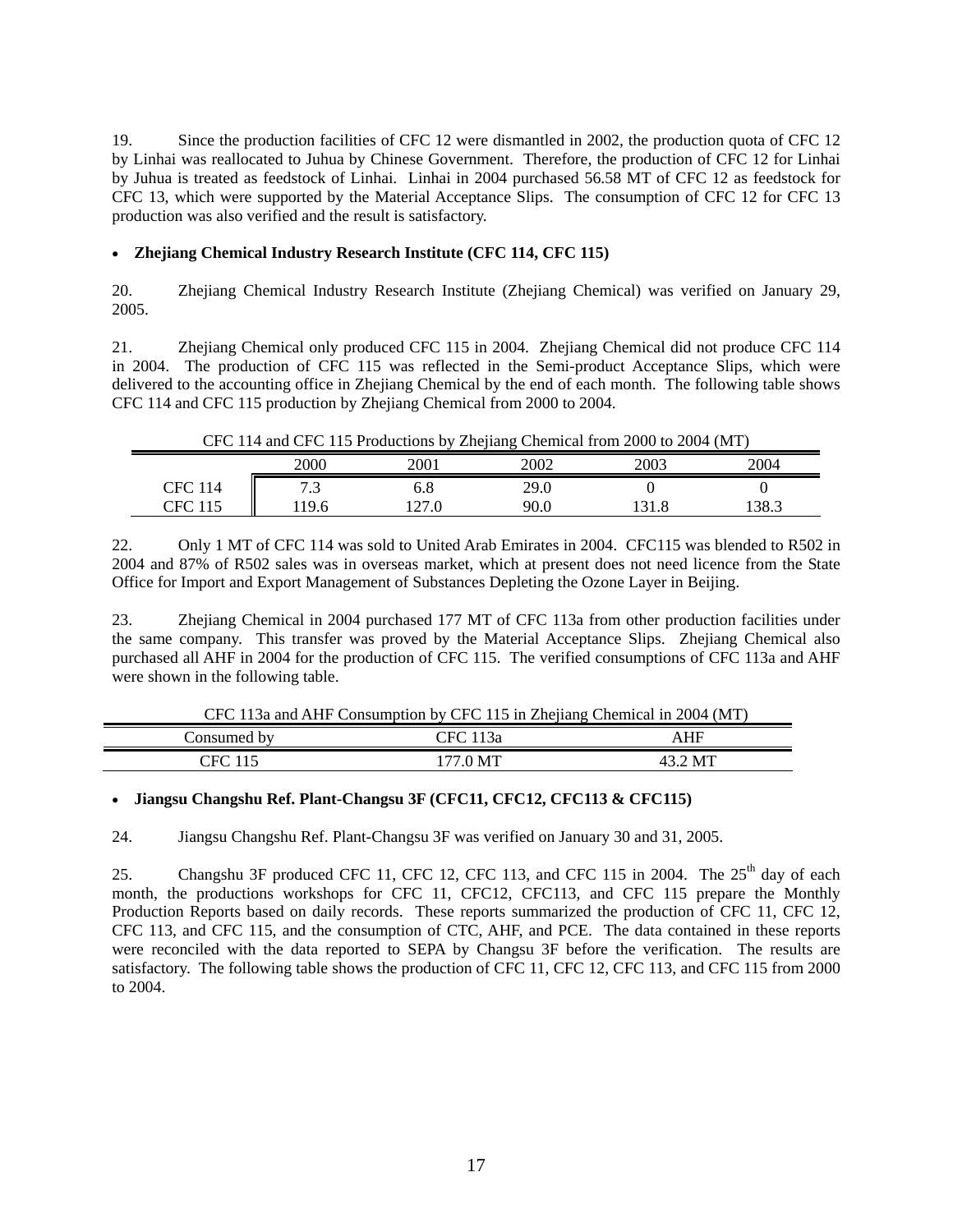|                |         |         | ----------- |         |         |
|----------------|---------|---------|-------------|---------|---------|
|                | 2000    | 2001    | 2002        | 2003    | 2004    |
| <b>CFC</b> 11  | 8,192.0 | 8.221.9 | 10.231.9    | 8,883.7 | 6.682.3 |
| CFC 12         | 5.019.0 | 5,075.0 | 3,034.7     | 4.334.8 | 4.639.4 |
| <b>CFC</b> 113 | 3.445.0 | 3,375.0 | 2,750.0     | 2,124.9 | 1.374.2 |
| <b>CFC 115</b> | 100.0   | 50.0    | 100.0       | 179.9   | 179.7   |

CFC 11, CFC 12, CFC 113, and CFC 115 Productions by Changshu 3F from 2000 to 2004 (MT)

26. The production of CFC 113 only refers to the commodity.

27. In 2004, 174.6 MT of CFC 115 was blended to R502 and the total sales of R502 were 328.8 MT, of which, 71% was sold in overseas markets.

28. The overseas customers bought CFC 11, CFC 12, CFC 113, and CFC 115 from Changshu 3F in 2004 and included Saudi Arabia, Lebanon, Chile, Cyprus, Gabon, Indonesia, United Arab Emirates, Nigeria, Cambodia, Papua New Guinea, Korea, Madagascar, Dominica Republic, Philippines, Syria, Iran, Argentina, Nigeria, Albania, Pakistan, Ecuador, Vietnam, Salvador, Mauritius, Singapore, Costa Rica, Bangladesh, Greece, and Croatia, etc.

29. Changshu 3F purchased CTC, purchased and produced AHF, and imported PCE in 2004. Purchases are supported by the Material Acceptance Slips issued by the warehouse. The production of AHF was documented by the Monthly Production Reports, which included the volume of AHF production and AHF purchase. The consumptions of CTC, AHF, and PCE were reflected in the above-mentioned Monthly Production Reports prepared by CFC production workshops. The verified consumption of CTC, AHF, PCE, and CFC 113a are shown in the following table:

|                |             |            | $\tilde{\phantom{a}}$ |          |
|----------------|-------------|------------|-----------------------|----------|
| Consumed by    | CTC .       | <b>AHF</b> | PCE                   | CFC 113a |
| <b>CFC 11</b>  | 7.947.7 MT  | 1.026.5 MT |                       |          |
| <b>CFC 12</b>  | 6.098.8 MT  | 1,883.8 MT |                       |          |
| <b>CFC 113</b> |             | 625.9 MT   | 1.391.2 MT            |          |
| <b>CFC 115</b> |             | 127.1 MT   |                       | 317.4 MT |
| Total          | 14,046.5 MT | 3,663.3 MT | 1.391.2 MT            | 430.4 MT |

CTC, AHF, PCE, and CFC 113a Consumed by Changshu 3F in 2004 for ODS Production

#### • **Jiangsu Meilan Chemical Co. Ltd (CFC 11, CFC 12)**

30. Jiangsu Meilan Chemical Co. Ltd (Meilan) was verified on February 3, 2005.

31. Meilan produced CFC 11 and CFC 12 in 2004. Production Acceptance Slips are prepared by the CFC production unit at month end. These slips were reconciled with the data reported to SEPA by Meilan before the verification and the results are satisfactory. The following table shows the production of CFC 11 and CFC 12 since 2000.

CFC 11 and CFC 12 Productions by Meilan from 2000 to 2004 (MT)

|        | 2000            | 2001    | 2002    | 2003    | 2004    |
|--------|-----------------|---------|---------|---------|---------|
| CFC 11 | ,049.8          | ,049.7  | 1,049.7 | 997.1   | 642.6   |
| CFC 12 | 703 C<br>' ノフ・し | 1,792.9 | 314.7   | 0.066.0 | 1,238.7 |

32. In 2004, only 72 MT of CFC 11 and 26.4 MT of CFC 12 were sold to Malaysia.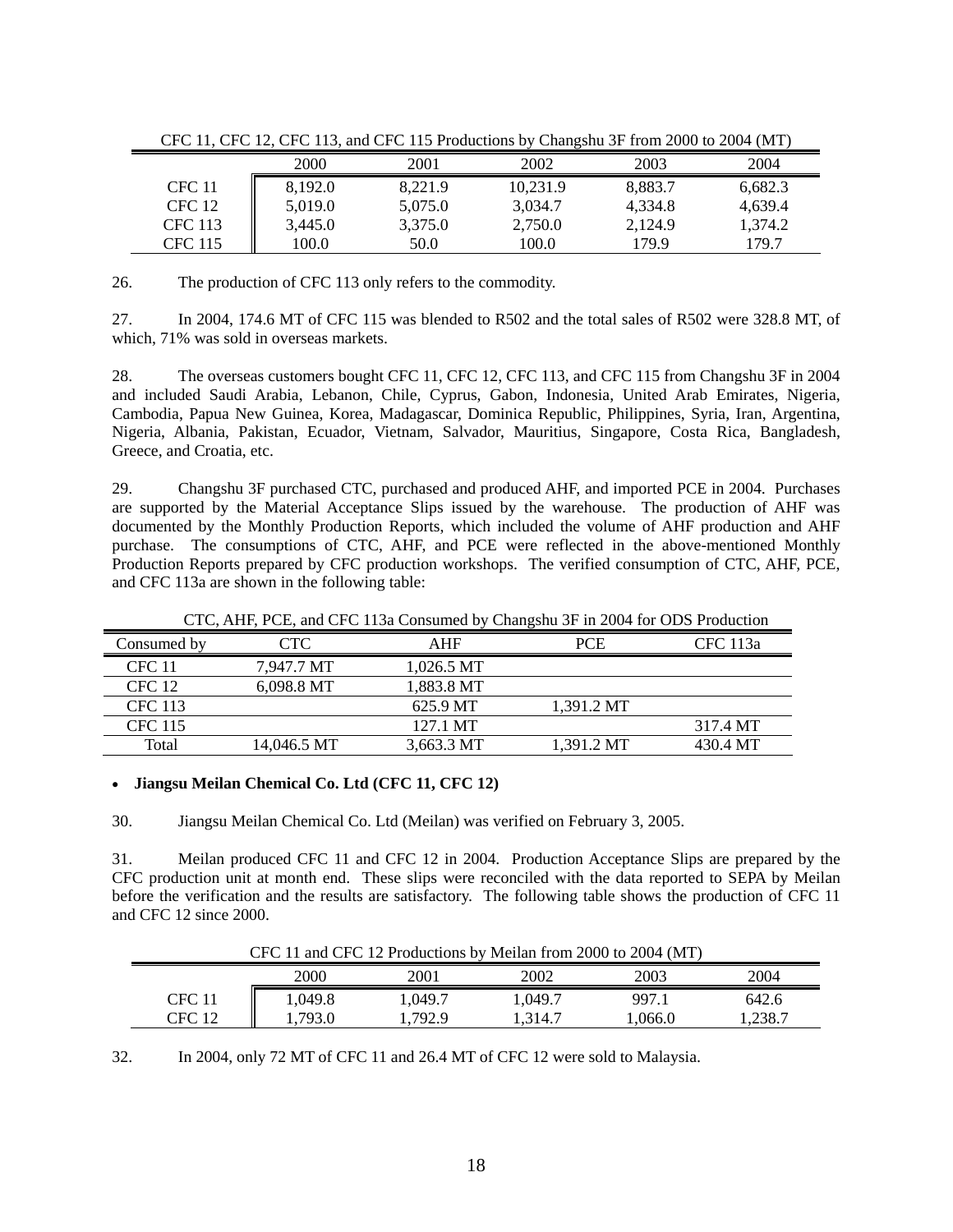33. In 2004, Meilan produced all CTC for its CFC production. The total production of CTC by Meilan in 2004 was 3,450.5 MT. Meilan also produced 7,848.6 MT of AHF and purchased 6,710.4 MT of AHF in 2004. The Material Acceptance Slips issued by CFC production unit reflected the consumption of CTC and AHF. The following table gives the consumption of CTC and AHF in 2004.

|               | CTC and AHF Consumed by Meilan in 2004 |          |
|---------------|----------------------------------------|----------|
| Consumed by   | CTC                                    | AHF      |
| <b>CFC 11</b> | 808.8 MT                               | 114.2 MT |
| CFC 12        | 1,686.0 MT                             | 505.2 MT |
| Total         | 2.494.8 MT                             | 619.4 MT |

Wu Ning Financial Analyst Verification Team of CFC Production in China in 2004 February 7, 2004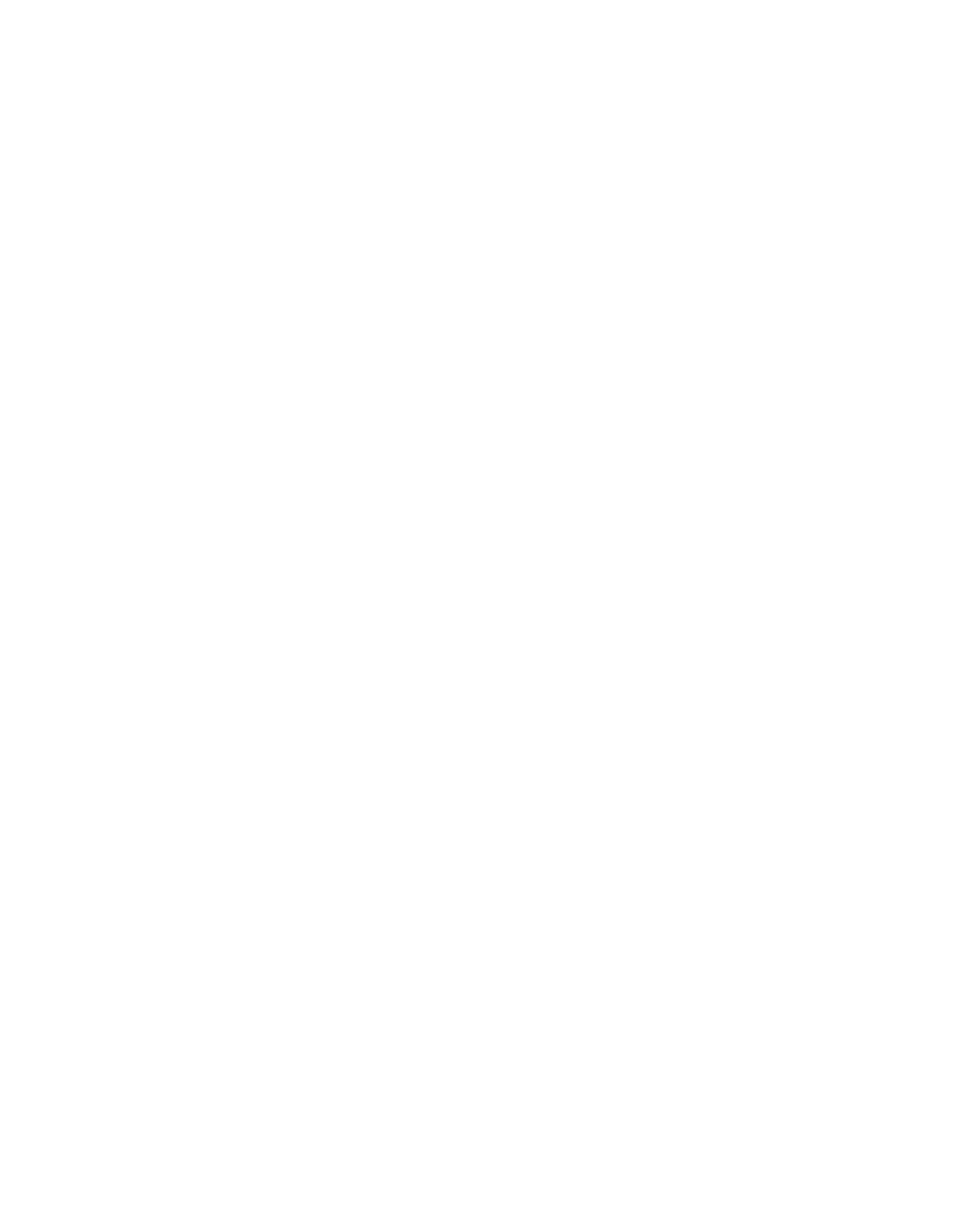**CHINA** 

# **REQUEST FOR RELEASE OF 2005 FUNDING TRANCHE**

**AND** 

# **AMENDED 2005 ANNUAL IMPLEMENTATION PROGRAMME**

**Prepared and Submitted By:** 

**STATE ENVIRONMENTAL PROTECTION ADMINISTRATION (SEPA), CHINA** 

**and** 

**UNDP** 

7 February 2005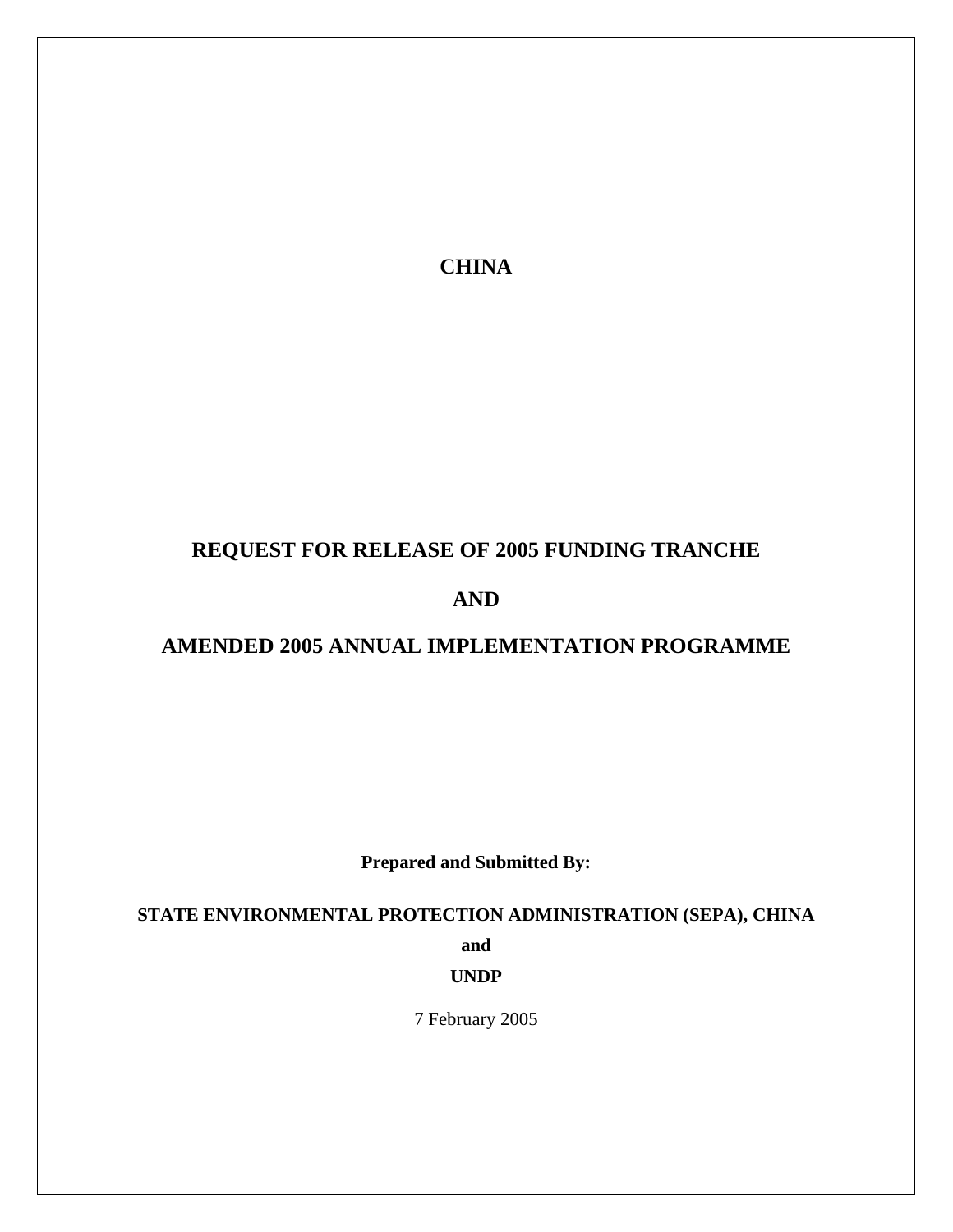#### **MULTILATERAL FUND FOR THE IMPLEMENTATION OF THE MONTREAL PROTOCOL ON SUBSTANCES THAT DEPLETE THE OZONE LAYER**

#### **PROJECT COVER SHEET - MULTI-YEAR PROJECTS**

| <b>CHINA</b><br><b>COUNTRY</b>                 |                                      |
|------------------------------------------------|--------------------------------------|
| <b>PROJECT TITLE</b>                           | <b>BILATERAL/IMPLEMENTING AGENCY</b> |
| Solvent Sector Plan for ODS Phase out in China | <b>UNDP</b>                          |
| <b>SUB-PROJECT TITLE (S)</b>                   |                                      |
|                                                |                                      |

**NATIONAL COORDINATING AGENCY** State Environmental Protection Administration (SEPA)

#### **LATEST REPORTED CONSUMPTON DATA FOR ODS ADDRESSED IN THE PROJECT**

| A. Article-7 Data (ODP Tonnes, 2002 as of) |  |
|--------------------------------------------|--|
|                                            |  |

| <b>ODPT</b><br>onnes<br>Annex-/<br>`нт<br>. Substances<br>roup-1<br>$\sim$ S $\sim$ | 30.995<br>/5.60         | , ODP T<br><b>Connes</b><br>Annex-B Group-<br>II Substances<br>. د     | 380.6          |
|-------------------------------------------------------------------------------------|-------------------------|------------------------------------------------------------------------|----------------|
| , ODP T<br>connes<br>Annex-E<br>Group-I'<br>Substances (V                           | $\sim$<br>80.2.<br>.225 | $\sim$<br>ODP T<br>(MeBr)<br>Connes<br>Group-<br>Annex-F<br>Substances | $.08-$<br>7.80 |
|                                                                                     |                         |                                                                        |                |

**B. Country Programme Sectoral Data (ODP Tonnes for 200, as of 200)**

| <b>Substance</b> | Aerosols | Foams | <b>Refrigeration</b> | <b>Substance</b>            | <b>Solvents</b> | <b>Process Agent</b> | <b>Fumigant</b> |
|------------------|----------|-------|----------------------|-----------------------------|-----------------|----------------------|-----------------|
| <b>CFC-11</b>    |          |       |                      | $\alpha$ TM $\alpha$<br>URU |                 |                      |                 |
| <b>CFC-12</b>    |          |       |                      | <b>TCA</b>                  |                 |                      |                 |
| <b>CFC-115</b>   |          |       |                      | MeBr                        |                 |                      |                 |

**CFC CONSUMPTION REMAINING ELIGIBLE FOR FUNDING (ODP Tonnes) 2,349.80 ODP Tonnes** 

#### **CURRENT YEAR BUSINESS PLAN: Funding level US\$ million, Total Phase-out ODP Tonnes**

|                                   | PROJECT DATA                                                             | 2004           | 2005      | 2006         | 2007           | 2008      | 2009      | 2010           | <b>Total</b> |
|-----------------------------------|--------------------------------------------------------------------------|----------------|-----------|--------------|----------------|-----------|-----------|----------------|--------------|
| CFC-<br>113                       | Annual Consumption Limit                                                 | 1,100          | 550       | $\mathbf{0}$ | $\mathbf{0}$   | $\theta$  | $\Omega$  | $\overline{0}$ | N/A          |
| (ODP)<br>tonnes)                  | <b>Annual Phase-out</b>                                                  | 550            | 550       |              |                |           |           |                | 1,100        |
| <b>TCA</b><br>(ODP)               | <b>Annual Consumption Limit</b>                                          | 502            | 424       | 339          | 254            | 169       | 85        | $\Omega$       | N/A          |
| tonnes)                           | <b>Annual Phase-out</b>                                                  | 78             | 85        | 85           | 85             | 84        | 85        | $\Omega$       | 502          |
| <b>CTC</b><br>(ODP)               | <b>Annual Consumption Limit</b>                                          | $\mathbf{0}$   | $\Omega$  | $\Omega$     | $\mathbf{0}$   | $\Omega$  | $\Omega$  | $\Omega$       | N/A          |
| (tonnes)                          | <b>Annual Phase-out</b>                                                  | $\overline{0}$ | $\Omega$  | $\Omega$     | $\overline{0}$ | $\Omega$  | $\Omega$  | $\Omega$       | $\Omega$     |
|                                   | <b>TOTAL ODS CONSUMPTION TO</b><br><b>BE PHASED OUT</b>                  |                |           |              |                |           |           |                |              |
|                                   | Annual CFC phase-out target in the<br><b>Solvent Sector (ODP tonnes)</b> | 628            | 635       | 85           | 85             | 84        | 85        | $\bf{0}$       | 1,602        |
| (US\$)                            | <b>Total Annual Funding Instalments</b>                                  | 5,555,000      | 5,680,000 | 5,055,000    | 5,480,000      | 1,480,000 | 1,480,000 | 1,480,000      | 26,210,000   |
| <b>Total Support Costs (US\$)</b> |                                                                          | 416,625        | 426,000   | 379,125      | 411.000        | 111,000   | 111,000   | 111.000        | 1,965,750    |
|                                   | <b>Total Costs to Multilateral Fund</b>                                  | 5,971,625      | 6,106,000 | 5,434,125    | 5,891,000      | 1,591,000 | 1,591,000 | 1,591,000      | 28, 175, 750 |
|                                   |                                                                          |                |           |              |                |           |           |                |              |

#### **FUNDING REQUEST**

Release of approved funding for the sixth tranche (2005) of US\$ 5,680,000 plus support costs of US\$ 426,000 as indicated above.

**Prepared by:** UNDP in consultation with SEPA Date: 7 February 2005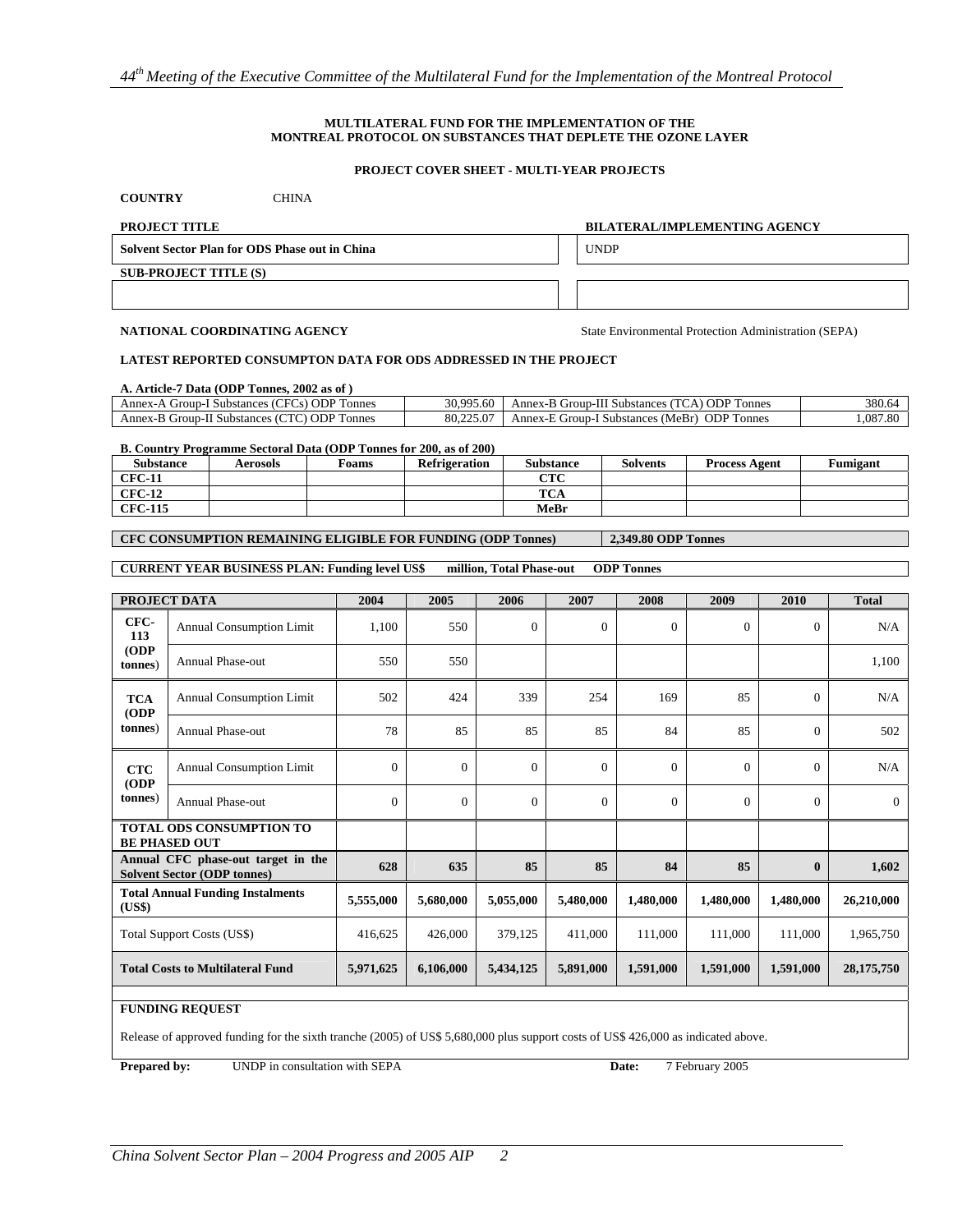# **A. BACKGROUND**

1. Funding in the amount of \$52 million for the Solvent Sector for ODS Phase-out in China was approved at the  $30<sup>th</sup>$  Executive Committee Meeting in March 2000, to phase out the consumption of trichlorotrifluoroethane (CFC-113) and 1,1,1 trichloroethane (TCA), as well as the consumption of carbon tetrachloride (CTC) used as cleaning solvents in China, by 1 January 2006, 1 January 2010 and 1 January 2004 respectively.

2. Since implementation was initiated in 2000, China has met its 2000, 2001 and 2002 CFC-113, TCA and CTC solvent consumption control limits through the completion of on-going individual investment projects and ODS Reduction Contracts implemented under the 2000 – 2001 Annual Implementation Programme.

3. Under the Sector Plan, funding tranches for 2000 – 2004 in the total amount of \$31,345,000 has been approved and released by the Executive Committee at its  $30^{th}$ ,  $33^{rd}$ ,  $36^{th}$ ,  $40^{th}$  and  $42^{nd}$ Meetings. The annual phase-out targets and the funding tranches for the Sector Plan are reflected in Table 1 and Table 2 below.

|            | 2000 | 2001 | 2002 | 2003 | 2004           | 2005           | 2006           | 2007           | 2008           | 2009           | 2010      |
|------------|------|------|------|------|----------------|----------------|----------------|----------------|----------------|----------------|-----------|
|            |      |      |      |      |                |                |                |                |                |                |           |
| CFC-113    | 3300 | 2700 | 2200 | 1700 | 1100           | 550            | 0 <sup>1</sup> | 0 <sup>1</sup> | 0 <sup>1</sup> | 0 <sup>1</sup> | $0^{1,2}$ |
| <b>TCA</b> | 621  | 613  | 605  | 580  | 502            | 424            | 339            | 254            | 169            | 85             | $0^3$     |
| <b>CTC</b> | 110  | 110  | 110  | 55   | 0 <sup>1</sup> | 0 <sup>1</sup> | 0 <sup>1</sup> | 0 <sup>1</sup> | 0 <sup>1</sup> | 0 <sup>1</sup> | $0^{1,2}$ |
| Total      | 4031 | 3423 | 2915 | 2335 | 1602           | 974            | 339            | 254            | 169            | 85             |           |

**Table 1 Consumption Control Targets for ODS Solvents (tonnes ODP)** 

 **Table 2 Annual Programme Actual Amounts (US\$ 1,000s)** 

|                | 2000     | 2001 | 2002 | 2003 | 2004 | 2005 | 2006           | 2007     | 2008     | 2009 | 2010           | Total |
|----------------|----------|------|------|------|------|------|----------------|----------|----------|------|----------------|-------|
|                |          |      |      |      |      |      |                |          |          |      |                |       |
| <b>CFC</b> 113 | 4800     | 4800 | 4050 | 3600 | 3600 | 3600 | 3300           | 4000     | $\Omega$ |      | $\theta$       | 31750 |
| <b>TCA</b>     | 1450     | 1455 | 1455 | 1455 | 1455 | 1455 | 1455           | 1455     | 1455     | 1455 | 1455           | 16000 |
| <b>CTC</b>     | $\theta$ |      | 325  | 200  | 200  | 325  | $\overline{0}$ | $\Omega$ | $\Omega$ |      | $\overline{0}$ | 1050  |
| <b>TA</b>      | 500      | 700  | 500  | 500  | 300  | 300  | 300            | 25       | 25       | 25   | 25             | 3200  |
| Total          | 6750     | 6955 | 6330 | 5755 | 5555 | 5680 | 5055           | 5480     | 1480     | 1480 | 1480           | 52000 |

# **B. 2005 Funding Tranche**

4. At its 44<sup>th</sup> Meeting, the Executive Committee, by its Decision 44/31, decided "(b) to approve the annual implementation programme for 2005, funding for which would be requested at the 45<sup>th</sup> Meeting." The Executive Committee is therefore requested to release the 2005 funding level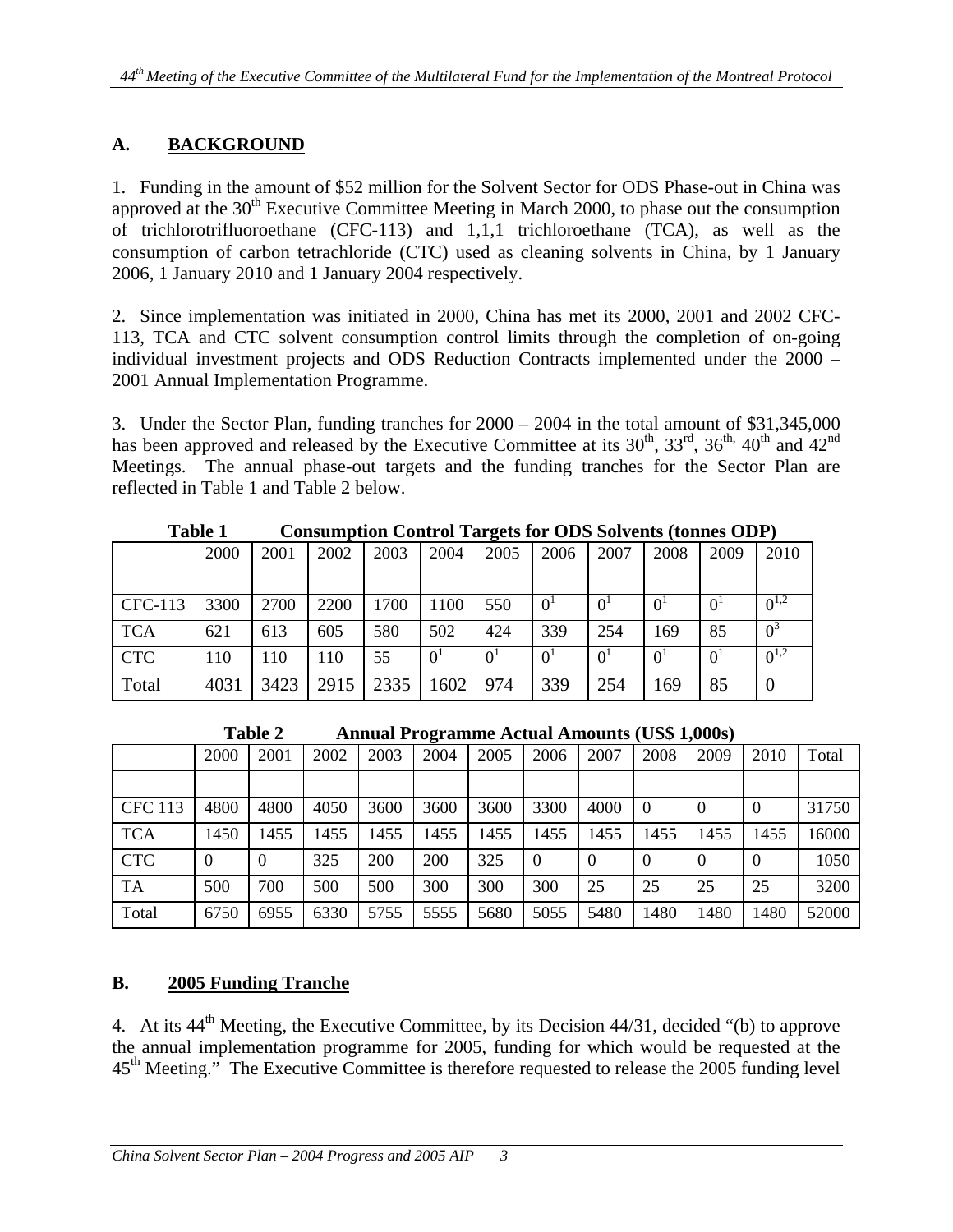of \$5,680,000 and the corresponding support fees of  $$426,000$  at its current  $45<sup>th</sup>$  Executive Committee Meeting.

# **C. Amended 2005 Annual Implementation Plan**

5. At its 32<sup>nd</sup> Meeting, the Executive Committee took note of a request by China to re-allocate \$2 million savings from ODS Reduction Contracts for the local production of n-propyl bromide, as China considered locally produced n-propyl bromide to be the only viable solution to enable the phase-out targets to be achieved, that the production and use would be subject to any overriding consideration on health and safety and to any relevant decisions of the Parties on npropyl bromide.

6. At its 33rd Meeting, the Executive Committee, by its Decision 33/46, decided to approve the re-allocation of the \$2 million funding for local production of n-propyl bromide, with the following understandings:

- (a) N-propyl bromide produced by China would not be made available for export;
- (b) An annual production quota would be imposed on n-propyl bromide to meet the requirement for solvent use only;
- (c) China would control the sale of n-propyl bromide only to enterprises involved in the conversion projects under the China solvent sector plan;
- (d) The Import and Export Office of China would monitor and ensure that no npropyl bromide was exported by China;
- (e) The implementing agency of the China solvent sector plan, UNDP, would include in its annual audit plan verification that no n-propyl bromide was exported;
- (f) No further financial assistance would be sought from the Multilateral Fund for the final conversion to zero ODP alternatives.

7. In view of the condition of general restriction for China to export of n-propyl bromide produced in its normal commercial trade, not only on n-propyl bromide that would be produced with Multilateral Fund, China decided to return the \$2 million re-allocated for the local production of n-propyl bromide to use as original approved in the Solvent Sector Plan.

8. Based on cleaning test and market analysis conducted in China so far, there are several non-ODS solvents produced locally that could be used to replace CFC-113 and TCA in industrial production as alternative solvent, such as HEP-2 (with n-propyl bromide as main components) and HT-1 (including hydrate-carbon), but the supply of these alternative solvents is still at low quantity and higher price. It is therefore important to support the development and local production of these alternative solvents so as to have sufficient supply at lower price to reduce the cost of phase out actions and make the implementation of Solvent Sector Plan more successfully and smoothly.

9. In the implementation of phase-out activities in the solvent sector since March 2000, many of the electronic enterprises had selected HEP-2 as its alternative replacement. HEP-2 has proven to be an excellent cleaning solvent for the electronic industries. According to the phase-out schedule, CFC-113 will be completely phased out by end of 2005, however, there are still large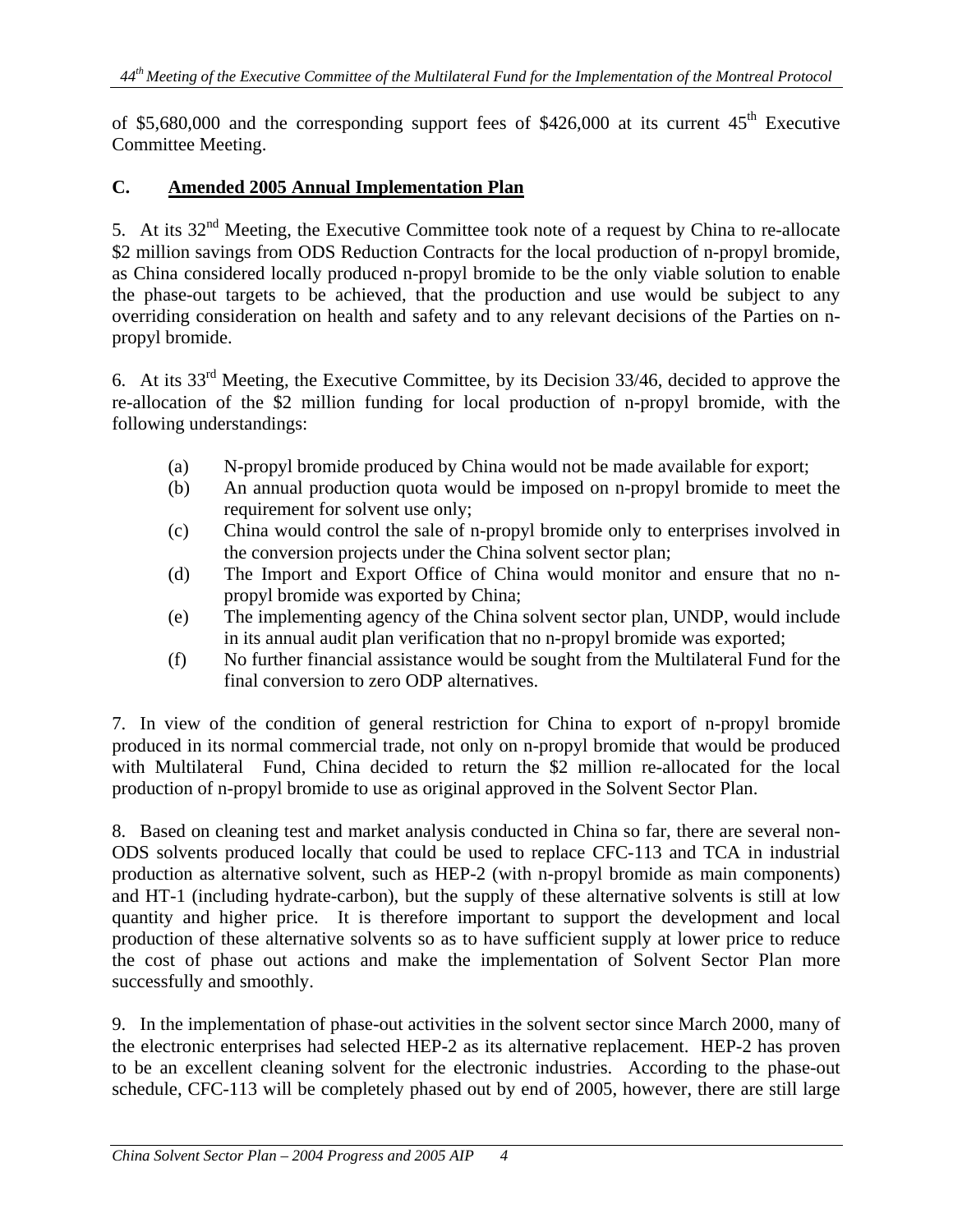number of enterprises who use TCA as it cleaning solvent. Together with the enterprises that had previously selected HEP-2 as its alternative replacement, there is a market demand for the annual consumption of about 10,000 tons of HEP-2, excluding demands from the aviation and automobile industries, and precise parts production.

10. HEP-2 is a kind of solution with low ODP and is mainly used in process of cleaning of metal parts in electronics, i.e. kinescope, vacuum switch and electrical machinery. It can also be used in cleaning the PCB as a whole plate, semi-conductors and LCD. : However, since it is corrosive to PVC materials it cannot be used in parts with PVC materials.

11. HEP-2 is a solvent with n-propyl bromide as main composition. Its cleaning function is as good as TCA and TCE and can clean perfectly the parts in aviation industry, auto industry and precise parts manufacture. It's main characteristics include:

excellent cleaning function: Its cleaning function is as good as TCA for good wetting and suits cleaning the concave area of fine slot in permeant cleaning style;

Simple to use as alternative: Cleaning machines used for TCA as solvent can be used with HEP-2 as its boiling point and specific gravity are the same as TCA;

Fast evaporation and drying : Since HEP-2's boiling point is only 71 degree C, it can be dried quickly;

Non-combustible: HEP-2 has no combustible point, it is not classified as dangerous goods;

- High safety: HEP-2 has no bad affection on most metals, because it can be decomposed by heating or by adding water;

- Low toxicity: The operation condition of exposure limit is under 25ppm;
- Low ODP: The existing time in atmosphere is 11 days.

12. To meet the demand as replacement for TCA, China would like to request the Executive Committee's approval of the re-allocation of the \$2 million savings previously achieved through the execution of the ODS Reduction Contracts, for the purification of locally produced n-propyl bromide to produce HEP-2. Such purification line for producing HEP-2 with an annual capacity of 4,000 tons will be installed at the Multilateral Environment Convention Performance Industrial Zone of SEPA, in Langfang area of Hebei Province of China, just outside of Beijing.

13. The process will be to purify the existing locally produced n-propyl bromide. The purification process will involve the contact of the vapour and the liquid phase in the purification tower, during which part gasification and part condensation will occur and re-occur, making the mixed liquid form a pure composition by separating, resulting in the production of higher purity (99.8%) n-propyl bromide.

14. The proposal will utilize the \$2 million saving for the following purposes:

| a) Procurement of equipment for purification process: | \$1,440,000 |
|-------------------------------------------------------|-------------|
| b) Design, Engineering etc.                           | \$560,000   |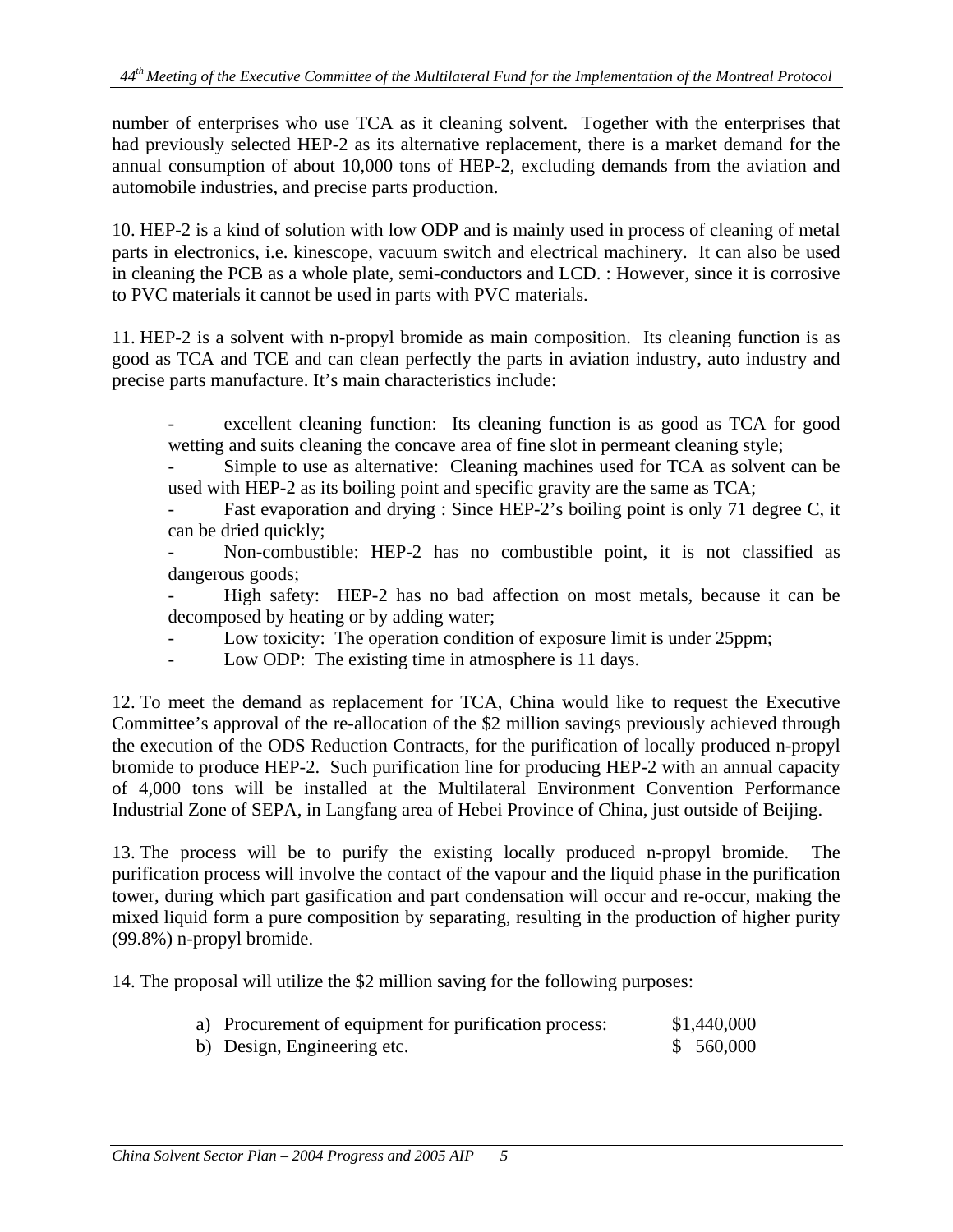15. In accordance with established national regulations, and following the UNDP's procurement practices, the selection of the most qualified contract will be conducted through a limited national competitive bidding process.

16. In addition, \$720,000 will be contributed by the winning contract as counterpart funding for auxiliary equipment and other construction fees.

17. The 2005 Annual Implementation Programme, approved at the  $44<sup>th</sup>$  Executive Committee Meeting is hereby amended to include the \$2 million savings achieved through the previous ODS Reduction Contracts.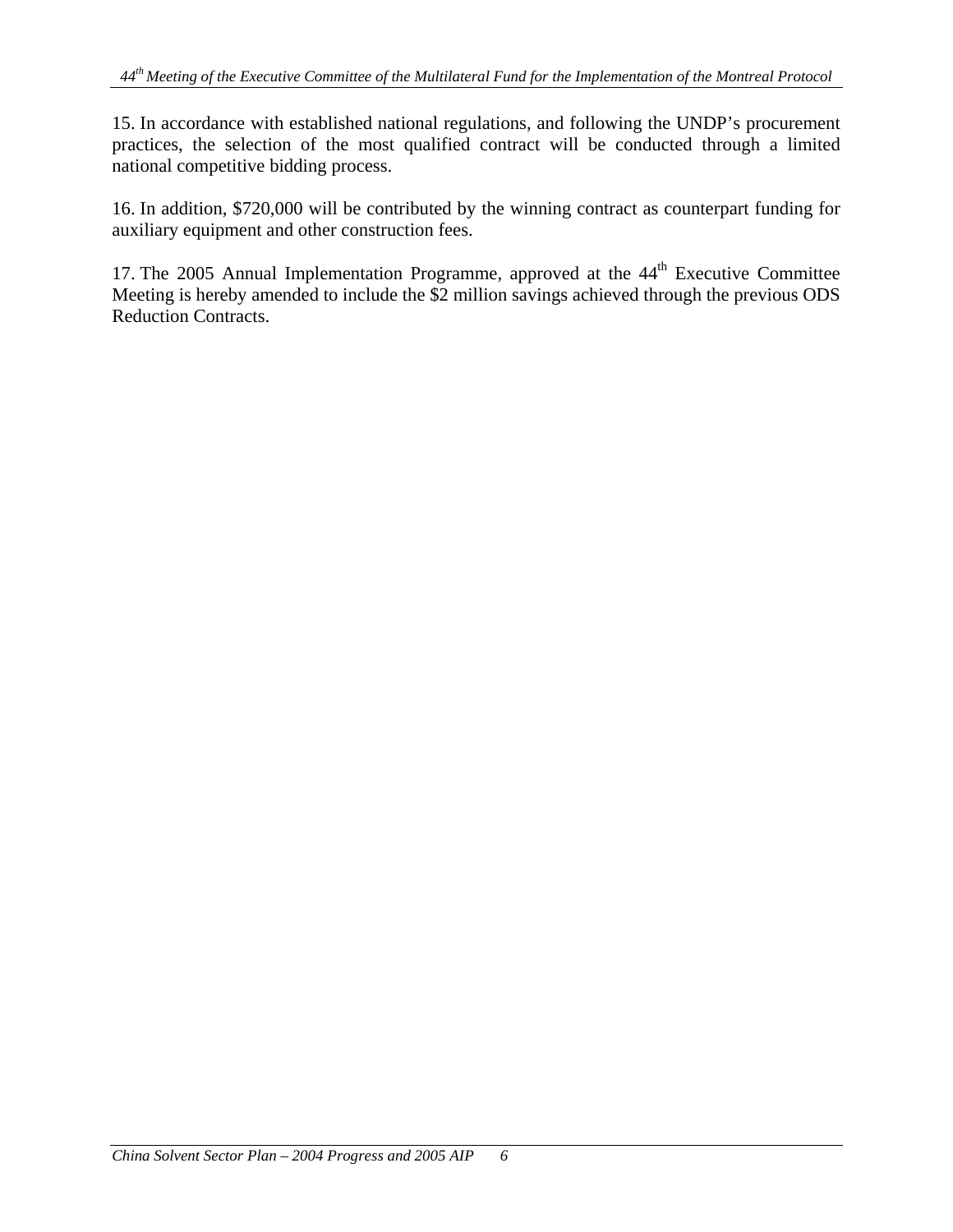# **SOLVENT SECTOR PLAN FOR ODS PHASE-OUT IN CHINA 2005 ANNUAL IMPLEMENTATION PROGRAMME**

#### **1. Data**

| Country                                                | China           |
|--------------------------------------------------------|-----------------|
| Year of plan                                           | 2005            |
| Number of years completed                              |                 |
| Number of years remaining under the plan               |                 |
| Target ODS consumption in Sector for 2004 (ODP tonnes) | CFC-113: 1,100  |
|                                                        | TCA:<br>502     |
| Target ODS consumption in Sector for 2005 (ODP tonnes) | CFC-113:<br>550 |
|                                                        | 424<br>TCA:     |
| Level of funding requested $(US\$ )^*                  | 5,680,000       |
| Lead implementing agency                               | <b>UNDP</b>     |
| Co-operating agency (ies)                              | N/A             |

#### **2. Targets**

| Target:           | $CFC-113: 550 ODP$ tonnes<br>TCA:<br>85 ODP tonnes |                       |                     |                  |
|-------------------|----------------------------------------------------|-----------------------|---------------------|------------------|
|                   |                                                    |                       |                     |                  |
| <b>Indicators</b> |                                                    | <b>Preceding Year</b> | <b>Year of Plan</b> | <b>Reduction</b> |
| Supply of ODS     | Import                                             |                       |                     |                  |
| (ODPMT)           | Production                                         | 0                     | 0                   | 0                |
|                   | Total $(1)$                                        | 1,602                 | 974                 | 628              |
| Demand of ODS     | Manufacturing                                      | 1,602                 | 974                 | 628              |
| (ODPMT)           | Servicing                                          | N/A                   | N/A                 | N/A              |
|                   | Stock piling                                       | N/A                   | N/A                 | N/A              |
|                   | Total $(2)$                                        | 1,602                 | 974                 | 628              |

#### **3. Industry Action**

| <b>Sector</b> | <b>Consumption</b><br><b>Preceding</b><br>Year | Consumption<br><b>Year of Plan</b><br>(2) | <b>Reduction</b><br>within Year<br>of Plan<br>$(1) - (2)$ | No. of<br><b>Projects</b><br>Complete | Number of<br><b>Servicing</b><br><b>Related</b><br><b>Activities</b> | <b>ODS</b><br><b>Phase-Out</b><br>(ODPMT) |
|---------------|------------------------------------------------|-------------------------------------------|-----------------------------------------------------------|---------------------------------------|----------------------------------------------------------------------|-------------------------------------------|
| CFC-113       | ,100                                           | 550                                       | 550                                                       |                                       |                                                                      | 550                                       |
| <b>TCA</b>    | 502                                            | 424                                       | 78                                                        |                                       |                                                                      | 78                                        |
| <b>CTC</b>    |                                                |                                           |                                                           |                                       |                                                                      |                                           |
| Total         | ,602                                           | 974                                       | 628                                                       |                                       |                                                                      | 628                                       |

It is envisaged that the phase-out of CFC-113 and TCA will be achieved through the completion of enterpriselevel activities initiated in 2003 and 2004, as a result of ODS Reduction Contracts, Voucher System, Retroactive Reimbursement Mechanism and Agreement on self phase-out that will contribute and most probably will exceed the 628 ODP tonnes phase-out targets required in 2005.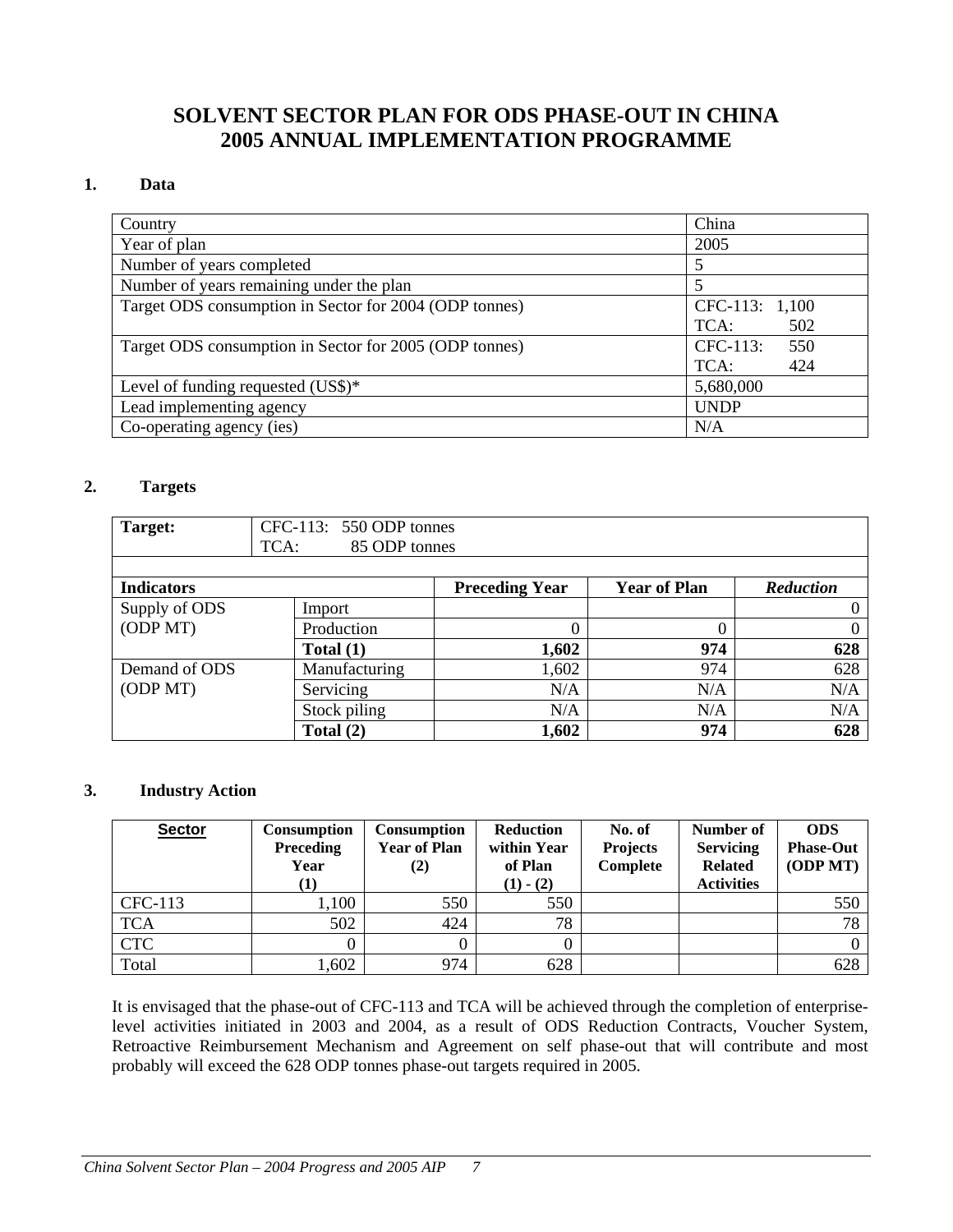|                                                                                       | <b>Quantity of Phase-out</b>      |                               |                               |                              |  |  |  |
|---------------------------------------------------------------------------------------|-----------------------------------|-------------------------------|-------------------------------|------------------------------|--|--|--|
| <b>Activities</b>                                                                     | <b>CFC-113</b><br>(ODP<br>tonnes) | <b>TCA</b><br>(ODP<br>tonnes) | <b>CTC</b><br>(ODP<br>tonnes) | No. of<br><b>Enterprises</b> |  |  |  |
| Completion of 2002 ODS Reduction Contracts                                            |                                   |                               |                               |                              |  |  |  |
| - Commissioning and destruction of baseline                                           |                                   |                               |                               |                              |  |  |  |
| equipment at 2 remaining enterprises by May                                           | 133.8                             | 9.4                           |                               | $\overline{2}$               |  |  |  |
| 2005                                                                                  |                                   |                               |                               |                              |  |  |  |
| Completion of 2003 ODS Reduction Contracts                                            |                                   |                               |                               |                              |  |  |  |
| (12), Voucher System (71 SMEs), Self Gradual                                          |                                   |                               |                               |                              |  |  |  |
| Phase-out (143) and Reimbursement                                                     | 333.2                             |                               |                               | 226                          |  |  |  |
| Mechanism                                                                             |                                   |                               |                               |                              |  |  |  |
| - complete equipment procurement, delivery,                                           |                                   |                               |                               |                              |  |  |  |
| installation, commissioning and destruction of                                        |                                   |                               |                               |                              |  |  |  |
| baseline equipment at 12 enterprises under                                            |                                   |                               |                               |                              |  |  |  |
| 2003 ODS Reduction Contract;                                                          |                                   |                               |                               |                              |  |  |  |
| - Phase-out activities completed at 71 SMEs                                           |                                   |                               |                               |                              |  |  |  |
| under the Voucher System;                                                             |                                   |                               |                               |                              |  |  |  |
| - Verify agreed solvent reduction at 143                                              |                                   |                               |                               |                              |  |  |  |
| enterprises that signed agreement for gradual                                         |                                   |                               |                               |                              |  |  |  |
| phase-out;                                                                            |                                   |                               |                               |                              |  |  |  |
| - Identify enterprises that completed phase-out                                       |                                   |                               |                               |                              |  |  |  |
| activities at its own costs, verify eligibility and                                   |                                   |                               |                               |                              |  |  |  |
| quantity of phase-out and process retroactive                                         |                                   |                               |                               |                              |  |  |  |
| reimbursement                                                                         |                                   |                               |                               |                              |  |  |  |
| Continue implementation of 2004 phase-out                                             |                                   |                               |                               |                              |  |  |  |
| activities: 31 ODS Reduction Contracts, 167                                           | 767.3                             | 119.7                         |                               | 216                          |  |  |  |
| enterprises under Voucher System and 18<br>under Retroactive Reimbursement Mechanism: |                                   |                               |                               |                              |  |  |  |
| - complete equipment procurement, delivery,                                           |                                   |                               |                               |                              |  |  |  |
| installation, commissioning and destruction of                                        |                                   |                               |                               |                              |  |  |  |
| baseline equipment;                                                                   |                                   |                               |                               |                              |  |  |  |
| - Phase-out activities completed under the                                            |                                   |                               |                               |                              |  |  |  |
| Voucher System;                                                                       |                                   |                               |                               |                              |  |  |  |
| - Verify agreed solvent reduction at 167                                              |                                   |                               |                               |                              |  |  |  |
| enterprises that signed agreement for gradual                                         |                                   |                               |                               |                              |  |  |  |
| phase-out;                                                                            |                                   |                               |                               |                              |  |  |  |
| - Verify eligibility and quantity of phase-out                                        |                                   |                               |                               |                              |  |  |  |
| and process retroactive reimbursement                                                 |                                   |                               |                               |                              |  |  |  |
| Initiate 2005 phase-out activities                                                    |                                   |                               |                               |                              |  |  |  |
| - Identify TCA consumers and all remaining                                            |                                   |                               |                               |                              |  |  |  |
| CFC-113 consumers to participate in phase-out                                         | $\ast$                            | *                             |                               |                              |  |  |  |
| activities, through Voucher System,                                                   |                                   |                               |                               |                              |  |  |  |
| Retroactive Reimbursement mechanism;                                                  |                                   |                               |                               |                              |  |  |  |
| - Continue to identify enterprises for gradual                                        |                                   |                               |                               |                              |  |  |  |
| self phase-out and finalize agreement                                                 |                                   |                               |                               |                              |  |  |  |
| Total Phase-out to be achieved in 2005                                                | 1,234.3                           | 214.1                         |                               |                              |  |  |  |
| Phase-out targets in 2005                                                             | 550                               | 85                            | $\bf{0}$                      |                              |  |  |  |

# **3.1 Activities and Achievement of Phase-out Targets in 2005**

*\* 2005 phase out activities to achieve 550 ODP tonnes of CFC-113 and 85 ODP tonnes of TCA in 2006*.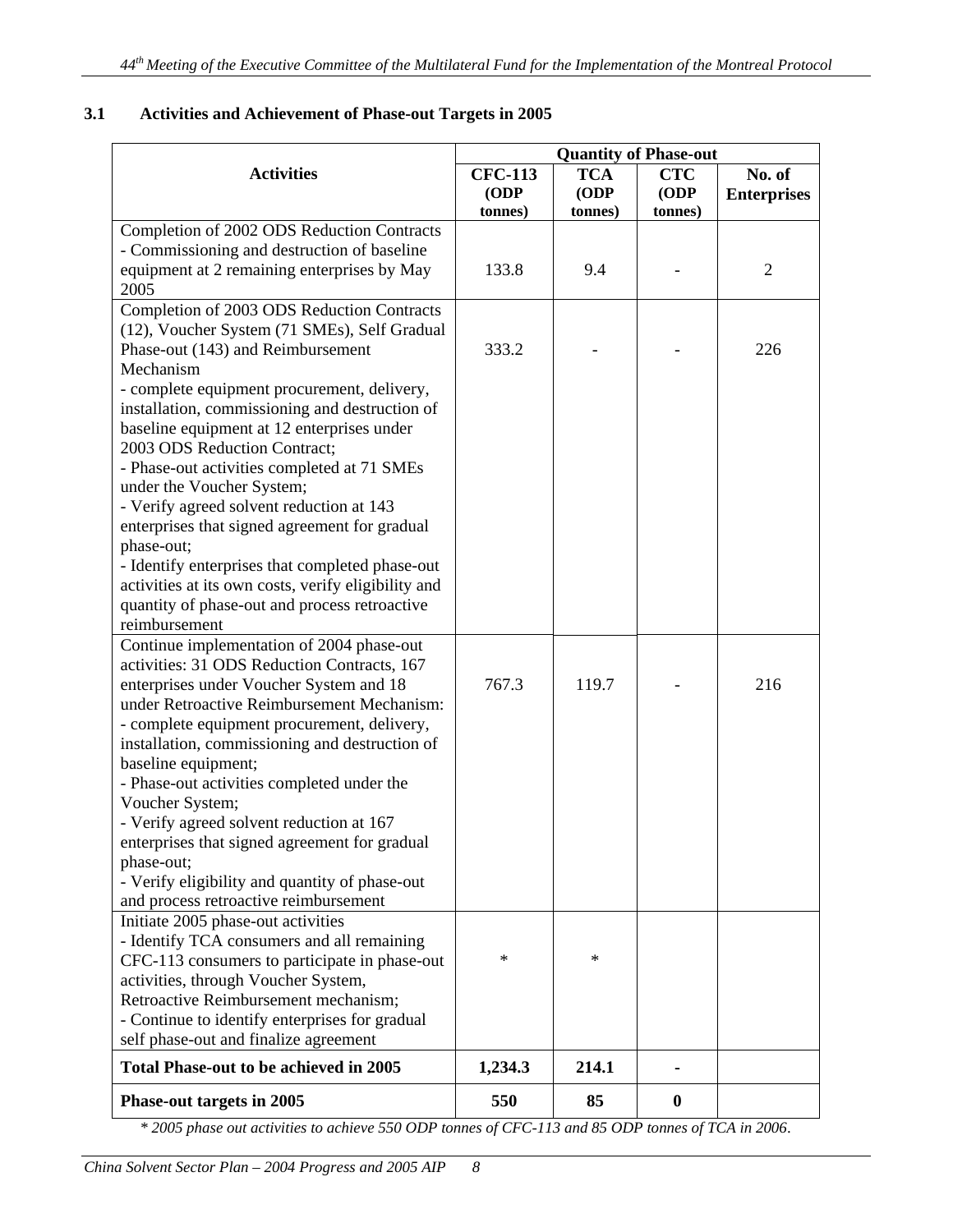#### **4. Technical Assistance**

| <b>Activity</b>                                                                    | <b>Description</b> |                                                                                                                |  |
|------------------------------------------------------------------------------------|--------------------|----------------------------------------------------------------------------------------------------------------|--|
| Establishment of a                                                                 | Objective          | Training on non-ODS cleaning applications and solvents                                                         |  |
| <b>National Training Center</b>                                                    | Target             | Entreprise technical personnel, national experts, professionnel                                                |  |
| on ODS phase-out and                                                               | group              |                                                                                                                |  |
| non-ODS cleaning                                                                   | Impact             | Improved knowledge on available non-ODS cleaning applications                                                  |  |
| applications in the                                                                |                    |                                                                                                                |  |
| solvent sector                                                                     |                    |                                                                                                                |  |
| <b>Public Awareness</b>                                                            | Objective          | Introduce and publicize country-wide ODS phase-out in solvent<br>sector to attract attention and participation |  |
|                                                                                    |                    |                                                                                                                |  |
|                                                                                    | Target<br>Group    | Small solvent consumers in both formal and informal enterprises                                                |  |
|                                                                                    | Impact             | Increase awareness and interest in participation                                                               |  |
| Support usage of<br><b>Alternative Solvents</b>                                    | Objective          | To ensure result of phase-out activities and avoid the enterprise to<br>revert to ODS use after completion     |  |
|                                                                                    | Target             | Enterprises converted to non-ODS cleaning and enterprises with                                                 |  |
|                                                                                    | Group              | potential to participate in phase-out activities                                                               |  |
|                                                                                    | Impact             | Sustained non-ODS conversion                                                                                   |  |
| Study on Essential Use                                                             | Objective          | To address demand of alternative substitute after 2010                                                         |  |
|                                                                                    | Target             | Research institutions and enterprises requiring essential use of                                               |  |
|                                                                                    | Group              | certain OD solvents                                                                                            |  |
|                                                                                    | Impact             | Smooth management of essential ODS usage                                                                       |  |
| Programme against                                                                  | Objective          | To ensure effective monitoring and enforcement on ODS usage                                                    |  |
| illegal import, illegal                                                            | Target             | Local EPB, customs authorities                                                                                 |  |
| production and illegal                                                             | Group              |                                                                                                                |  |
| consumption of ODS                                                                 | Impact             | Effective mechanism to tackle illegal ODS production and usage                                                 |  |
| Study on substitute<br>technology for medical<br>equipment cleaning<br>application | Objective          | To acquire technology on non-ODS cleaning application in the<br>sector                                         |  |
|                                                                                    | Target             | Institutions and experts and enterprises in the sub-sector                                                     |  |
|                                                                                    | Group              |                                                                                                                |  |
|                                                                                    | Impact             | Facilitate the smooth and successful conversion to non-ODS                                                     |  |
|                                                                                    |                    | cleaning                                                                                                       |  |
| Study on alternatives                                                              | Objective          | To address the demand for substitute for PCB cleaning                                                          |  |
| development and                                                                    | Target             | Electronic enterprises to convert to non-ODS cleaning                                                          |  |
| research for PCB                                                                   | Group              |                                                                                                                |  |
| cleaning applications                                                              | Impact             | Sustained non-ODS conversion                                                                                   |  |

#### **5. Government Action**

| <b>Policy/Activity Planned</b>    | <b>Schedule of Implementation</b>   |  |
|-----------------------------------|-------------------------------------|--|
| Notice on TCA Sales Certification | Formulation and issuance early 2005 |  |
| <b>Public Awareness</b>           | Throughout the year                 |  |
| Others                            | See below                           |  |

The following additional activities will be continued and efforts will be increased in 2005:

- a) Continuing identification and monitoring of enterprises who undertook phase-out at their own initiatives, verify phase-out and implement reimbursement of phase-out costs.
- b) Continuing identification of enterprises who decide to undertake gradual phase-out, finalize agreement, verify annual phase-out and monitor issuance of Usage Certification.